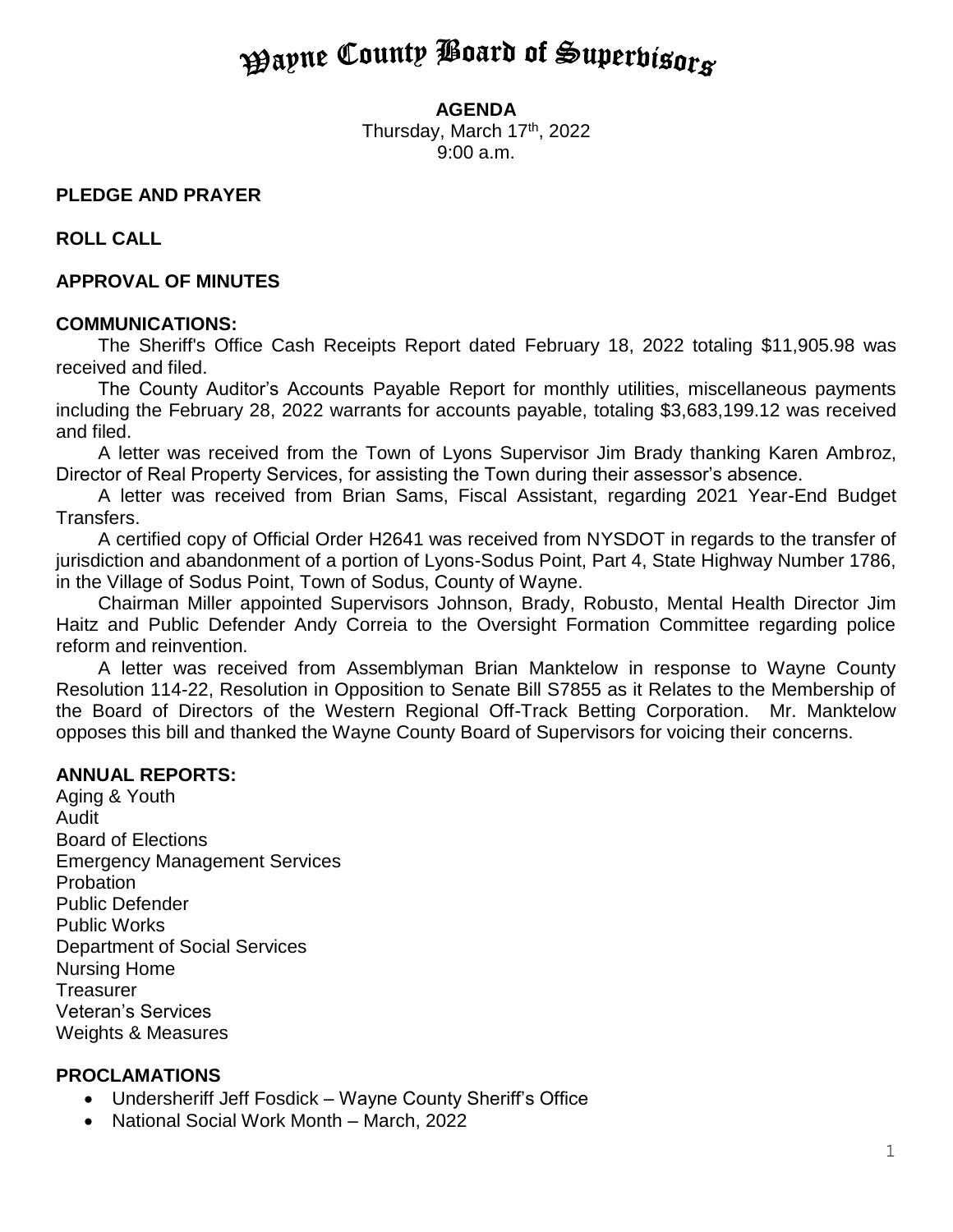### **PRIVILEGE OF THE FLOOR:**

Matt Wunder, Wayne County Farm Bureau President

### **SCHEDULED BUSINESS**

### **COM. #1 – FINANCE - LEONARD, BENDER, GROAT, ROBUSTO, VAN LAEKEN**

- 1-1 Authorization to Implement County Standardization of Data Center Servers and Server Storage with HP Enterprise
- 1-2 Authorization to Accept Bids in Electronic Format
- 1-3 Authorization to Join Empire State Purchasing Group and Sign Agreement with Bidnet Direct For Online Solicitation and Receipt of Bids, RFPS and RFQS
- 1-4 Authorization for Wayne County to Join Savvik Buying Group
- 1-5 Tax Refund Error on Tax Roll
- 1-6 Authorization to Contract with Venesky & Company to Review the County Retirement Allocation Process
- 1-7 Authorization to Amend 2022 Budget for Expenses on Property Acquired for Taxes Budget
- 1-8 Authorization to Amend the 2022 Budget to Allocate Professional Service Workers Local 81382 IUE-CWA Contract Increases
- 1-9 Authorization to Award RFP and Contract with VHB for the Autocad Conversion Project
- 1-10 Authorization to Establish County Emergency Medical Services Capital Project and Amend the Budget

### **COM. #2 – PUBLIC SAFETY – EYGNOR, VERNO, BENDER, DONALTY, VAN LAEKEN**

- 2-1 Authorization to Apply for Victims of Crime Act (VOCA) Victim and Witness Assistance Grant Program
- 2-2 Authorization to Renew, Extend and Pay for the Annual Public Defense Case Management Maintenance and Support Agreement (PDCMS) Between the Wayne County Public Defender's Office and the New York State Defenders Association, Inc. – Reference Wayne County Contract Number: WCC21038
- 2-3 Authorization To Amend The Contract With The Assigned Counsel Program Administrator For A Secretary/Data Entry Clerk Funded By The Statewide Expansion Of Hurrell-Harring Reform **Contract**
- 2-4 Authorization to Abolish Chief Deputy Position and Create Major Position and Set Salary
- 2-5 Authorization to Move Part-Time Clerk Typist from Sheriff's Records Division to Sheriff's Jail Facility
- 2-6 Authorization to Move Full-Time Criminal Records Clerk from the Jail Facility to Sheriff's Records Division
- 2-7 Authorization to Create Part-Time Senior Account Clerk in the Sheriff's Office Civil Division
- 2-8 Authorization to Carry over the 2021 Remaining Balance of the 2019 Stonegarden Grant and Amend the 2022 Budget
- 2-9 Authorization to Accept Resignation and Appoint Member to the Wayne County Fire Advisory Board
- 2-10 Authorization to Accept Resignation and Appoint Member to the Wayne County EMS Advisory Board
- 2-11 Authorization to Renew and Pay the Annual Public Defense Case Management System Maintenance Support Agreement

### **COM. #3 – PUBLIC WORKS – CHATFIELD, KOLCZYNSKI, VERNO, METTLER, BRADY**

- 3-1 Authorization to Adjust the County Highway Travel Budget
- 3-2 Authorization to Roll Over 2021 Highway Department Projects and Amend the 2021 Budget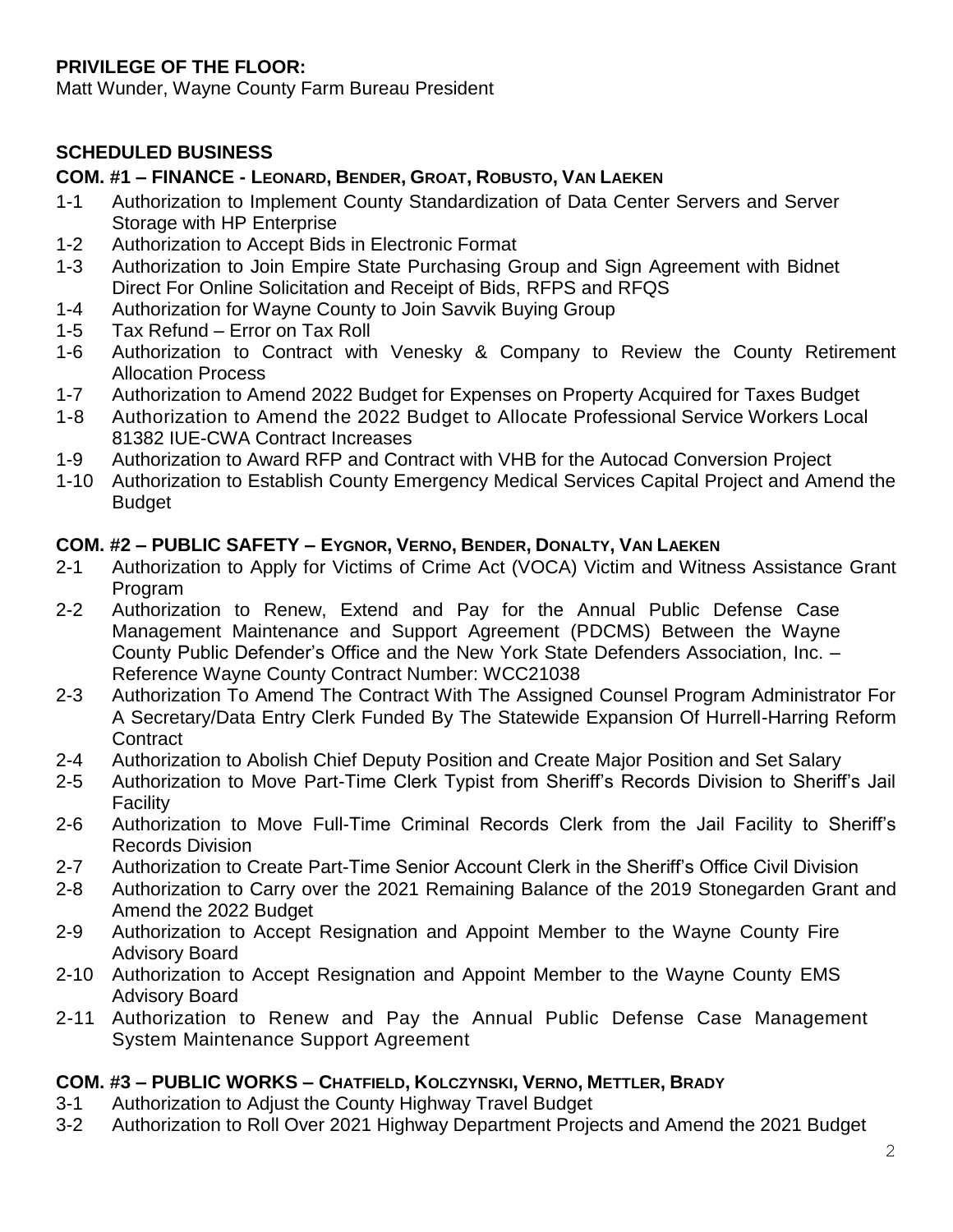- 3-3 Authorization to Amend 2022 Central Garage Budget
- 3-4 Authorization to Lease Property to Veterans on the Erie, Inc.
- 3-5 Authorization to Create Projects in the Highway Department
- 3-6 Authorization to Establish Sodus Point Playground Equipment Project and Approve Contract
- 3-7 Authorization to Award Contract for Nursing Home Exterior Siding Painting Project
- 3-8 Authorization to Award Contract for Nursing Home Sidewalk Replacement Project
- 3-9 Authorization to Execute Agreement with FM Generator for Emergency Generator Maintenance Services
- 3-10 Authorization to Award Contract for Black Brook Park Storage Building Asbestos Abatement
- 3-11 Authorization to Apply For Grant Funds for the Wayne County Museum
- 3-12 Authorization to Obtain Permanent Easements for Highway Projects
- 3-13 Authorization to Declare Old Furniture Surplus from 9 Pearl Street Office Building

## **COM. #4 – ECONOMIC DEV. AND PLANNING – JOHNSON, GROAT, CHATFIELD, ROBUSTO, LASHER**

- 4-1 Authorization to Submit an Application to the New York State Department of Agriculture and Markets to Update the County Farmland Protection Plan
- 4-2 Authorization to Issue an RFP for Updates to the County Solid Waste Management Plan, Local Laws, and Recommendations for Enforcement
- 4-3 Authorization to Sign Agreement with Lamar Advertising for Billboard Services for Wayne Economic Development and Planning
- 4-4 Authorization to Appoint Certifying Officer for CDBG Housing Grant Environmental Review
- 4-5 Authorization to Make Determination under the State Environmental Quality Review Act
- 4-6 Authorization to Modify Agricultural District 1
- 4-7 Authorization to Oppose NYS Farm Workers Fair Labor Practices Act

### **COM. #5 – GOVERNMENT OPERATIONS – LASHER, DONALTY, KOLCZYNSKI, CHATFIELD, EYGNOR**

- 5-1 Authorization to Enter into an Agreement with NYSID/Biel's Document Management for Microfilm Services
- 5-2 Authorization to Carry Over 2021 Remaining Balance for the Hoffman Foundation Grant and Amend the 2022 Budget
- 5-3 Authorization to Transfer Funds from the Capital Reserve Fund to Purchase Fifteen Voting Machines On Behalf of the Wayne County Board of Elections

### **COM. #6 – HEALTH AND MEDICAL SERVICES – ROBUSTO, GROAT, BENDER, EYGNOR, BRADY**

- 6-1 Authorization to Extend Contract for Rehabilitation Services at the Wayne County Nursing Home
- 6-2 Authorization to Award RFP to Healthpro Heritage for Rehabilitation Services for the Wayne County Nursing Home
- 6-3 Authorization to Contract with New York State Department of Health for the Childhood Lead Poisoning Prevention Program
- 6-4 Authorization to Amend the 2022 Budget for the Remaining Balance of the COVID-19 ELC (Epidemology Laboratory Capacity) Funding for Increased Staffing and COVID-19 **Expenditures**
- 6-5 Authorization to Amend the 2022 Budget for the Remaining Balance of the ELC (Epidemology Laboratory Capacity) Schools Reopening Funding
- 6-6 Authorization to Amend the 2022 Budget for the Remaining Balance of New York State
- 6-7 Authorization to Renew the Contract with Jack Venesky, CPA & Associates for Ambulatory Health Care Facility Cost Reporting
- 6-8 Authorization to Accept Performance Incentive Award for Wayne County Public Health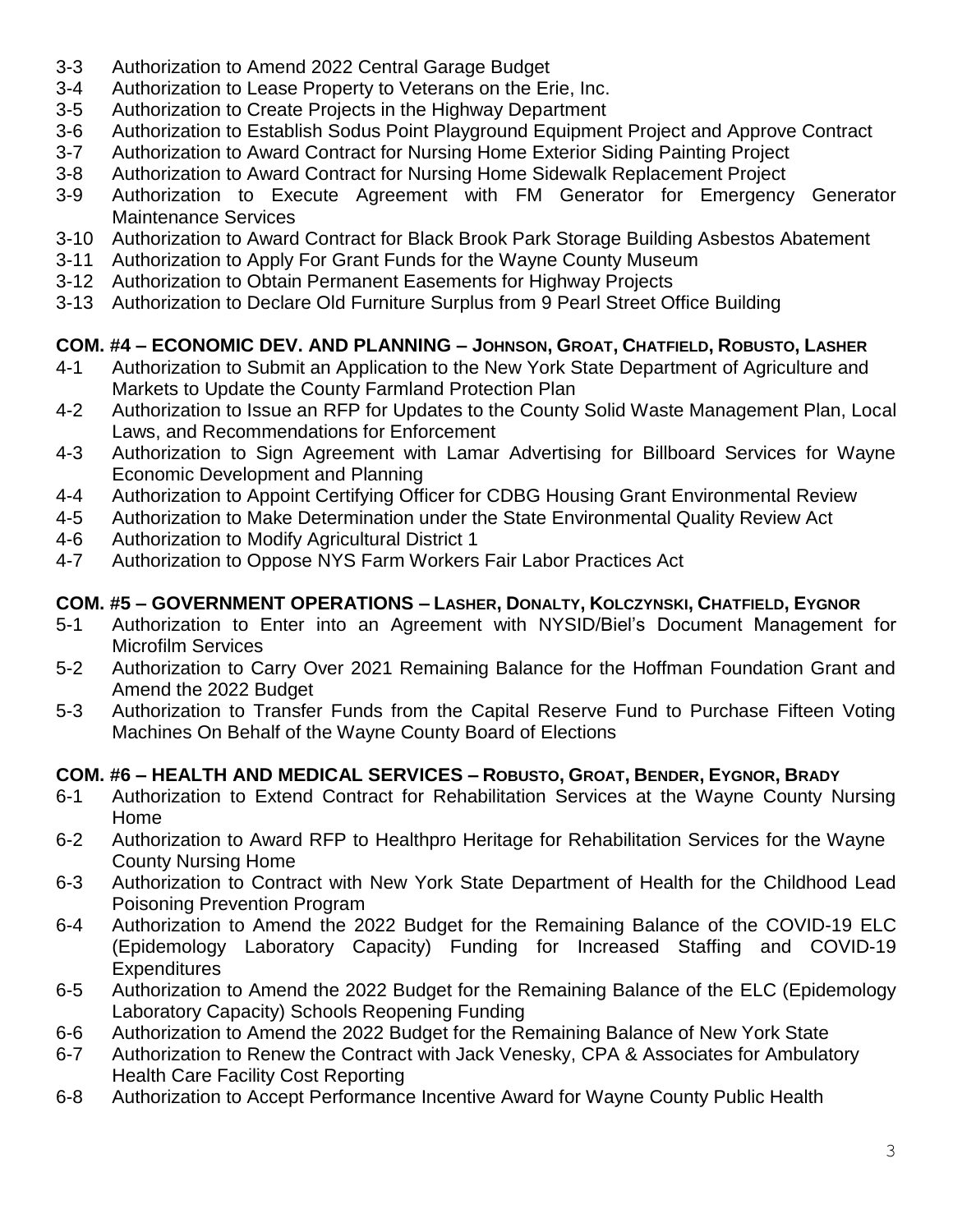### **COM. #7 – HUMAN SERVICES – VERNO, LEONARD, JOHNSON, DONALTY, METTLER**

- 7-1 Authorization to Sign Agreement with Wayne County Sheriff's Office for Welfare Fraud Investigation Services
- 7-2 Authorization to Sign Agreement with FLCC for DSS Employee Training
- 7-3 Authorization to Amend Contract with the Youth Advocacy Program to Increase Advocate Hourly Pay
- 7-4 Authorization to Abolish One Full-Time Data Entry Operator Position at the Department of Social Services and One Full-Time Senior Clerk Typist Position at the Department of Aging & Youth and Create One Full-Time Principal Audit Clerk Position in the Department of Social **Services**
- 7-5 Authorization to Sign Amended Agreement with Child Caring Institution- Cayuga Home for Children D/B/A Cayuga Centers
- 7-6 Authorization to Sign Amended Agreement with Child Caring Institution St. Anne Institution
- 7-7 Authorization to Sign Amended Agreement with Child Caring Institution Children's Home Of Wyoming Conference
- 7-8 Authorization to Sign Amended Agreement with Child Caring Institution Children's Village
- 7-9 Authorization to Contract with Catholic Charities of the Finger Lakes for Case Management Services for the Wayne County Department of Social Services
- 7-10 Authorization to Accept Allocation from New York State Office for the Prevention of Domestic Violence
- 7-11 Authorization to Roll-Over Unspent Stimulus Funds from 2021 And Amend 2022 County Budget for Aging & Youth
- 7-12 Authorization to Roll-Over Unspent Unmet Needs Funds from 2021 And Amend 2022 County Budget for Aging and Youth
- 7-13 Authorization to Hire Lifeguards and Set Salary for the 2022 Sodus Point Park Lifeguard Staff for the Department Of Aging and Youth

### **RULE 14 RESOLUTIONS**

- R4-8 Authorization to Submit Application to the Federal Department of Transportation for the Rebuilding American Infrastructure with Sustainability and Equity (RAISE) Grant
- R6-9 Authorization to Execute Contract with Karen Miller for Provision of Related Services for Preschool Children with Handicapping Conditions
- R6-10 Authorization to Execute Contract with North Rose-Wolcott Central School District to Provide Related Services to Preschool Children with Handicapping Conditions for Wayne County Public Health

### **OTHER BUSINESS**

### **ADJOURNMENT**

The next scheduled Board Meeting will be **Tuesday, April 19, 2022 at 9:00 a.m.**

### **COM. #1 – FINANCE - LEONARD, BENDER, GROAT, ROBUSTO, VAN LAEKEN**

### **RESOLUTION 1-1: AUTHORIZATION TO IMPLEMENT COUNTY STANDARDIZATION OF DATA CENTER SERVERS AND SERVER STORAGE WITH HP ENTERPRISE**

Mrs. Leonard presented the following:

WHEREAS, the Information Technology Department (IT) is recommending setting a manufacturer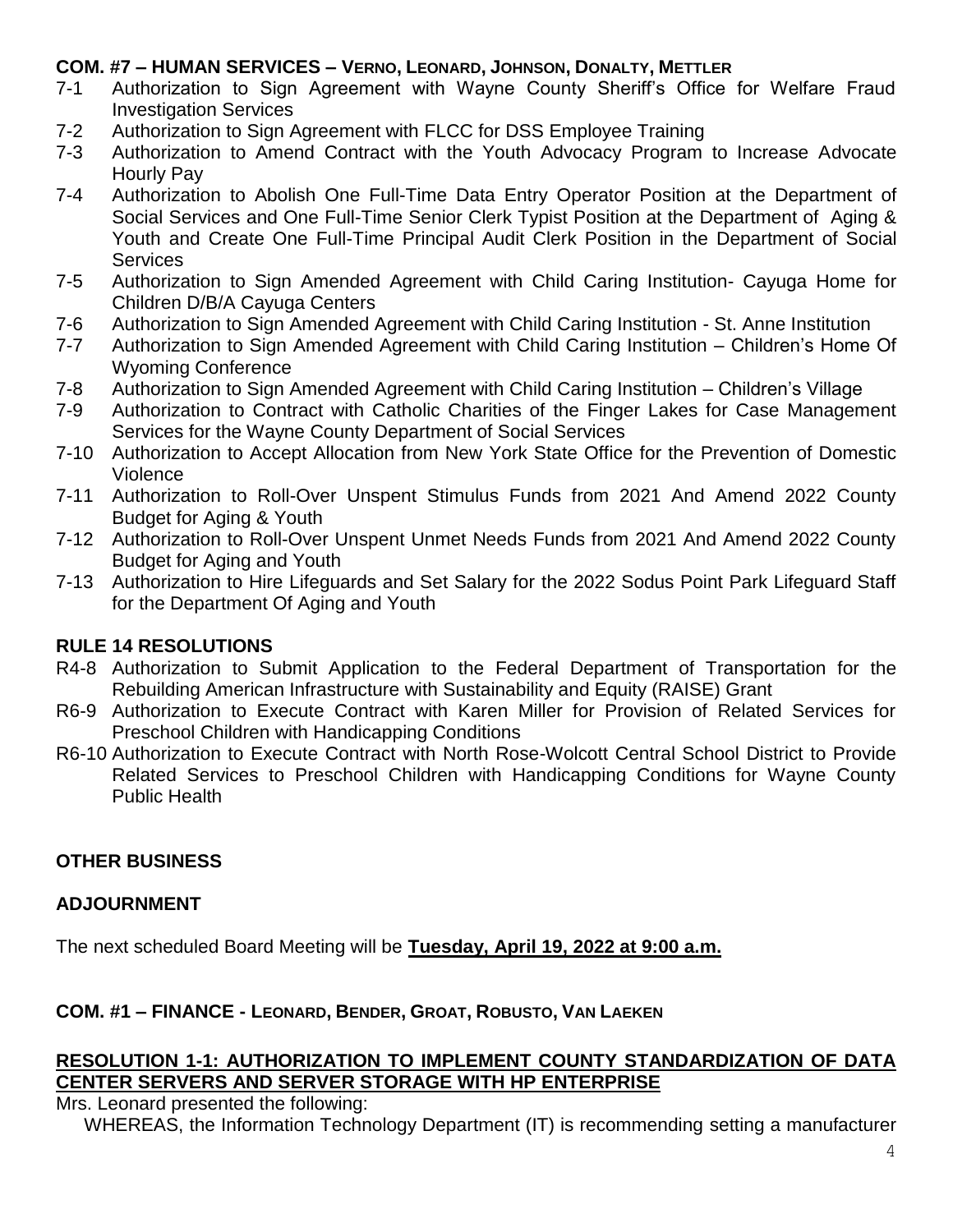standard for servers and server storage; and

WHEREAS, the county has multiple data centers with HP servers and HP server storage which includes the Public Safety Building (PSB) IT data center, PSB 911 data center , backup 911 data center and the downtown Lyons IT data center; and

WHEREAS, The Director of Information Technology has requested that this become the standard throughout the county based on the following facts:

- 1. Technical staff can be trained on the specific hardware enabling coverage to be maintained between data centers, improving maintenance and uptime.
- 2. Parts can be stocked and cover multiple data centers, lowering cost and improving disaster recovery.
- 3. Hardware and software compatibility can be more easily determined in regard to future projects, improving planning and efficiency.
- 4. Wayne County has utilized HP server and server storage for over ten years and there is significant knowledge of the products within the county's technical staff.
- 5. Standardization will improve interoperability between data centers;

### now, therefore, be it

RESOLVED, that the Wayne County Board of Supervisors, for the above stated reasons of efficiency and economy, hereby authorize the standardization of the county's server and storage infrastructure with HP Enterprise, and be it further

RESOLVED, that all related purchases will be subject to compliance with the County Purchasing Policy.

## **RESOLUTION 1-2: AUTHORIZATION TO ACCEPT BIDS IN ELECTRONIC FORMAT**

Mrs. Leonard presented the following:

WHEREAS; General Municipal Law §103 (1) provides that, "…"sealed bids" and "sealed offers", as that term applies to purchase contracts, (including contracts for service work, but excluding any purchase contracts necessary for the completion of a public works contract pursuant to article eight of the labor law) shall include bids and offers submitted in an electronic format including submission of the statement of non-collusion…., provided that the governing board of the political subdivision or district, by resolution, has authorized the receipt of bids and offers in such format."; and

WHEREAS, any method used to receive electronic bids will comply with the following, at a minimum; and

- a) Document the time and date of receipt of each bid and offer received electronically
- b) Authenticate the identity of the sender
- c) Ensure the security of the information transmitted
- d) Ensure the confidentiality of the bid or offer until the time and date established for the opening of bids

WHEREAS, the Purchasing Department recommends authorizing electronic receipt of bids as a means to increase efficiency of the bid process; now, therefore, be it

RESOLVED, that the Wayne County Board of Supervisors hereby authorizes electronic receipt of bids in accordance with the provisions of General Municipal Law §103 (1); and be it further

RESOLVED, that the Wayne County Purchasing Policy be amended to include that bids may be received in electronic format.

#### **RESOLUTION 1-3: AUTHORIZATION TO JOIN EMPIRE STATE PURCHASING GROUP AND SIGN AGREEMENT WITH BIDNET DIRECT FOR ONLINE SOLICITATION AND RECEIPT OF BIDS, RFPS AND RFQS**

Mrs. Leonard presented the following: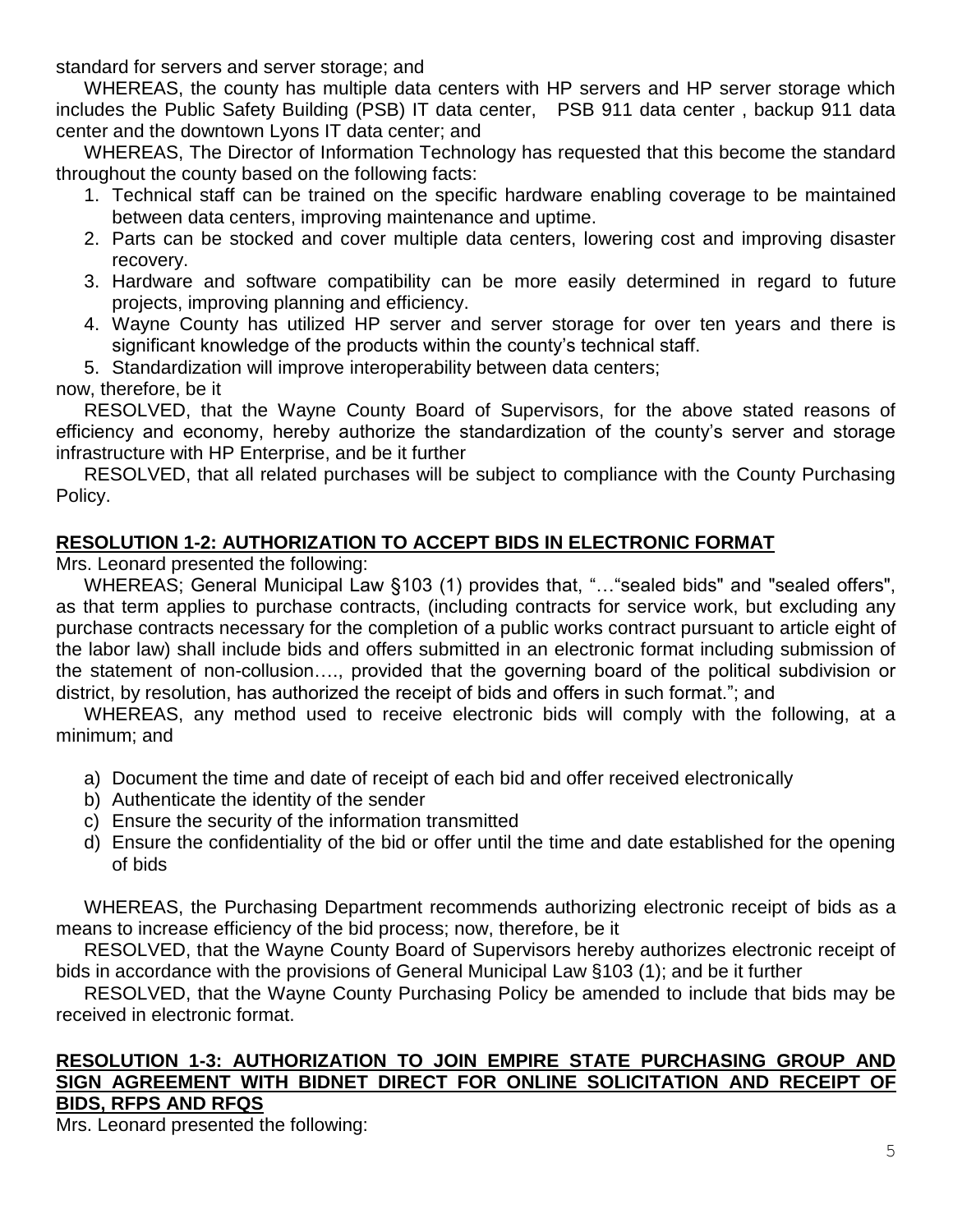WHEREAS, BidNet Direct has an online platform designed for the solicitation and receipt of "sealed" electronic bids, requests for proposals, and requests for quotes; and

WHEREAS, their platform allows for an online central location where the following can occur:

- a) The county can post solicitations, bid documents, and results.
- b) Registered vendors can receive automatic notification of bid opportunities related to their industry.
- c) Registered vendors can download bid documents, including addenda, direct from the platform.
- d) Registered vendors can submit their bid, where it is kept in a digital "lockbox" type folder where bids are timestamped from the time of submission, kept confidential, and not available for opening until the time and date specified by the county; like that of a hard copy sealed bid; and

WHEREAS, the use of BidNet will increase vendor outreach, which will promote greater competition and competitive pricing, ideally resulting in additional cost savings to the county; and

WHEREAS, there is no cost to the county to use this platform; now, therefore, be it

RESOLVED, that Wayne County is hereby authorized to join the Empire State Purchasing Group of BidNet Direct and receive bids, RFPs, and RFQs in electronic format; and be it further

RESOLVED, that the Chairman of the Wayne County Board of Supervisors is authorized to sign an agreement for a period of up to three years, commencing on the date the agreement is fully executed, with BidNet Direct, subject to review and approval of the County Attorney as to form and content.

## **RESOLUTION 1-4: AUTHORIZATION FOR WAYNE COUNTY TO JOIN SAVVIK BUYING GROUP**

Mrs. Leonard presented the following:

WHEREAS, General Municipal Law §103 (16), provides authorization for political subdivisions to purchase apparatus, materials, equipment and supplies, as well as the ability to contract for services through the use of contracts let by the United States or any agency thereof, any state or any other political subdivision or district therein; and

WHEREAS, Savvik Buying Group and the Public Safety Association Inc. cooperatively manage contracts let by host public agencies which are competitively procured and then made available for use by political subdivisions; and

WHEREAS, the County Attorney and the County Purchasing Department have reviewed the cooperative and consent to its use provided that each individual contract from Savvik Buying Group be carefully reviewed and approved by the Purchasing Department to ensure goods, equipment or services were procured in a manner that conforms with both General Municipal Law and the Wayne County Purchasing Policy; approval must be received prior to proceeding with any purchase from this group; and

WHEREAS, cooperative purchasing organizations continue to be advantageous as it allows the County to leverage nationwide collective buying power to achieve competitive pricing; now therefore be it

RESOLVED, that Wayne County is hereby authorized to register as a public agency participant of Savvik Buying Group for the use of cooperative contracts.

### **RESOLUTION 1-5: TAX REFUND – ERROR ON TAX ROLL**

Mrs. Leonard presented the following:

WHEREAS, applications for refund of real property tax claimed to be attributable to an error on the tax roll has duly been filed with the Director of Real Property Tax Services ("Director") for the properties listed below, pursuant to the provisions of Article Five, Title 3 of the Real Property Tax Law; and

WHEREAS, the Director investigated the circumstances of the claimed errors and has submitted a report recommending the applications be approved; now, therefore, be it

RESOLVED, pursuant to Article 5, Title 3 of the Real Property Tax Law that the following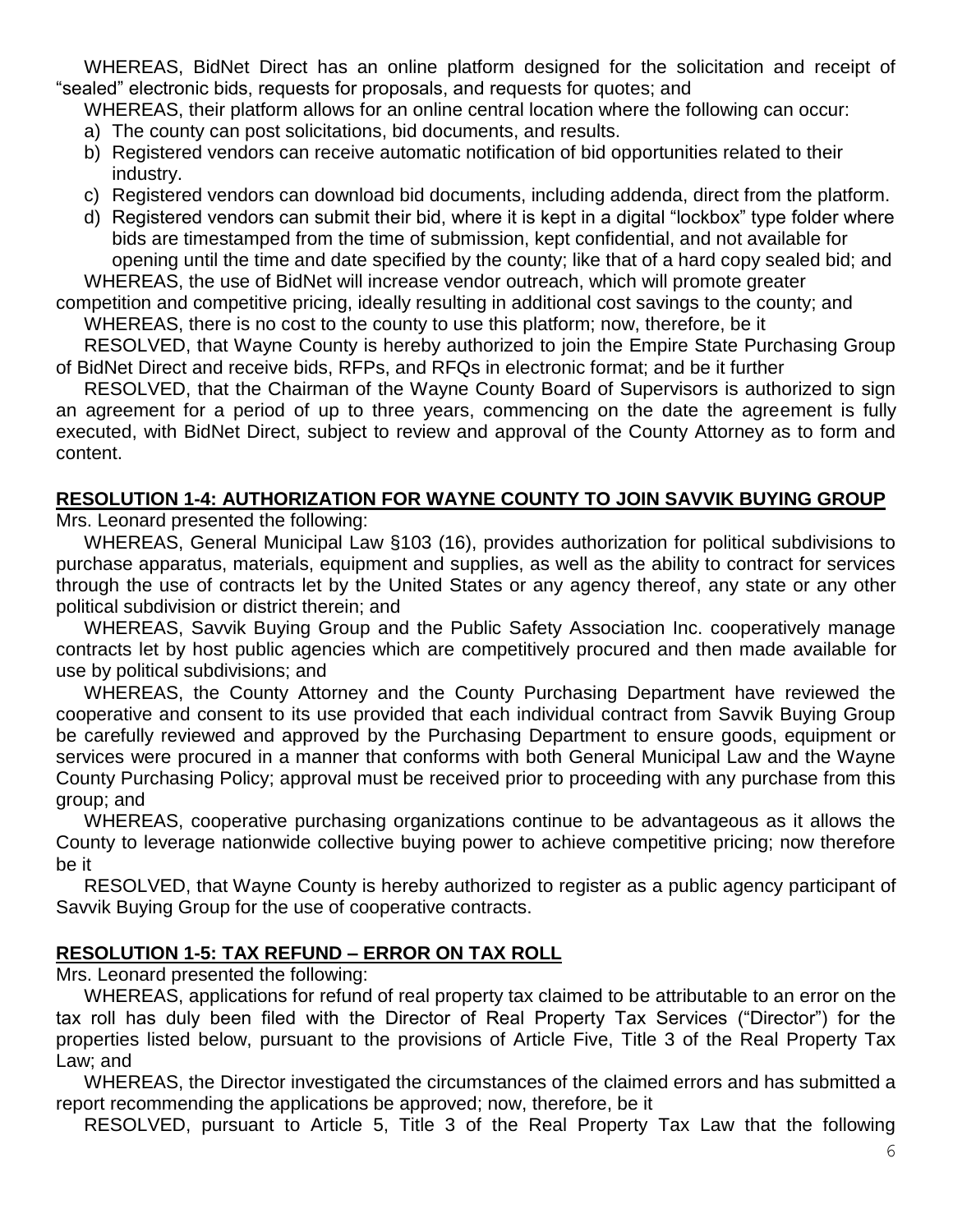applications are hereby approved and the County Treasurer is hereby authorized and directed to pay the refunds:

#### **TOWN OF SAVANNAH**

2022 Tax Roll Account No. 77114-00-605040 Assessed to: Rutt, Leonard & Melanie Corrected Total Tax: \$ 574.56

Total Tax Difference \$ 269.09 Total County Tax Difference: \$ 105.16

#### **TOWN OF ONTARIO**

2022 Tax Roll Account No. 61117-00-930997 Assessed to: Kerr, Christina Total Tax Difference  $\frac{1}{2}$  \$ 351.99 Total County Tax Difference: \$ 241.57 Corrected Total Tax: \$1,602.15

and be it further,

RESOLVED, that the County Treasurer is hereby authorized and directed to charge back the Refunds in the manner prescribed by Section 556 of the Real Property Tax Law.

#### **RESOLUTION 1-6: AUTHORIZATION TO CONTRACT WITH VENESKY & COMPANY TO REVIEW THE COUNTY RETIREMENT ALLOCATION PROCESS**

Mrs. Leonard presented the following:

WHEREAS, the Retirement Allocation process for Wayne County has been completed by the County IT department; and

WHEREAS, this process is a combination of a manual process and use of internal programs; and WHEREAS, the process has become cumbersome and time consuming to complete; and

WHEREAS, the County Treasurer and IT Director have consulted and determined that a review of the process is needed to determine if there are efficiencies that can be achieved; and

WHEREAS, Venesky & Company has the knowledge and ability at a fixed fee of \$4,000.00 and under this contract will assist with the following:

Working with the County Treasurer, HR, and IT to develop a streamlined and simplified Retirement Allocation Model and Process.

Provide information on Retirement Expense accounting.

Understanding the impact of process changes on Financial Statements.

Develop new and/or edit new tools used in the Retirement Allocation model.

WHEREAS, should additional services outside of the scope of the contract be needed, a second contract must be proposed; now therefore be it

RESOLVED, that the Chairman of the Board of Supervisors is hereby authorized to sign a contract, in an amount not to exceed \$4,000.00, with Venesky & Company for the restructuring of the Wayne County Retirement Allocation process, subject to approval of the County Attorney as to form and content;

RESOLVED, that the County Treasurer is authorized to make the following 2022 County Budget amendments

#### **A9990 Other**

(Revenues)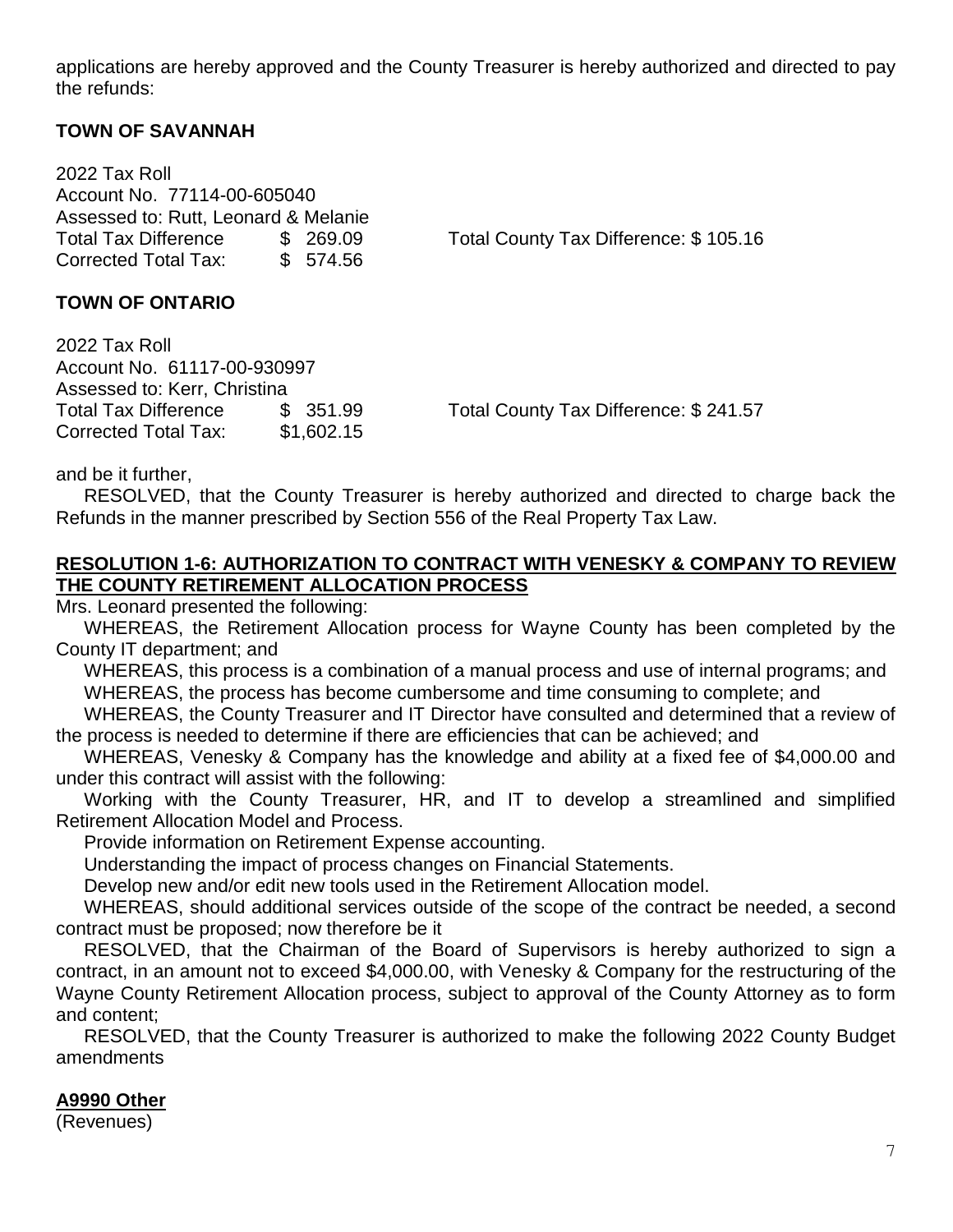### **A1325 Treasurer**

(Appropriations) \$4,000 to 54520 Consultant

### **RESOLUTION 1-7: AUTHORIZATION TO AMEND 2022 BUDGET FOR EXPENSES ON PROPERTY ACQUIRED FOR TAXES BUDGET**

Mrs. Leonard presented the following:

WHEREAS, there are properties that were foreclosed in 2021 that are still titled to the County; and WHEREAS, the County Treasurer is still working to get these titles transferred to the State and other Private Entities; and

WHEREAS, 2022 tax bills were issued to the County for these properties, since they cannot be moved into an exempt status until later in 2022; and

WHEREAS, the County Treasurer determined that the Expenses on Property Acquired for Taxes is the appropriate place to charge these expenses; and

WHEREAS, historically this budget has been used for auction expenses incurred by the Real Property Tax Office; and

WHEREAS, the 2022 tax bills needed to be paid to avoid late fees and have used up all available funding for budget year 2022; and

WHEREAS, the County Treasurer is desirous of replacing the funds used; now therefore be it RESOLVED, that the Wayne County Treasurer is authorized to make the following adjustments to the 2022 Wayne County Budget:

### **A9990 Other**

(Revenues) \$6,217 to 42401 Interest Earnings

### **A1364 Expenses for Property Acquired**

(Appropriations) \$6,217 to 54520 Consultant

#### **RESOLUTION 1-8: AUTHORIZATION TO AMEND THE 2022 BUDGET TO ALLOCATE PROFESSIONAL SERVICE WORKERS LOCAL 81382 IUE-CWA CONTRACT INCREASES**

Mrs. Leonard presented the following:

WHEREAS, the Wayne County 2022 Adopted Budget includes a contingency budget for the anticipated financial impact of the Professional Service Workers, Local 81382 IUE-CWA ("Caseworkers") salary increases to take place during 2022; and

WHEREAS, the adoption of Resolution No. 45-22 ratified a 2022-2025 collective bargaining agreement with the Caseworkers, resulting in a 3% salary increase for 2022; now, therefore be it

RESOLVED, that the Wayne County Treasurer's Office is hereby authorized to amend the 2022 County

Budget as follows:

A1990 Contingent Fund General

(Appropriations) \$102,034 from 54000 Contractual Expenses

A6010 Administration (Appropriations)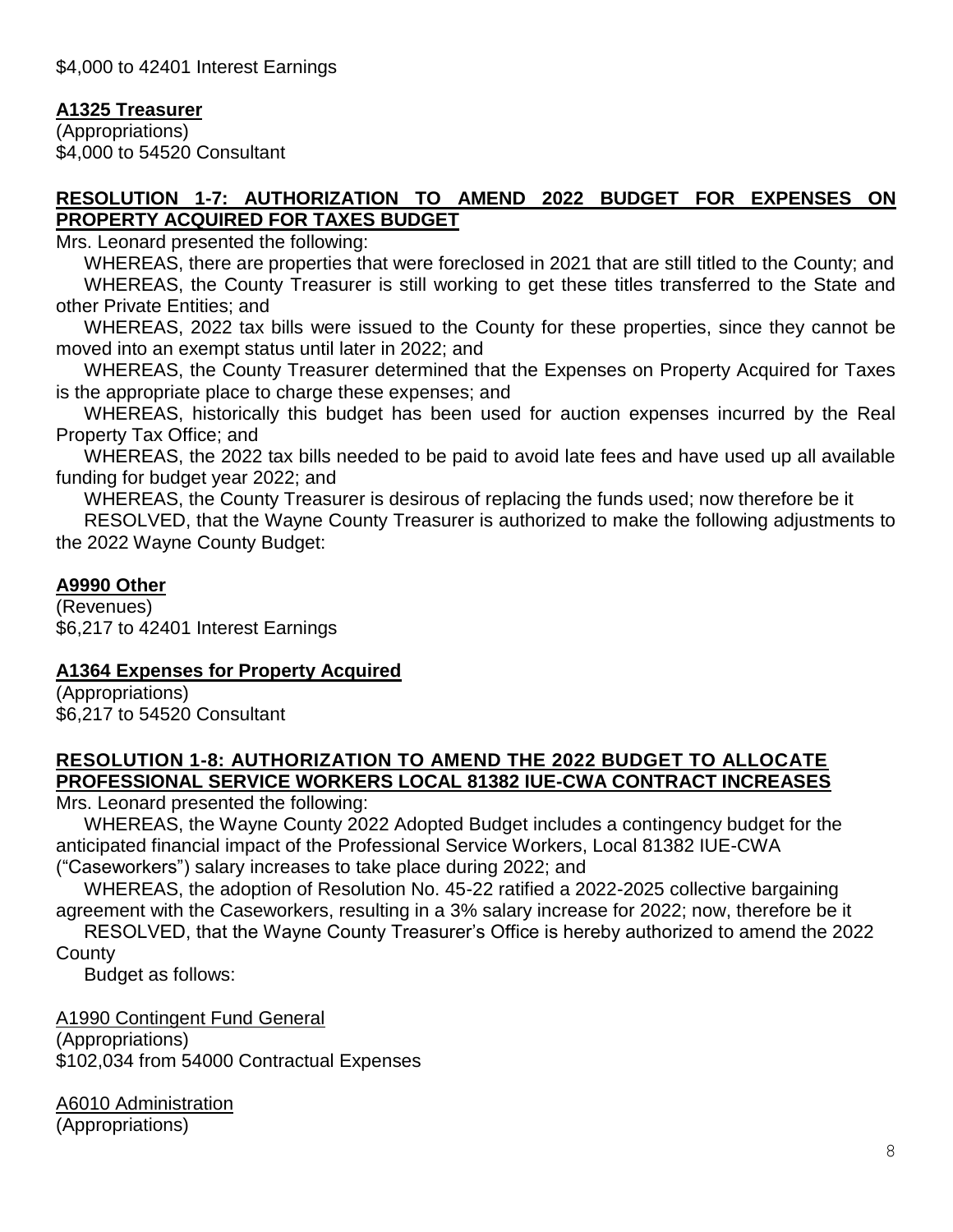\$58,236 to 51360 Caseworker \$14,805 to 51362 Senior Caseworker \$8,034 to 51364 Case Supervisor \$14,756 to 58100 NYS Retirement \$6,203 to 58200 Payments to Social Security

#### **RESOLUTION 1-9: AUTHORIZATION TO AWARD RFP AND CONTRACT WITH VHB FOR THE AUTOCAD CONVERSION PROJECT**

Mrs. Leonard presented the following:

WHEREAS, Wayne County is desirous in converting the current AutoCAD data to the GIS environment; and

WHEREAS, on December 21, 2021; Resolution 635-21, The Board of Supervisors approved the request to use American Rescue Plan Act (ARPA) Funds to acquire a contractor to convert the AutoCAD files to a GIS format; and

WHEREAS, In accordance with the Wayne County Purchasing Policy an RFP was issued for the AutoCAD conversion project; and

WHEREAS, responses to the RFP were opened on Tuesday, February 22, 2022 at 3:00 p.m. with the following proposals received:

| VHB<br>100 Great Oaks Blvd, Suite 118<br>Albany, NY 12203                      | \$243,900   |
|--------------------------------------------------------------------------------|-------------|
| The CEDRA Corporation<br>1600 Moseley Rd, Suite 500<br><b>Victor, NY 14564</b> | \$206,450   |
| <b>Timmons Group</b><br>1001 Boulders Pkwy, Suite 300<br>Richmond, VA 23225    | \$187,300   |
| LiRo GIS, Inc.<br>235 E. Jericho Tpke<br>Mineola, NY 11501                     | \$69,221.93 |

WHEREAS, the proposals have been reviewed by the Director of Real Property Tax, Real Property Tax Map Technicians, Director of Information Technology and the GIS Coordinator along with the Director of Emergency Management and evaluated using published RFP criteria; and

WHEREAS, the review committee recommends that VHB's offering is deemed in the best interest of the county; and

WHEREAS, all proposals indicated an understanding of the project, but for some there were missing components; now, therefore, be it

RESOLVED, that the Wayne County Board of Supervisors hereby accepts the proposal submitted by VHB; and be it further

RESOLVED, that the Chairman of the Board is hereby authorized to execute a contract on behalf of the County of Wayne, subject to the County Attorney's approval as to form and content, with VHB for an amount not to exceed \$243,900, commencing on a date mutually agreed upon after execution of the contract for a term of up to 24 months.

### **RESOLUTION 1-10: AUTHORIZATION TO ESTABLISH COUNTY EMERGENCY MEDICAL**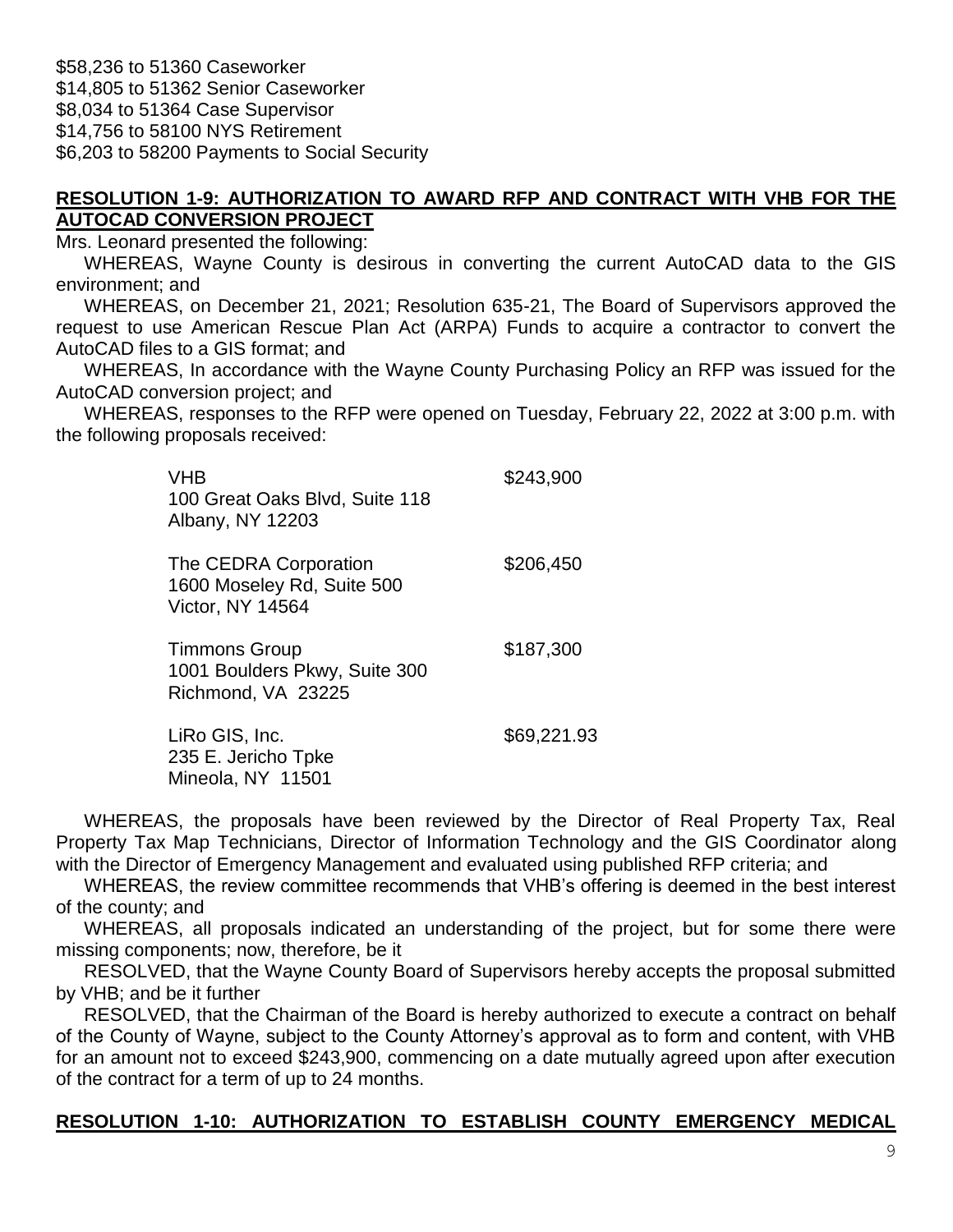### **SERVICES CAPITAL PROJECT AND AMEND THE BUDGET**

Mr. Eygnor presented the following:

WHEREAS, a consultant study of the emergency medical services (EMS) system in Wayne County was authorized by the Board of Supervisors 2019, and completed in 2020 by the consultant firm of Fitch and Associates, and

WHEREAS, the Fitch and Associates consultant report found that countywide, EMS response times are long, and have not significantly improved over the past 20 years, and the financial sustainability of the system in its entirety is questionable, and

WHEREAS, one of the options recommended by Fitch and Associates for system improvements is for the County to establish its own transporting EMS agency to serve the entirety of Wayne County, in conjunction with existing local EMS agencies, thereby improving response times to emergencies, and ensuring financial stability within the system, and

WHEREAS, an advisory group was established to consider the recommendations and options presented by Fitch, with said advisory group recommending the establishment of a County transporting EMS service, and

WHEREAS, the established ARPA (American Rescue Plan Act) committee authorized by the Board of Supervisors, in 2021, considered proposals submitted by various County departments, and earmarked \$1,088,319 of ARPA funds for the purpose of establishing a County EMS system; now, therefore, be it

RESOLVED, that the Board of Supervisors hereby endorses the concept of establishing a County owned and operated transporting EMS service, to provide service countywide, and be it further

RESOLVED, that the County Treasurer is hereby authorized to transfer \$1,088,319 in ARPA funds from the General Fund to the Capital Project Fund, and be it further

RESOLVED, that the County Treasurer is authorized to make the following budget adjustments:

A1011 ARPA Fund

(Appropriations)

\$1,088,319 FROM.54000 Contractual Expenses

A9950 Transfer to Capital Fund Projects

(Appropriations) \$1,088,319 TO .59710 CWEMS EMS Project

#### H4902 ARPA

| .45031 CWEMS Interfund Transfer           |
|-------------------------------------------|
|                                           |
| .52000 CWEMS Equipment and Capital Outlay |
|                                           |

#### **COM. #2 – PUBLIC SAFETY – EYGNOR, VERNO, BENDER, DONALTY, VAN LAEKEN**

#### **RESOLUTION 2-1: AUTHORIZATION TO APPLY FOR VICTIMS OF CRIME ACT (VOCA) VICTIM AND WITNESS ASSISTANCE GRANT PROGRAM**

Mr. Eygnor presented the following:

WHEREAS, on January 11, 2022 the State of New York Office of Victim Services (OVS) issued a request for applications for Victims of Crime Act (VOCA) Victim and Witness Assistance Grant Program beginning October 1, 2022 through September 30, 2025; and

WHEREAS, Wayne County currently receives VOCA funding for the Wayne County Office of Victim/Witness Services and has accepted said funds for over 30 years; and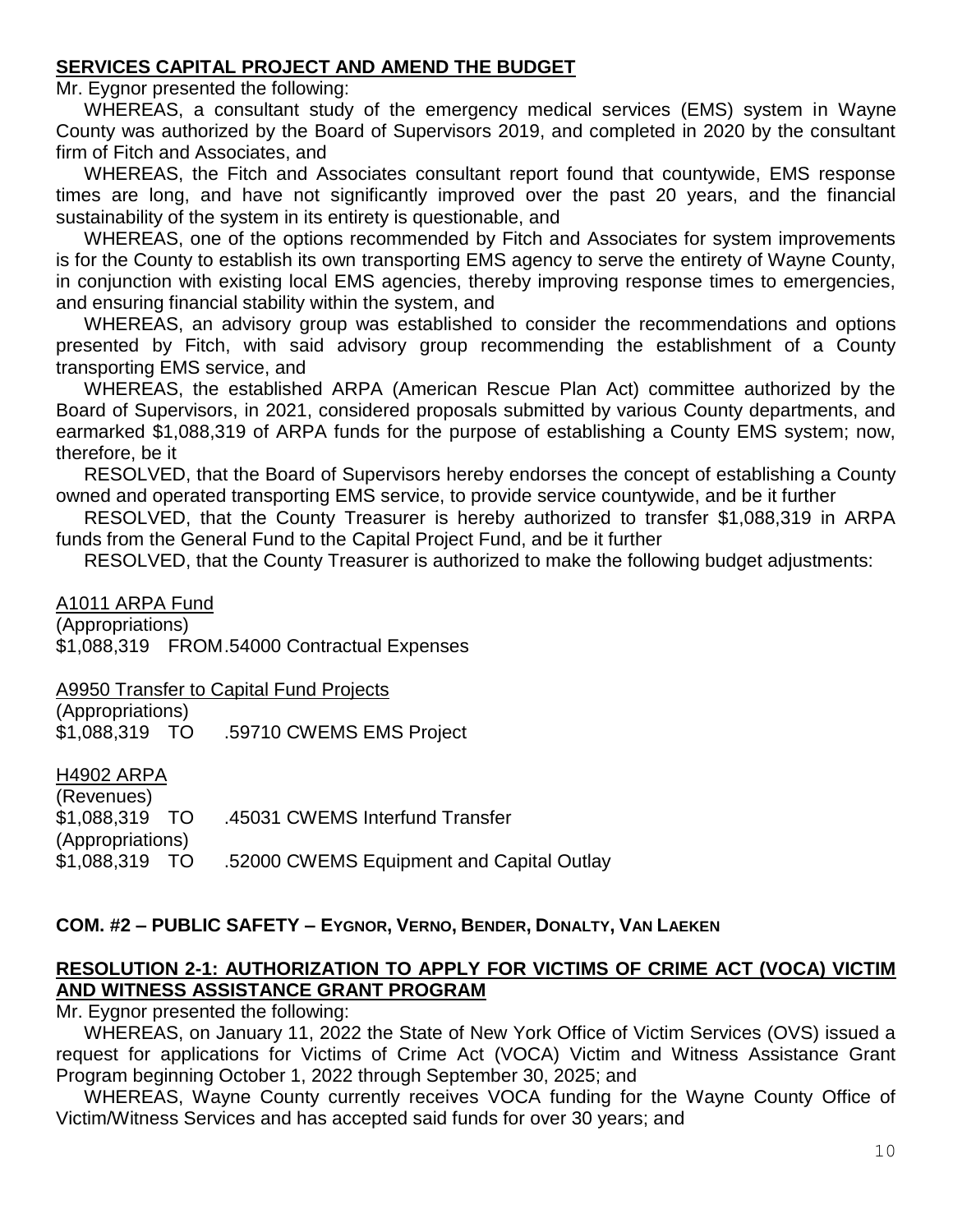WHEREAS, OVS representatives have announced an application due date of March 24, 2022, 2:00 PM; and

WHEREAS, the VOCA Victim and Witness Assistance Grant requires a 20% county match; and

WHEREAS, the 20% match has been waived for year one (10/01/2022 to 09/30/2023) now, therefore, be it

RESOLVED, that the Chairman of the Wayne County Board of Supervisors is hereby authorized and directed to execute an application in response to the request for applications for continued VOCA Victim and Witness Assistance Grant Program funding on behalf of the County of Wayne, District Attorney's Office of Victim/Witness Services; and be it further

RESOLVED, that upon acceptance of the proposal by the New York State Office of Victim Services for the renewal of Wayne County's Office of Victim/Witness Services program each annual contract will be subject to the County Attorney's approval as to form and content.

#### **RESOLUTION 2-2: AUTHORIZATION TO RENEW, EXTEND AND PAY FOR THE ANNUAL PUBLIC DEFENSE CASE MANAGEMENT MAINTENANCE AND SUPPORT AGREEMENT (PDCMS) BETWEEN THE WAYNE COUNTY PUBLIC DEFENDER'S OFFICE AND THE NEW YORK STATE DEFENDERS ASSOCIATION, INC. – REFERENCE WAYNE COUNTY CONTRACT NUMBER: WCC21038**

Mr. Eygnor presented the following:

WHEREAS, the Wayne County Public Defender's Office uses the Public Defense Case Management System (PDCMS) in their office for the management of data; and

WHEREAS, the New York State Defenders Association, Inc. and the Wayne County Public Defender's Office have entered into an annual agreement for the support and maintenance of said program which includes software maintenance, bug fixes, new software releases and unlimited telephone support; and

WHEREAS, the annual payment for the maintenance and support agreement is \$5,000; and

WHEREAS, the renewal term of the maintenance and support agreement is from March 7, 2022 through March 6, 2023; now, therefore, be it

RESOLVED, that upon the review and approval by the Wayne County Attorney as to form and content of the PDCMS annual contract, the Wayne County Chairman of the Board is hereby authorized to execute said contract; and be it further

RESOLVED, that the Wayne County Public Defender's Office is hereby authorized to pay to the New York State Defenders Association, Inc., the sum of \$5,000 for the annual support and maintenance of the Public Defense Case Management System (PDCMS).

#### **RESOLUTION 2-3: AUTHORIZATION TO AMEND CONTRACT WITH THE ASSIGNED COUNSEL PROGRAM ADMINISTRATOR FOR A SECRETARY/DATA ENTRY CLERK FUNDED BY THE STATEWIDE EXPANSION OF HURRELL-HARRING REFORM CONTRACT**

Mr. Eygnor presented the following:

WHEREAS, that Resolution No. 158-19 authorized the acceptance of the New York State Office of Indigent Legal Services (ILS) for the Statewide Expansion of Hurrell-Harring Reform – contract CTWIDEHH50 (CTWIDEHH50 contract), for an overall contract sum of \$4,931,158.44 carrying a five year term running from April 1, 2018 through March 31, 2023, together with extensions available for up to a 24 month period, and provides financial support for mandated improvements to both the Public Defender's Office and the Assigned Counsel Program, with a first year budget of \$328,743 and annual budget increases to the fifth year budget of \$1,643,719, and

WHEREAS, that Resolution No. 391-21 authorized the acceptance of an amendment to the CTWIDEHH50 contract for the third year term April 1, 2020 through March 31, 2021, which included funding of \$22,100 for an Assigned Counsel Program (PT) Secretary/Data Entry Clerk responsible for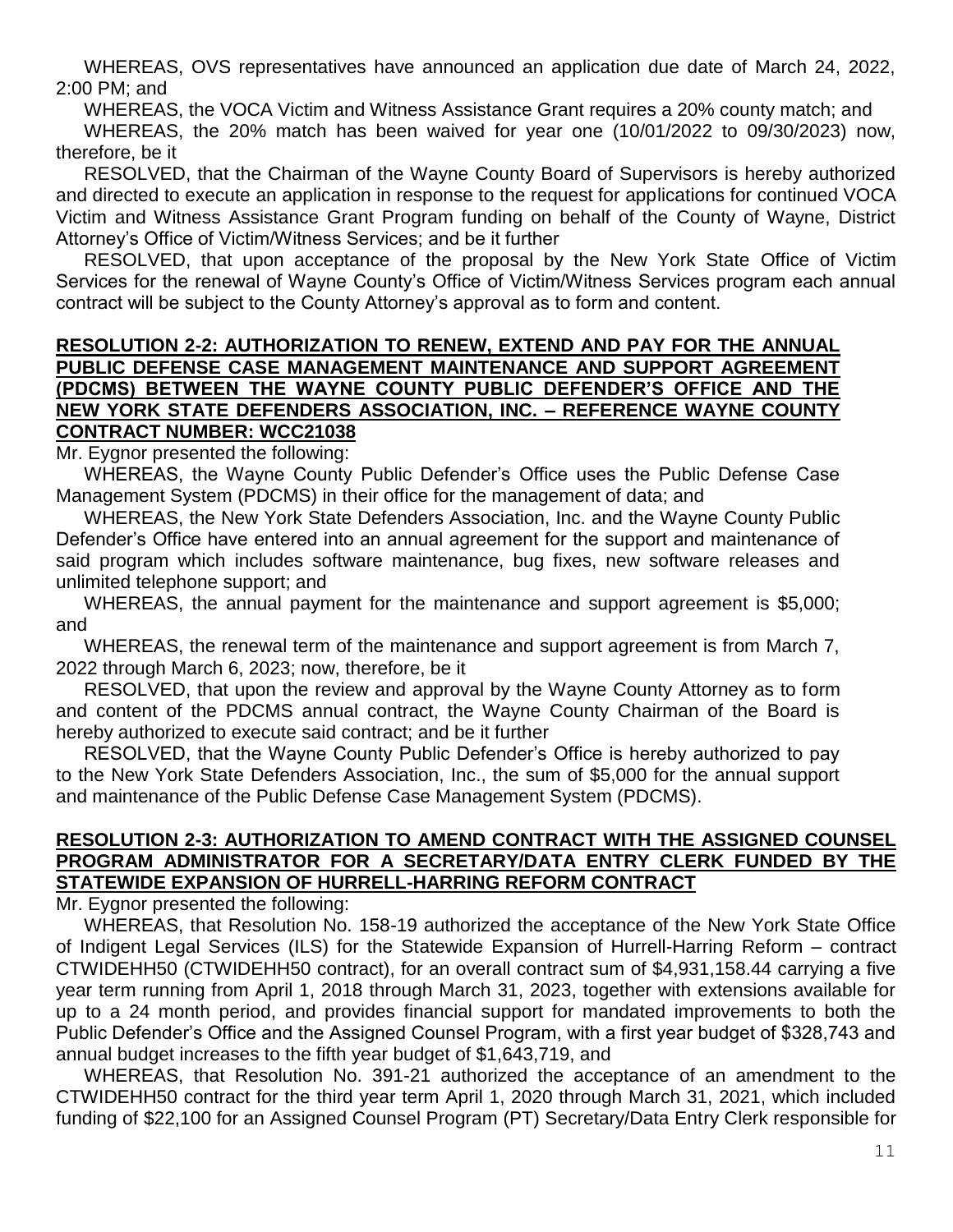data entry support for the Public Defense Case Management System (PDCMS) at an hourly rate of \$17.00, and

WHEREAS, the County of Wayne has been assured by ILS that the distribution as set forth above will be paid, and has included \$22,100 in the 2022 County Budget; now therefore be it

RESOLVED, that the existing contract with Victor B. Chambers, as Administrator of the Assigned Counsel Program, be amended to include an amount not to exceed 22,100 and an hourly rate not to exceed \$17.00 for a (PT) Secretary/Data Entry Clerk, which must be billed separately from Mr. Chambers' administrator fee.

### **RESOLUTION 2-4: AUTHORIZATION TO ABOLISH CHIEF DEPUTY POSITION AND CREATE MAJOR POSITION AND SET SALARY**

Mr. Eygnor presented the following:

WHEREAS, the positon of Chief Deputy has been vacant since January 01, 2022 with the election of Robert Milby to Sheriff, and

WHEREAS, the Sheriff is requesting to abolish the position of Chief Deputy at the jail and create the position of Corrections Major with the minimum qualifications of three (3) years permanent competitive status as a Corrections Lieutenant involving direct and/or administrative supervision of a jail within the Sheriff's Office; and

WHEREAS, in the county's Managerial Confidential Salary Plan the position of Major and Chief Deputy in the Sheriff's Office are both classified as a Grade 9 employee; and

WHEREAS, the position of Major has been established as a Grade 9 position and the Human Resources Director has recommended the salary be set at \$95,034; and

WHEREAS, the funds are budgeted for the position in the 2022 Sheriff's Office budget; now therefore, be it

RESOLVED, that the position of Chief Deputy is abolished effective immediately; and be it further RESOLVED, that the Sheriff has the authority to fill the position of Correction Major at the annual salary of \$95,034.

#### **RESOLUTION 2-5: AUTHORIZATION TO MOVE PART-TIME CLERK TYPIST FROM SHERIFF'S RECORDS DIVISION TO SHERIFF'S JAIL FACILITY**

Mr. Eygnor presented the following:

WHEREAS, the Sheriff is requesting the Part-time Clerk Typist position be transferred from the Criminal Records Division to the Jail Facility to manage the Sex Offender Registration Program and assist with incarcerated individual records;

WHEREAS, the Sheriff is requesting the 2022 Budget Funds for the Part-time Clerk Typist be transferred from the Criminal Records Division to the Jail Facility; now, therefore be it

RESOLVED, that the Sheriff has the authorization to transfer the Part-time Clerk Typist from Criminal Records Division to the Jail Facility; and be it further

RESOLVED, that the Wayne County Treasurer is authorized to make the following 2022 Budget adjustments listed below:

A3119 Sheriff – Records

(Appropriations) \$18,000 – from 51105 Part-time Clerk Typist \$1,926 – from 58100 Retirement \$1,377 – from 58200 FICA

A3150 Sheriff – Jail (Appropriations) \$18,000 – to 51105 Part-time Clerk Typist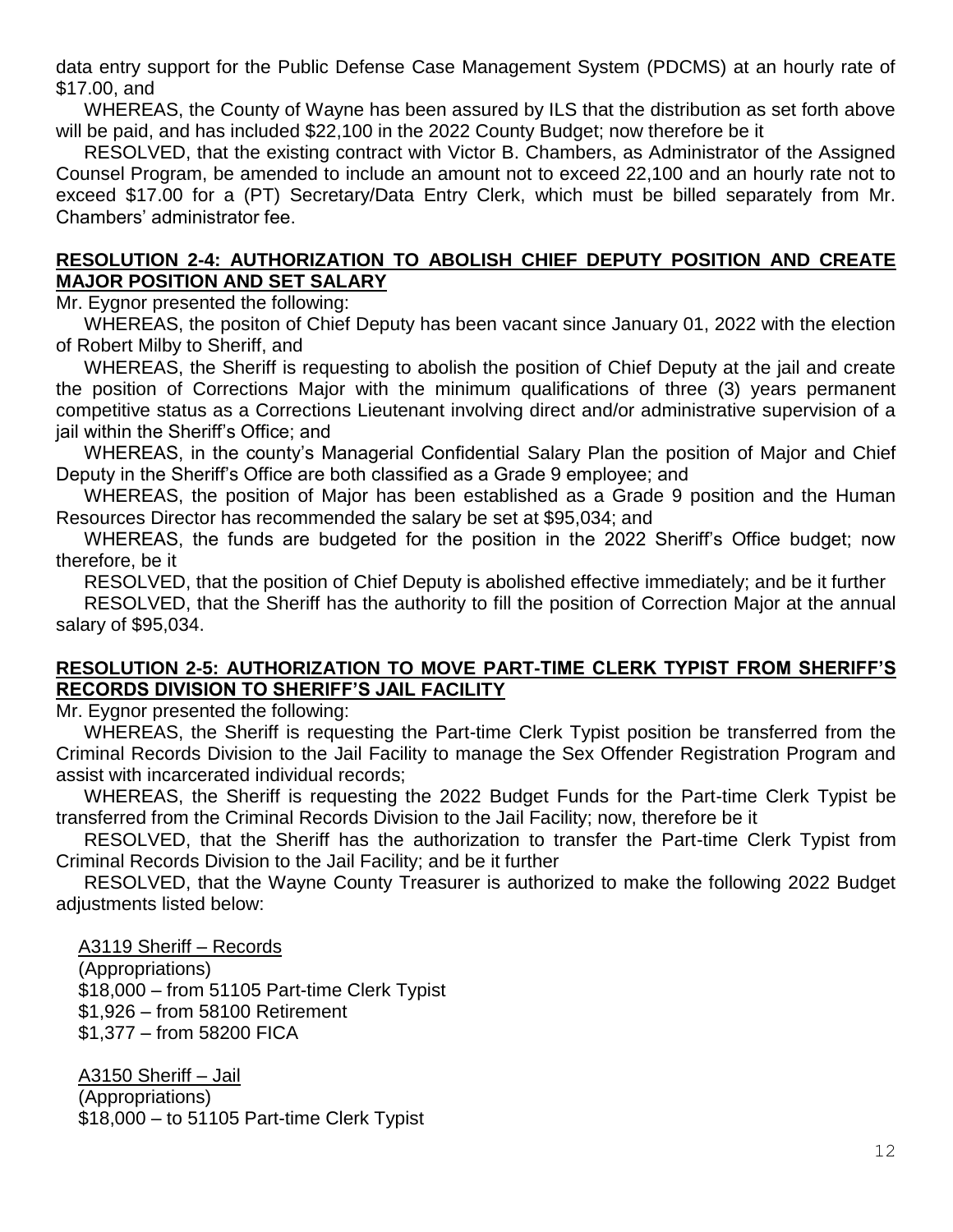#### **RESOLUTION 2-6: AUTHORIZATION TO MOVE FULL-TIME CRIMINAL RECORDS CLERK FROM THE JAIL FACILITY TO SHERIFF'S RECORDS DIVISION**

Mr. Eygnor presented the following:

WHEREAS, the Sheriff is requesting the 2022 Budget Funds for the fulltime Criminal Records Clerk be transferred from the Jail Facility to the Criminal Records Division; now, therefore be it

RESOLVED, that the Sheriff has the authorization to transfer the fulltime Criminal Records Clerk form the Jail Facility to the Criminal Records Division; and be it further

RESOLVED, that the Wayne County Treasurer is authorized to make the following 2022 Budget adiustments listed below:

A3150 Sheriff - Jail (Appropriations) \$47,114 – from 51367 Criminal Records Clerk \$5,042 – from 58100 Retirement \$3,605 – from 58200 FICA \$10,154 – from 58400 Hospitalization

A3119 Sheriff – Records (Appropriations) \$47,114 – to 51367 Criminal Records Clerk \$5,042 – to 58100 Retirement \$3,605 – to 58200 FICA \$10,154 – to 58400 Hospitalization

#### **RESOLUTION 2-7: AUTHORIZATION TO CREATE PART-TIME SENIOR ACCOUNT CLERK IN THE SHERIFF'S OFFICE CIVIL DIVISION**

Mr. Eygnor presented the following:

WHEREAS, the Wayne County Sheriff's Office has budgeted (2) fulltime Senior Account Clerks in the 2022 Sheriff's Budget who performs tasks, duties and functions in the Civil Division; and

WHEREAS, the Senior Account Clerks require specialty training in civil processing, including income executions, property executions, family court and order of protection paper services; and

WHEREAS, the Senior Account Clerk position takes several months to be proficient in their tasks, duties and functions prior to them being able to work independent; and

WHEREAS, the Sheriff's Office had a vacancy for a Senior Account Clerk in February 2022 and filled the fulltime position; and

WHEREAS, the Sheriff received authorization from the County Administrator to have a (2) week training period for the newly hired Senior Account Clerk; however, due to an illness within the Civil Division the training period was reduced to (1) week; and

WHEREAS, the Sheriff is requesting to create a temporary position of part-time Senior Account Clerk in the Civil Division to rehire the previous fulltime Senior Account Clerk to complete the training and be available to fill in when extended absences exist for this position until December 31, 2022; and

WHEREAS, the Sheriff is requesting the part-time Senior Account Clerk's be paid per-diem at the new hire rate (\$20.10) set in the Contract for Wayne County Supervisory Employees, not to exceed \$10,000; and be it further

RESOLVED, that the Sheriff has the authorization to hire the temporary part-time Senior Account Clerk until December 31, 2022, at a rate of \$20.10 per hour, not to exceed \$10,000; be it further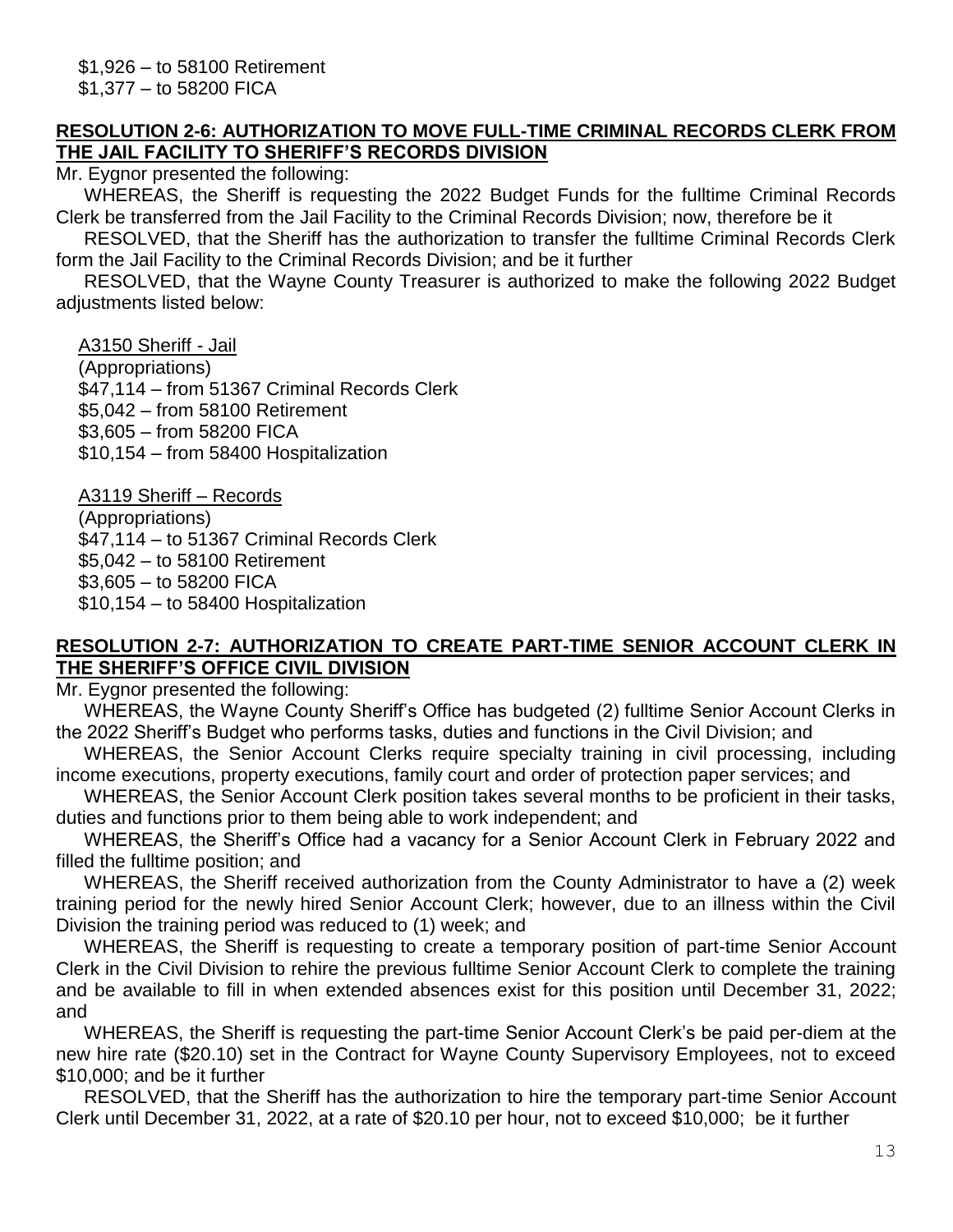RESOLVED, that the Wayne County Treasurer is authorized to make the following 2022 Budget adjustments listed below:

Contingent Fund General (Appropriations) \$10,765 – from 54000 Contractual Expenses

A31120 Sheriff – Civil (Appropriations) \$10,765 – to 51697 Senior Account Clerk \$765 – to 58200 FICA

#### **RESOLUTION 2-8: AUTHORIZATION TO CARRY OVER THE 2021 REMAINING BALANCE OF THE 2019 STONEGARDEN GRANT AND AMEND THE 2022 BUDGET**

Mr. Eygnor presented the following:

WHEREAS, the Wayne County Sheriff's Office is participating in a grant program from the Department of Homeland Security and Emergency Services under the Operation Stonegarden Grant Program, in the amount of \$69,718.11 and

WHEREAS, a balance of \$11,033.65 to complete the project was available as of December 31, 2021 and fell to the General Fund Balance; and

WHEREAS, the balance of the funds will be used for overtime, equipment, management and administrative expenses in conjunction with Operation Stonegarden, as previously authorized in resolution No. 109-21; now, therefore, be it

RESOLVED, that the Wayne County Treasurer is hereby authorized to amend 2022 County Budget as follows:

### **A3114 – Sheriff Road Patrol**

| Amount           |    | <b>Object Code &amp; Name</b>      | <b>Project Code and Name</b> |
|------------------|----|------------------------------------|------------------------------|
| (Revenues)       |    |                                    |                              |
| \$11,033.65      | to | 44302 Homeland Security            | STG19 Stonegarden 2019       |
| (Appropriations) |    |                                    |                              |
| \$11,033.65      | to | 52000 Equipment & Other Cap Outlay | STG19 Stonegarden 2019       |

#### **RESOLUTION 2-9: AUTHORIZATION TO ACCEPT RESIGNATION AND APPOINT MEMBER TO THE WAYNE COUNTY FIRE ADVISORY BOARD**

Mr. Eygnor presented the following:

WHEREAS, Dan DeWolf has submitted his resignation as the Fire Advisory Board member representing the Town of Lyons; and

WHEREAS, it is necessary to appoint a new Town of Lyons member to serve the remainder of the term; now, therefore, be it

RESOLVED, that the Wayne County Board of Supervisors appoints Jeffrey Rios of Lyons to the Wayne County Fire Advisory Board for a term of office commencing March 15, 2022 and ending December 31, 2022.

### **RESOLUTION 2-10: AUTHORIZATION TO ACCEPT RESIGNATION AND APPOINT MEMBER TO THE WAYNE COUNTY EMS ADVISORY BOARD**

Mr. Eygnor presented the following:

WHEREAS, Gary VerStraete has submitted his resignation as the EMS Advisory Board member representing the Town of Arcadia; and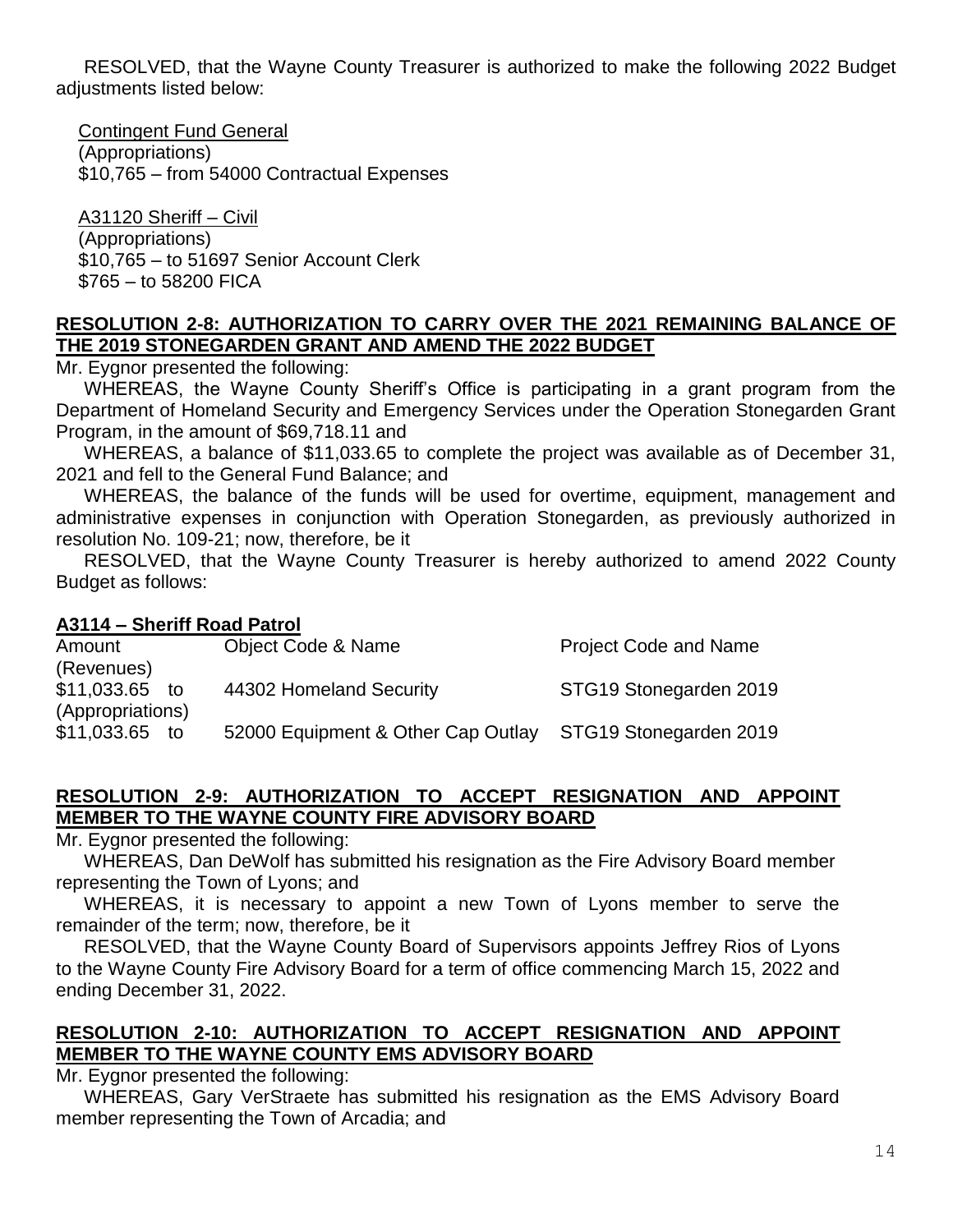WHEREAS, it is necessary to appoint a new Town of Arcadia member to serve the remainder of the term; now, therefore, be it

RESOLVED, that the Wayne County Board of Supervisors accepts the resignation of Gary VerStraete and appoints Brian Walker from the Town of Arcadia to the Wayne County EMS Advisory Board for a term of office commencing March 15, 2022 and ending December 31, 2022.

#### **RESOLUTION 2-11: AUTHORIZATION TO RENEW AND PAY THE ANNUAL PUBLIC DEFENSE CASE MANAGEMENT SYSTEM MAINTENANCE SUPPORT AGREEMENT**

Mr. Eygnor presented the following:

WHEREAS, the Wayne County Assigned Counsel Program uses the Public Defense Case Management System (PDCMS) in for the management of data; and

WHEREAS, the New York State Defenders Association, Inc. and the Wayne County Assigned Counsel Program have entered into annual agreements for the support and maintenance of said program which includes software maintenance, bug fixes, new software releases and unlimited telephone support; and

WHEREAS, the renewal term of the maintenance and support agreement from January 30, 2021 through January 29, 2022 for an amount of \$1,000 needs to be authorized; and

WHEREAS, the total cost of the maintenance and support agreement has been approved by, will be claimed against, and is fully funded by the Office of Indigent Services Distribution#8 Contract #C800054 now, therefore, be it

RESOLVED, that upon the review and approval by the Wayne County Attorney of the PDCMS annual contract, the Wayne County Chairman of the Board is hereby authorized to execute said contract.

#### **COM. #3 – PUBLIC WORKS – CHATFIELD, KOLCZYNSKI, VERNO, METTLER, BRADY**

### **RESOLUTION 3-1: AUTHORIZATION TO ADJUST THE COUNTY HIGHWAY TRAVEL BUDGET**

Mr. Chatfield presented the following:

WHEREAS, the Wayne County Travel Policy (policy) was adopted with resolution No. 504-21; and

WHEREAS, the policy states that "All requests for travel that are in excess of the departmental appropriations for such purposes shall require the approval of the Board of Supervisors."; and

WHEREAS, the County Highway Machinery budget does not include appropriations for travel expenses, and

WHEREAS, the County Highway Machinery department needs to return a Bucket Truck to a rental agency in Ohio; and

WHEREAS, anticipated travel related costs for meals and tolls to have County staff return the truck to Ohio are less than \$150 versus a \$2,000 charge by the rental company to have the truck returned; now therefore be it

RESOLVED, that the Board of Supervisors authorizes the County staff to return the Bucket Truck to the Ohio rental agency; and further be it

RESOLVED, that the County Treasurer is hereby authorized to make the following budget adjustments to ensure there are travel appropriations to cover the cost of the trip

#### **DM5130 Road Machinery**

(Appropriations) \$150 to 54485 Travel \$150 from 54100 Supplies and Materials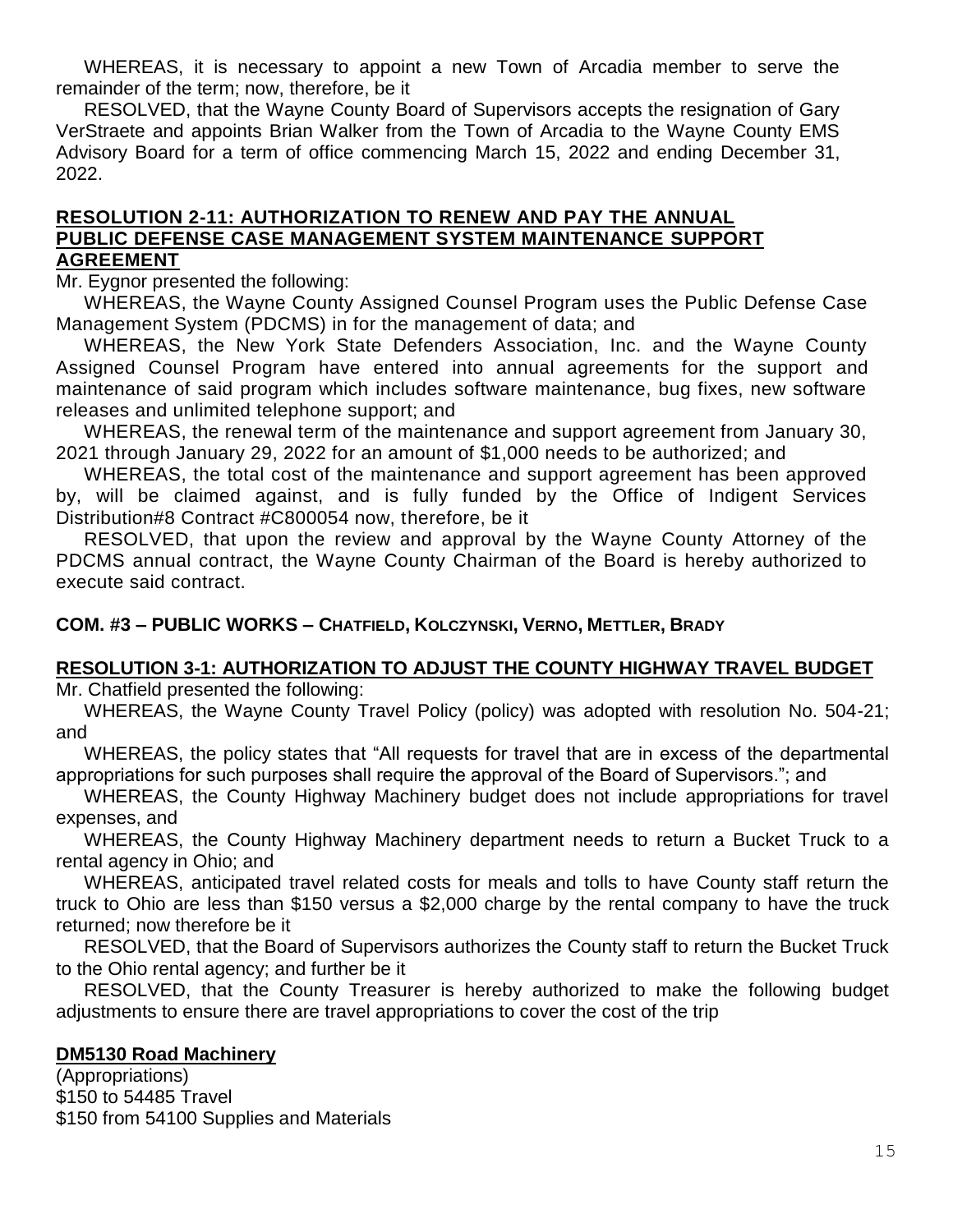### **RESOLUTION 3-2: AUTHORIZATION TO ROLL OVER 2021 HIGHWAY DEPARTMENT PROJECTS AND AMEND THE 2021 BUDGET**

Mr. Chatfield presented the following:

WHEREAS, each year the Superintendent of Public Works distributes CHIPS project reimbursement funds into specific project accounts; and

WHEREAS, some projects continue to the following calendar year; and

WHEREAS, the projects listed below will continue in 2022 and have the associated balances still available, and need to be re-appropriated in the 2022 budget; now, therefore, be it

RESOLVED, that the County Treasurer is authorized to transfer \$106,465.20 from the D Fund Balance; and, further be it

RESOLVED, that the County Treasurer is authorized to amend the 2022 budget as follows to carry the available 2021 project balance budgets and reimbursement revenues forward:

#### D9999 Other Revenue

| (Revenues)        |       |                                 |
|-------------------|-------|---------------------------------|
| \$2,587,687.14 to | 43501 | Consolidated Highway Aid        |
| \$64,770.75 to    | 43511 | State Aid – Marchiselli Funds   |
| \$345,443.97 to   | 44511 | Federal Aid - Marchiselli Funds |

#### D5112 Road Construction (Appropriations) CHIPS

| <b>(Appropriations) UNIFS</b> |    |       |                                                             |
|-------------------------------|----|-------|-------------------------------------------------------------|
| 1,557,586.31 to               |    | 52600 | <b>Highway Construction</b>                                 |
| 4,811.11                      | to | 52638 | <b>Chips-Equipment</b>                                      |
| 25,000.00                     | to |       | 52663 20-70 Marion East Williamson Rd Project               |
| 29,064.66                     | to |       | 52663 20-72 Wolcott Rd Project                              |
| 17,369.40                     | to |       | 52663 20-74 South Centenary Rd Project                      |
| 170,000.00                    | to |       | 52663 20-79 Lake Road Culvert Replacement Project           |
| 17,024.70                     | to |       | 52664 21-32 County House Rd Project                         |
| 16,561.17                     | to |       | 55264 21-42 North Geneva Rd Drainage Project                |
| 50,000.00                     | to |       | 52670 21-49 Ridge Rd Union Hill Hamlet Project              |
| 43,899.44                     | to |       | 52670 21-50 Surface Treating East                           |
| 28,643.94                     | to |       | 52670 21-51 Surface Treating West                           |
| 50,000.00                     | to |       | 52670 21-52 Misc. Culvert Project                           |
| 577,726.41                    | to | 52900 | <b>Bridge Construction</b>                                  |
| 84,874.95                     | to | 52665 | <b>Fuel Facility Renovation Project Federal/State/Local</b> |
| 110,715.64                    | to | 52924 | Farmington Road Bridge Project                              |
| 321,089.33                    | to | 52951 | Ridge Rd Bridge Project                                     |
|                               |    |       |                                                             |

#### **RESOLUTION 3-3: AUTHORIZATION TO AMEND 2022 CENTRAL GARAGE BUDGET**

Mr. Chatfield presented the following:

WHEREAS, a large drive-on lift being used in the Central Garage shop has failed an annual inspection due to cracked welds in the platform, and

WHEREAS, this lift has some other defects that make it cost prohibitive to repair, and

WHEREAS, a similar drive-on lift can be purchased from Rotary through a NYS Purchase contract (PC67297) at an installed cost of \$57,463.56, and

WHEREAS, this need for replacement was not anticipated, thus the 2022 Central Garage budget did not include funds for this purchase, and

WHEREAS, the Deputy Budget Officer suggests that funds be transferred from the General Fund Unassigned Fund Balance, and now therefore be it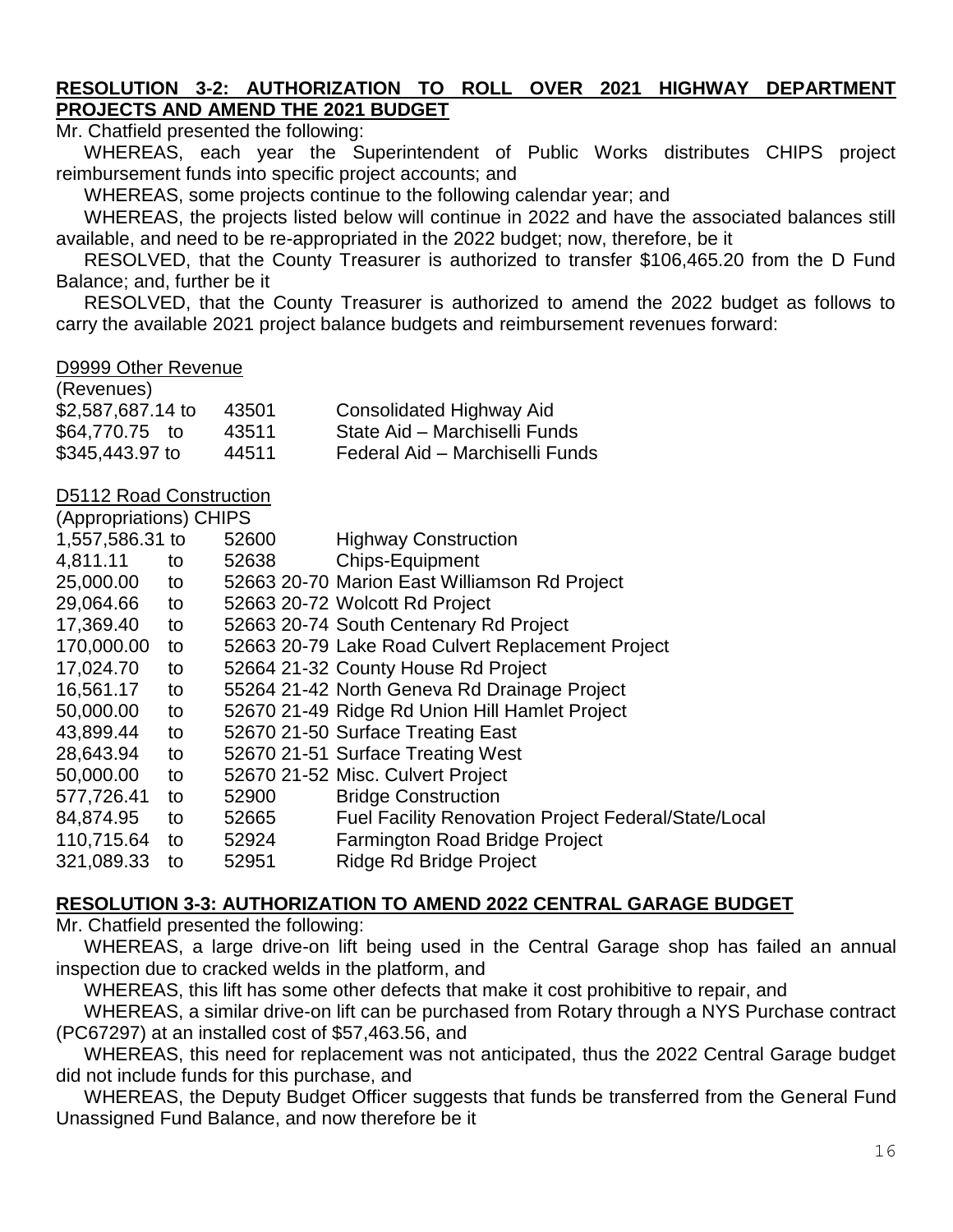RESOLVED, that the Superintendent of Public Works is authorized to purchase the drive-on lift, and be it further

RESOLVED, that the Wayne County Treasurer is authorized to transfer \$57,463.56 from the General Fund Unassigned Fund Balance; and be it further

RESOLVED, that the County Treasurer is authorized to make the following budget adjustment:

A1640 Central Garage (Appropriations) \$57,463.56 to 52000 (Equipment & Other Cap Outlay)

### **RESOLUTION 3-4: AUTHORIZATION TO LEASE PROPERTY TO VETERANS ON THE ERIE, INC.**

Mr. Chatfield presented the following:

WHEREAS, the non-profit group, Veterans on the Erie, Inc, has an interest in repurposing the ECCC property at 165 Water Street, Lyons into a museum dedicated to Veterans, and

WHEREAS, Resolution 298-21 authorized the sale of this property to Veterans on the Erie, Inc., and

WHEREAS, Veterans on the Erie, Inc expects some delays in the authorization from several New York State agencies to transfer the property, but wishes the move forward with a lease so they can occupy the property and begin work on the museum, and

WHEREAS, the Superintendent of Public works agrees that it is appropriate to enter into a lease agreement with Veterans on the Erie, Inc, and

WHEREAS, this lease agreement will allow Veterans on the Erie, Inc. to begin to apply for grants for this new museum, now, therefore be it

RESOLVED, that the Chairman of the Board of Supervisors is hereby authorized to sign the 99 year lease agreement with Veterans on the Erie, Inc. for use of the property at 165 Water Street, Lyons subject to review and approval of the County Attorney as to form and content.

### **RESOLUTION 3-5: AUTHORIZATION TO CREATE PROJECTS IN THE HIGHWAY DEPARTMENT**

Mr. Chatfield presented the following:

WHEREAS, in accordance with Section 115 of the Highway Law, the Superintendent of Public Works has prepared Project Statements for the proposed work for the following projects:

22-66 Bridge Membrane Replacement Project \$ 35,000

And a supplemental project statement of proposed work for the following project:

| 22-52 Misc. Culvert Replacement Project         | \$200,000 |
|-------------------------------------------------|-----------|
| 22-53 Marion East Williamson Rd Recycle Project | \$125,000 |
| 22-54 Marion East Williamson Rd Paving Project  | \$280,000 |
| 22-59 North Geneva Rd Paving Project            | \$300,000 |
| 22-65 Lake Bluff Road Culvert Project           | \$150,000 |
| 21-42 North Geneva Rd Drainage Project          | \$68,000  |
|                                                 |           |

now, therefore, be it

RESOLVED, that the Project Statements prepared by the Superintendent of Public Works are hereby approved by the Board of Supervisors, and the Chairman of the Board and the Clerk of the Board are hereby authorized and directed to endorse such approval on the Project Statements; and be it further

RESOLVED, that the County Treasurer is hereby authorized and directed to create line items and transfer funds as listed below:

### **D5112 Road Construction**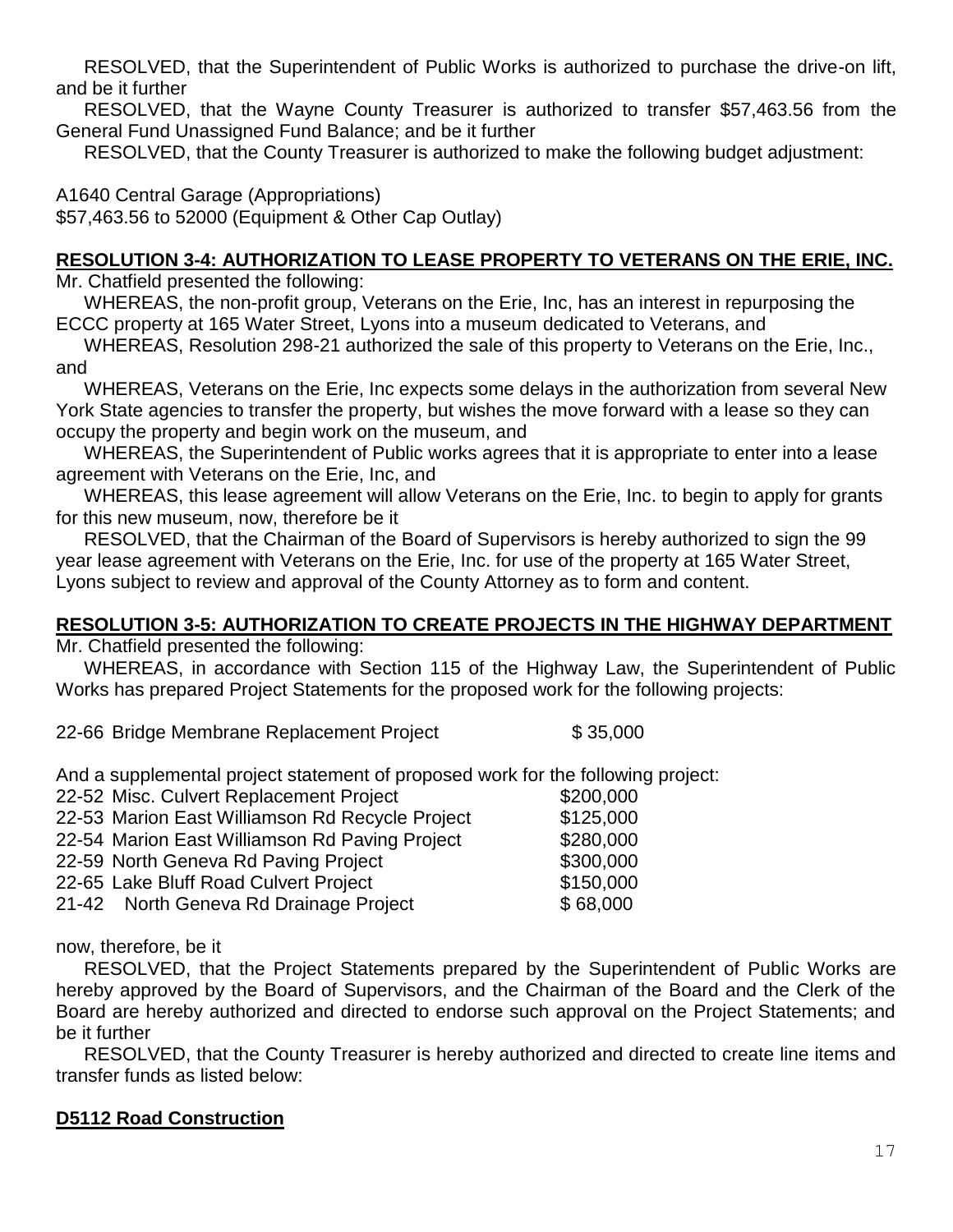(Appropriations)

\$1,158,000 from .52600 Highway Construction to the following Chips Projects: \$ 35,000 to .52670 22-66 Bridge Membrane Replacement Project \$200,000 to .52670 21-52 Misc. Culvert Replacement Project \$125,000 to .52670 22-53 Marion East Williamson Rd Recycle Project \$280,000 to .52670 22-54 Marion East Williamson Rd Paving Project \$300,000 to .52670 22-59 North Geneva Rd Paving Project \$150,000 to .52670 22-65 Lake Bluff Road Culvert Project \$ 68,000 to .52664 21-42 North Geneva Rd Drainage Project

#### **RESOLUTION 3-6: AUTHORIZATION TO ESTABLISH SODUS POINT PLAYGROUND EQUIPMENT PROJECT AND APPROVE CONTRACT**

Mr. Chatfield presented the following:

WHEREAS, the ARPA Committee has approved funding for the Wayne County Sodus Point playground equipment project at 7598 First Street in Sodus Point, NY; and

WHEREAS, each ARPA project must be created and approved by board resolution; and

WHEREAS, the Deputy Superintendent of Public Works originally requested \$75,000.00 for this project; and

WHEREAS, the Deputy Superintendent of Public Works has contacted Parkitects, Inc, a playground equipment supplier on Sourcewell Contract #010521-LSI and received a proposal for the project of \$78,876.34; now, therefore, be it

RESOLVED, that the Wayne County Sodus Point playground equipment project is hereby created with ARPA funding of \$75,000; and be it further

RESOLVED, that the County Treasurer is authorized to transfer \$75,000 of ARPA funds from the General Fund to the Capital Project Fund, and be it further

RESOLVED, that Wayne County Treasurer is authorized to transfer \$3,877.00 from the General Fund Contingency budget to the Capital Project Fund; and be it further

RESOLVED, that the Chairman of the Board of Supervisors is hereby authorized to sign an agreement with Parkitects, Inc for the supply and installation of playground equipment under Sourcewell Contract #010521-LSI, subject to the approval of the County Attorney as to form and content for a total project cost of \$78,876.34, and be it further

RESOLVED, that the County Treasurer is authorized to make the following budget adjustments:

### **A1011 ARPA Fund**

(Appropriations) \$75,000 from .54000 Contractual Expenses

#### **A1990 General Fund Contingencies**

(Appropriations) \$3,877 from .54000 Contractual Expenses

#### **A9950 Transfer to Capital Fund Projects**

(Appropriations) \$78,877.00 to .52774 Building Renovation Cap. Proj.

### **H4902 ARPA**

| (Revenues)       |                                                                      |
|------------------|----------------------------------------------------------------------|
| \$78,877,00 to   | .45031 Prk04 (Sodus Point Play Equipment) Interfund Transfer         |
| (Appropriations) |                                                                      |
| \$78,877,.00 to  | .52000 Prk04 (Sodus Point Play Equipment) Equipment & Capital Outlay |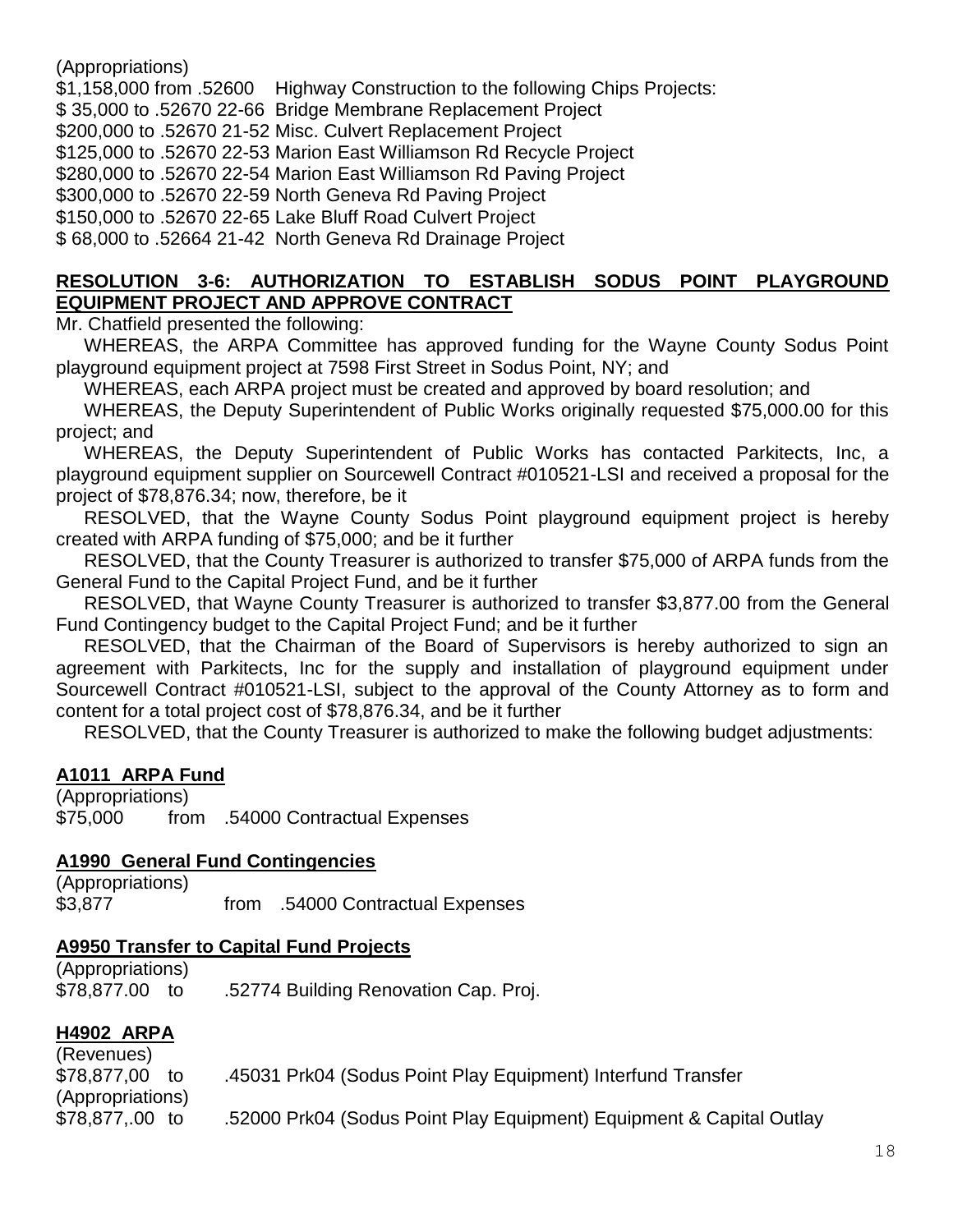#### **RESOLUTION 3-7: AUTHORIZATION TO AWARD CONTRACT FOR NURSING HOME EXTERIOR SIDING PAINTING PROJECT**

Mr. Chatfield presented the following:

WHEREAS, the Purchasing Agent has duly advertised for bid(s) for the painting of the exterior cement board siding and trim at the Wayne County Nursing Home located at 1529 Nye Road in Lyons, NY and the bids were opened on Tuesday, February 22, 2022 at 2:00 p.m. and the following bids were received:

Dobbins Painting & Contracting, LLC \$288,347.53 1171 E. Union St. Newark, NY 14513 Pan-America Enterprises, Inc. \$168,888.00 1964 Edison Ave Pelham Bay, NY 10461 S&S General Construction Inc. \$391,200.00 114-17 125<sup>th</sup> St.

South Ozone Park, NY 11420

; and

WHEREAS, the Deputy Superintendent of Public Works has reviewed the bid and recommends that the bid be awarded to Pan-America Enterprises, Inc for the cost of \$168,888.00; and

WHEREAS, the Nursing Home originally budgeted \$125,000.00 for this project and

WHEREAS, the project might require replacement of damaged cement board siding and/or trim with prior approval from the Deputy Superintended of Public Works; and

WHEREAS, the bid form identifies unit pricing for the replacement of siding and trim if required; and

WHEREAS, the Deputy Superintendent recommends carrying a \$25,000.00 contingency fund for this project to cover the cost of replacing siding and trims boards if needed; and

WHEREAS, the Wayne County Nursing Home is desirous in appropriating \$68,888.00 of the Nursing Home Fund Balance; and

WHEREAS, it is beneficial to allow the Superintendent of Public Works or his Deputy have the authority to approve and sign change orders for this additional work; now, therefore be it

RESOLVED, that the Chairman of the Wayne County Board of Supervisors is hereby authorized and directed to execute a contract on behalf of the County of Wayne, subject to the County Attorney's approval as to form and content with Pan-America Enterprises, Inc for painting of the exterior cement board siding and trims at the Wayne County Nursing Home for a cost of \$168,888.00; and be it further

RESOLVED, that the Wayne County Board of Supervisors hereby authorizes the Superintendent of Public Works or his Deputy to approve change orders within the project budgeted amount of \$193,888; and be it further

RESOLVED, that the Wayne County Treasurer hereby is authorized to transfer \$68,888 from E Fund Balance and make the following budget adjustment:

#### **E6000 Wayne County Nursing Home**

(Appropriations) \$68,888 to 52000 Equipment and Other Capital Outlay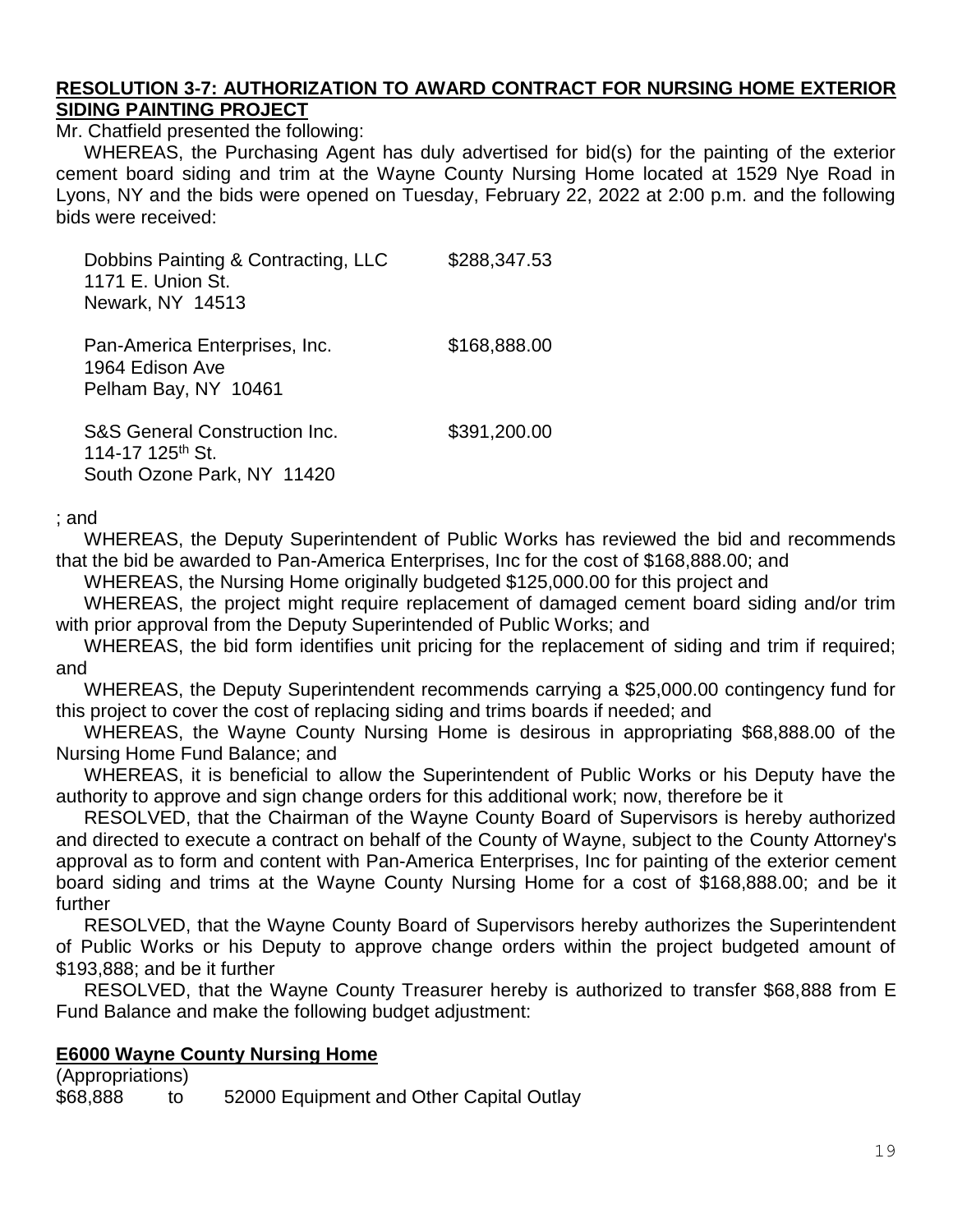#### **RESOLUTION 3-8: AUTHORIZATION TO AWARD CONTRACT FOR NURSING HOME SIDEWALK REPLACEMENT PROJECT**

Mr. Chatfield presented the following:

WHEREAS, the Purchasing Agent has duly advertised for bid(s) for the replacement of sidewalks sections around the Wayne County Nursing Home located at 1529 Nye Road in Lyons, NY and the bids were opened on Tuesday, February 22, 2022 at 2:30 p.m. and the following bids were received:

|                                                                                                    |          |                                     |             | Bid Item #1 Bid Item #2 Bid Item #3 Bid Item #4 Total |                          |
|----------------------------------------------------------------------------------------------------|----------|-------------------------------------|-------------|-------------------------------------------------------|--------------------------|
| <b>Pro Construction</b><br>6062 Sautell Rd.<br>Bergen, NY 14416                                    | \$38,000 | \$25,000                            | \$13,000    | \$15,000                                              | \$91,000                 |
| <b>S&amp;S General</b><br>Construction<br>114-17 125 <sup>th</sup> St.<br>South Ozone, NY<br>11420 | \$70,000 | \$40,000                            | \$16,500    | \$27,500                                              | \$154,000                |
| <b>Modern Masonry</b><br>2042 Daboll Rd.<br>Clyde, NY 14433                                        | \$33,340 | \$18,570                            | \$11,100    | \$13,600                                              | \$76,610                 |
| Roadtek<br>4846 Route 104<br>Williamson, NY 14589                                                  |          | \$37,639.34 \$19,153.32 \$12,548.94 |             | \$13,539.62                                           | \$82,881.22              |
| <b>Workers LLC</b><br>45 Ann St.<br>Norwich, CT 06360                                              | \$35,000 | \$22,850                            | \$14,980    | \$16,406                                              | \$89,236                 |
| <b>Rock Solid Services</b><br>1321 Mott Road<br>Phelps, NY 14532                                   | \$78,444 | \$46,997.28                         | \$38,266.60 |                                                       | \$32,408.24 \$196,116.12 |
| <b>Schreiber Excavating</b><br>1767 Kenyon Rd.<br>Ontario, NY 14519                                | \$39,669 | \$22,292                            | \$15,204    | \$15,433                                              | \$92,598                 |

; and

WHEREAS, the Deputy Superintendent of Public Works has reviewed the bids and recommends awarding bid items #1 - #4 to Modern Masonry for a total cost of \$76,610.00; and

WHEREAS, the Nursing Home's original budgeted amount for said project is \$75,000.00 and

WHEREAS, the Deputy Superintendent does not anticipate any change orders but recommends carrying a small contingency amount of \$7,500 for this project if needed; and

WHEREAS, the Wayne County Nursing Home is desirous in appropriating \$9,110.00 of the Nursing Home Enterprise Fund Balance; and

WHEREAS, it is beneficial to allow the Superintendent of Public Works or his Deputy to have the authority to approve and sign change orders for this additional work; now, therefore be it:

RESOLVED, that the Chairman of the Wayne County Board of Supervisors is hereby authorized and directed to execute a contract on behalf of the County of Wayne, subject to the County Attorney's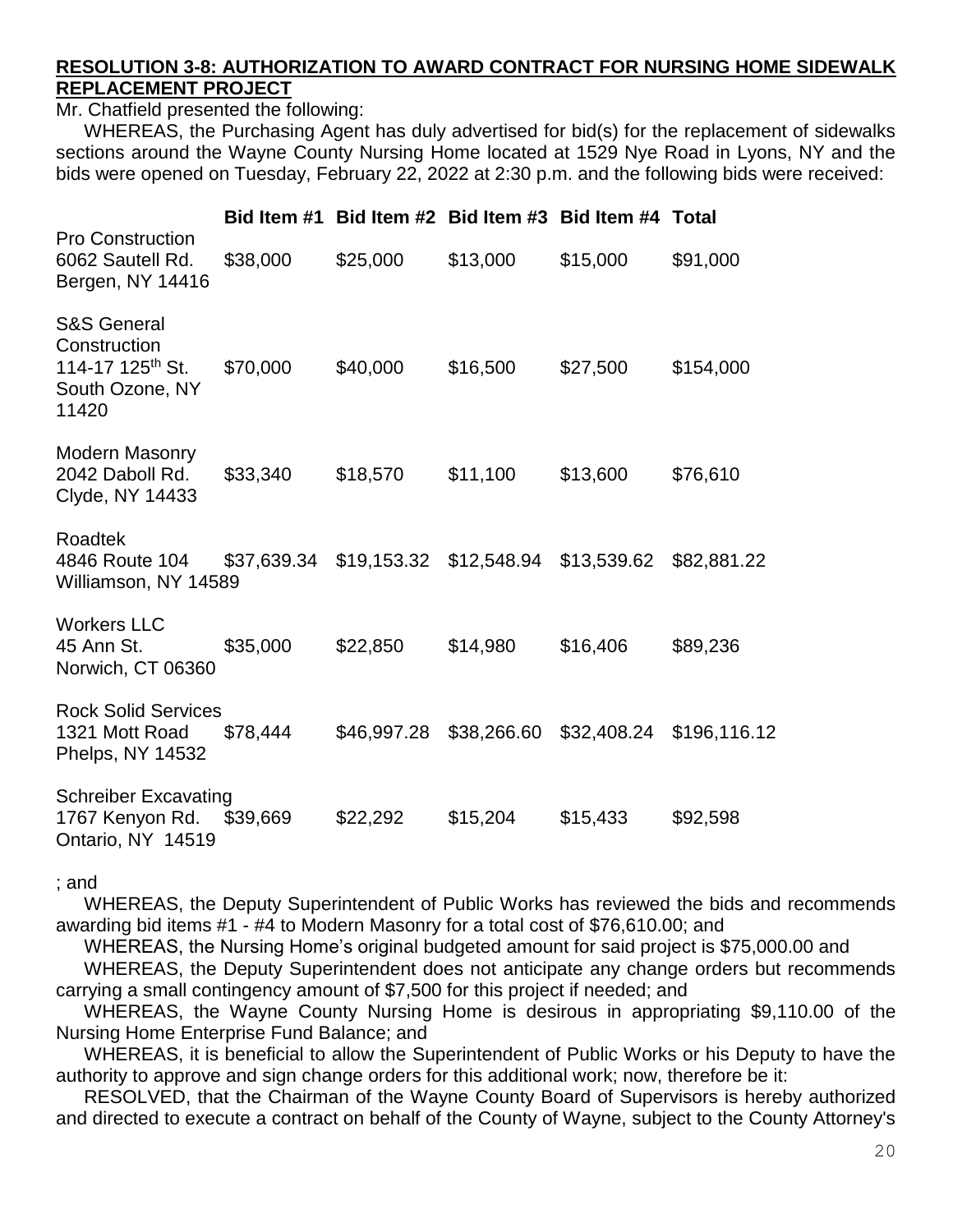approval as to form and content with Modern Masonry for sidewalk replacement bid items #1- #4 at the Wayne County Nursing Home for a total cost of \$76,610; and be it further

RESOLVED, that the Wayne County Board of Supervisors hereby authorizes the Superintendent of Public Works or his Deputy to approve change orders within the project budgeted amount of \$84,110; and be it further

RESOLVED, that the Wayne County Treasurer hereby is authorized to transfer \$9,110 from E Fund Balance and make the following budget adjustment:

#### **E6000 Wayne County Nursing Home**

(Appropriations) \$9,110 to 52000 Equipment and Other Capital Outlay

#### **RESOLUTION 3-9: AUTHORIZATION TO EXECUTE AGREEMENT WITH FM GENERATOR FOR EMERGENCY GENERATOR MAINTENANCE SERVICES**

Mr. Chatfield presented the following:

WHEREAS, Wayne County has a total of 23 Onan/Cummins Emergency Generators located throughout the county that provide critical services to the county in the event of a power failure; and

WHEREAS, our current emergency generator maintenance service contract expired on February 28th, 2022; and

WHEREAS, the following price proposals were received by Friday February 25 at 2:30 pm and reviewed by the Deputy Superintendent of Public Works:

| <b>Vendor</b>                          | 1 <sup>st</sup> Year    | 2 <sup>nd</sup> Year | 3 <sup>rd</sup> Year | Total       |
|----------------------------------------|-------------------------|----------------------|----------------------|-------------|
| <b>Emergency Power Systems</b>         | \$15,025                | \$15,025             | \$15,025             | \$45,075    |
| Gemcole Properties Management \$14,100 |                         | \$14,730             | \$15,360             | \$44.190    |
| <b>Cummins</b>                         | \$15,956.17 \$15,956.17 |                      | \$15,956.17          | \$47,868.51 |
| <b>FM Generator</b>                    | \$13,950                | \$13.950             | \$13,950             | \$41,850    |

; and

WHEREAS, the Deputy Superintendent recommends awarding the generator maintenance service contract to FM Generator for a total three (3) year at a cost of \$41,850.00; now, therefore be it

RESOLVED, that the Chairman of the Wayne County Board of Supervisors is hereby authorized and directed to execute a contract on behalf of the County of Wayne, subject to the County Attorney's approval as to form and content, with FM Generator for generator maintenance a total base contract cost of \$41,850.00; and be it further

RESOLVED, any additional repairs or services shall be performed at the hourly rate provided within the bid plus the cost of materials.

#### **RESOLUTION 3-10: AUTHORIZATION TO AWARD CONTRACT FOR BLACK BROOK PARK STORAGE BUILDING ASBESTOS ABATEMENT**

Mr. Chatfield presented the following:

WHEREAS, the Public Works Department is desirous to demolish a worn out wooden storage building at the Black Brook Park location at 9472 Old Route 31 in the Town of Galen; and

WHEREAS, during a survey of the building it was discovered that there are asbestos containing materials that will need to be abated prior to the demolition of the building; and

WHEREAS, the Purchasing Agent has duly advertised for bid(s) for the removal of the asbestos materials at the Wayne County Black Brook Park; and the bids were opened on Friday, February 25, 2022 at 2:00 p.m. and the following bids were received:

Sessler Environmental Services, LLC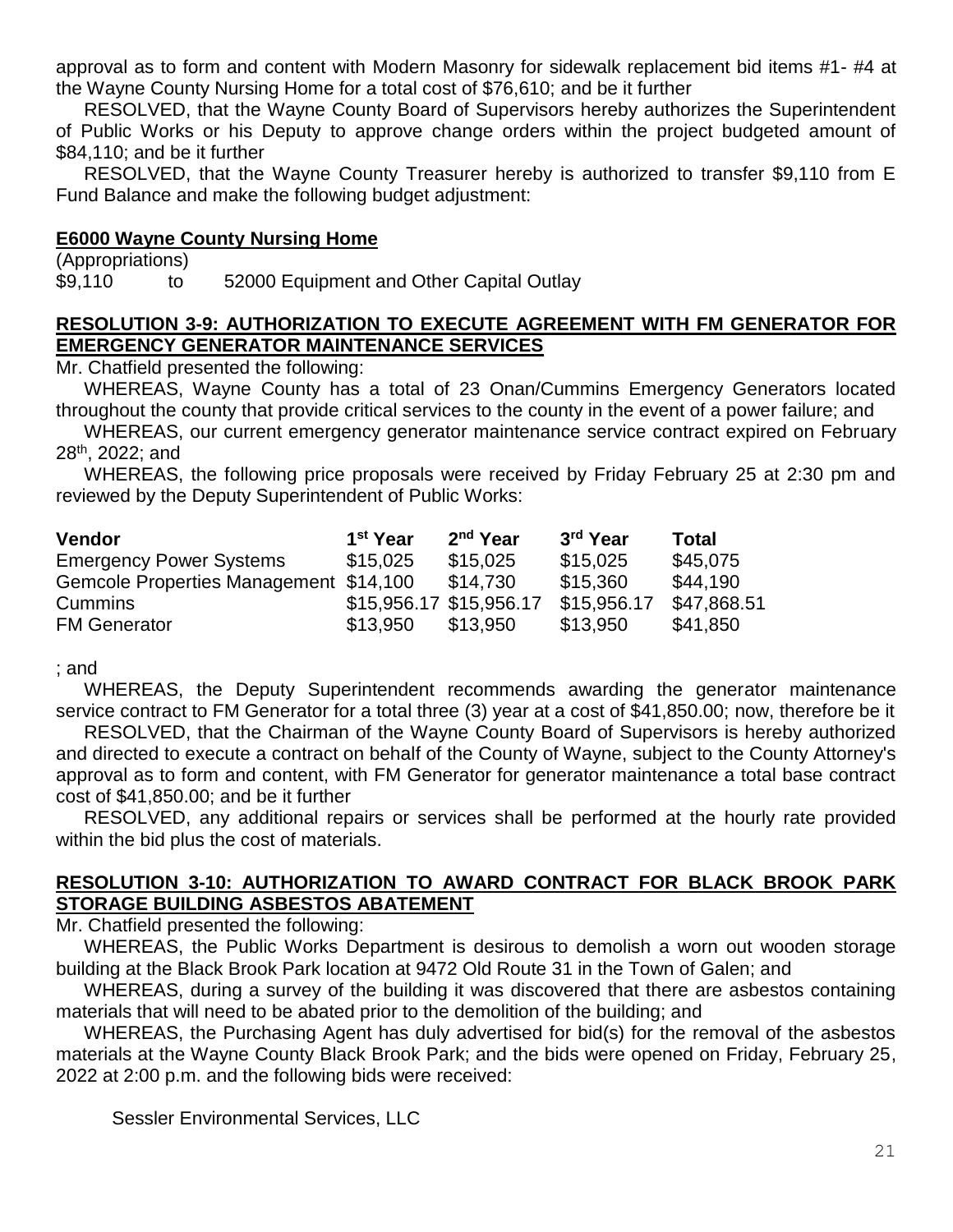1330 Research Forest \$25,375 Macedon, NY 14502

; and

WHEREAS, the Deputy Superintendent of Public Works has reviewed the bid and recommends that the bid be awarded to Sessler Environmental Services LLC for the cost of \$25,375.00; and

WHEREAS, the Parks budgeted amount for said project is \$25,000.00 and

WHEREAS, the project will need additional funds for air monitoring services and disposal fee of the building debris once the building is abated, the Deputy Superintendent recommends an additional \$15,000.00 be added to the project; now, therefore be it

RESOLVED, that the Chairman of the Wayne County Board of Supervisors is hereby authorized and directed to execute a contract on behalf of the County of Wayne, subject to the County Attorney's approval as to form and content with Sessler Environmental Services LLC for removal of the asbestos materials at the Wayne County Black Brook Park for a cost of \$25,375.00; and be it further

RESOLVED, that the County Treasurer is authorized to make the following budget adjustments:

## **A1990 General Fund Contingencies**

(Appropriations) \$15,000 from .54000 Contractual Expenses

## **A7110 Parks**

| (Appropriations) |    |                 |
|------------------|----|-----------------|
| \$15,000         | tο | .54439 Projects |

### **RESOLUTION 3-11: AUTHORIZATION TO APPLY FOR GRANT FUNDS FOR THE WAYNE COUNTY MUSEUM**

Mr. Chatfield presented the following:

WHEREAS the Genesee Valley Rural Revitalization fund has an open application process that is suitable for consideration for the County of Wayne for the purpose of preserving and protecting the Wayne County Museum, and

WHEREAS, the Board of the Wayne County Historical Society is agreeable to the County of Wayne applying for the project for the purpose of seeking systems such as fire alarm, security alarm or other protective upgrades, and

WHEREAS the annual allocations by the County of Wayne to the Wayne County Museum will be the cap for County expenditures regarding this project and be the only considerable funds designated for match, and

WHEREAS, the County has an existing shared service agreement that includes grant writing, now, therefore be it

RESOLVED that the Public Works Department has permission to apply for \$50,000 or less from the Genesee Valley Rural Revitalization fund so long as no additional cost is assumed by the County, nor any conditions for application or award are contingent upon additional County expenditures and with the requirement that any subsequent award require approval of acceptance by this committee and the Board of Supervisors as a whole.

### **RESOLUTION 3-12: AUTHORIZATION TO OBTAIN PERMANENT EASEMENTS FOR HIGHWAY PROJECTS**

Mr. Chatfield presented the following:

WHEREAS, the Highway Department has a need to obtain easements for drainage projects where work will extend beyond the right-of-way, and

WHEREAS, staff from the Highway Department have met with the residents and have developed maps and descriptions to be filed with the County Clerk's office, and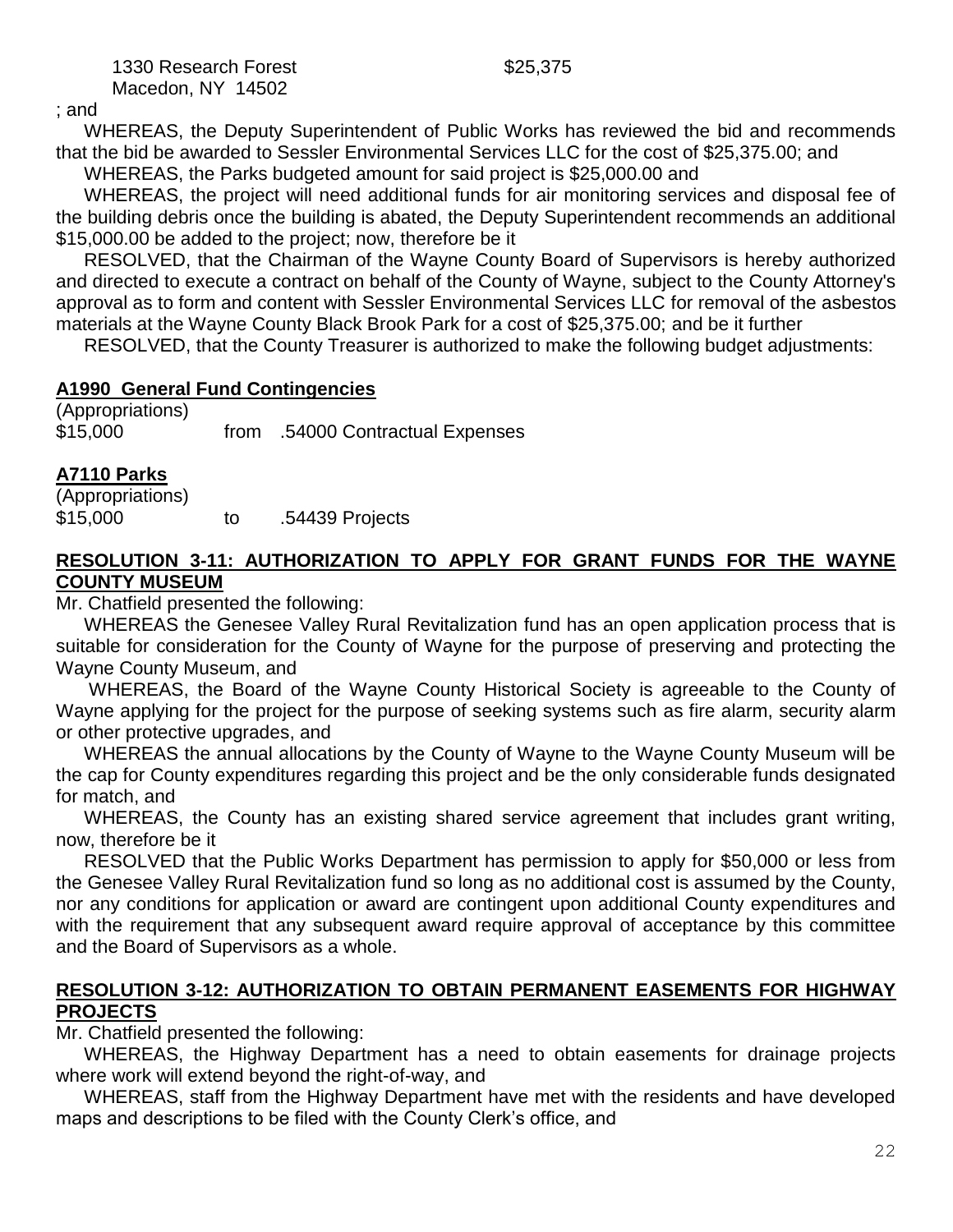WHEREAS, the list below identifies the property owners that will require easements:

Logan Paul Springer, 63117-00-588863, 6454 Furnace Road, Ontario NY 14519 Gerber Homes, Inc., 63117-00-570849, 6422 Furnace Road, Ontario NY 14519

#### now, therefore be it

RESOLVED, that the Chairman of the Board of Supervisors is authorized to sign easement documents, subject to the review and approval of the County Attorney as to form and content.

#### **RESOLUTION 3-13: AUTHORIZATION TO DECLARE OLD FURNITURE SURPLUS FROM 9 PEARL STREET OFFICE BUILDING**

Mr. Chatfield presented the following:

WHEREAS, the County has fully re-occupied the 9 Pearl Street building after the yearlong renovation project; and

WHEREAS, the renovation project included funds for new office furniture throughout the first floor of the building; and

WHEREAS, the Public Works Department now has a surplus of old office furniture both in storage and that was being used by 9 Pearl Street staff at their temporary offices ; and

WHEREAS, the Public Works Department does not have space to store this surplus office furniture; and

WHEREAS, most of the furniture items are past their useful life; now, therefore be it

RESOLVED, that the Superintendent of Public Works is hereby authorized to declare the old office furniture as surplus and shall be disposed of in accordance with the Wayne County Surplus Equipment Disposition Policy.

### **COM. #4 – ECONOMIC DEV. AND PLANNING – JOHNSON, GROAT, CHATFIELD, ROBUSTO, LASHER**

#### **RESOLUTION 4-1: AUTHORIZATION TO SUBMIT AN APPLICATION TO THE NEW YORK STATE DEPARTMENT OF AGRICULTURE AND MARKETS TO UPDATE THE COUNTY FARMLAND PROTECTION PLAN**

Mr. Johnson presented the following:

WHEREAS, Farmland protection programs can help municipalities to retain their rural character while keeping the farmland affordable to the next generation of farmers, and

WHEREAS, The Wayne County Board of Supervisors adopted the original Agricultural and **Farmland** 

Plan in 1997 and authorized an update in 2008, and

WHEREAS, Farmland protection is a vital part of land use and industry in Wayne County, with significant new development in the past several years including renewable energy use that requires study and guidance for local municipalities and the County, and

WHEREAS, The New York State Department of Agriculture and Markets has grant funds available to enable municipalities to develop and update agricultural and farmland protection plans with municipalities eligible for up to a 50% cost share, now, therefore be it

RESOLVED, that the Board of Supervisors authorizes the submission of a grant application to the NYS Department of Ag and Markets for \$40,000, with up to \$40,000 of matching funds from the County to complete an update to the County Farmland Protection Plan under the direction of the County Economic Development and Planning Department.

#### **RESOLUTION 4-2: AUTHORIZATION TO ISSUE AN RFP FOR UPDATES TO THE COUNTY SOLID WASTE MANAGEMENT PLAN, LOCAL LAWS, AND RECOMMENDATIONS FOR ENFORCEMENT**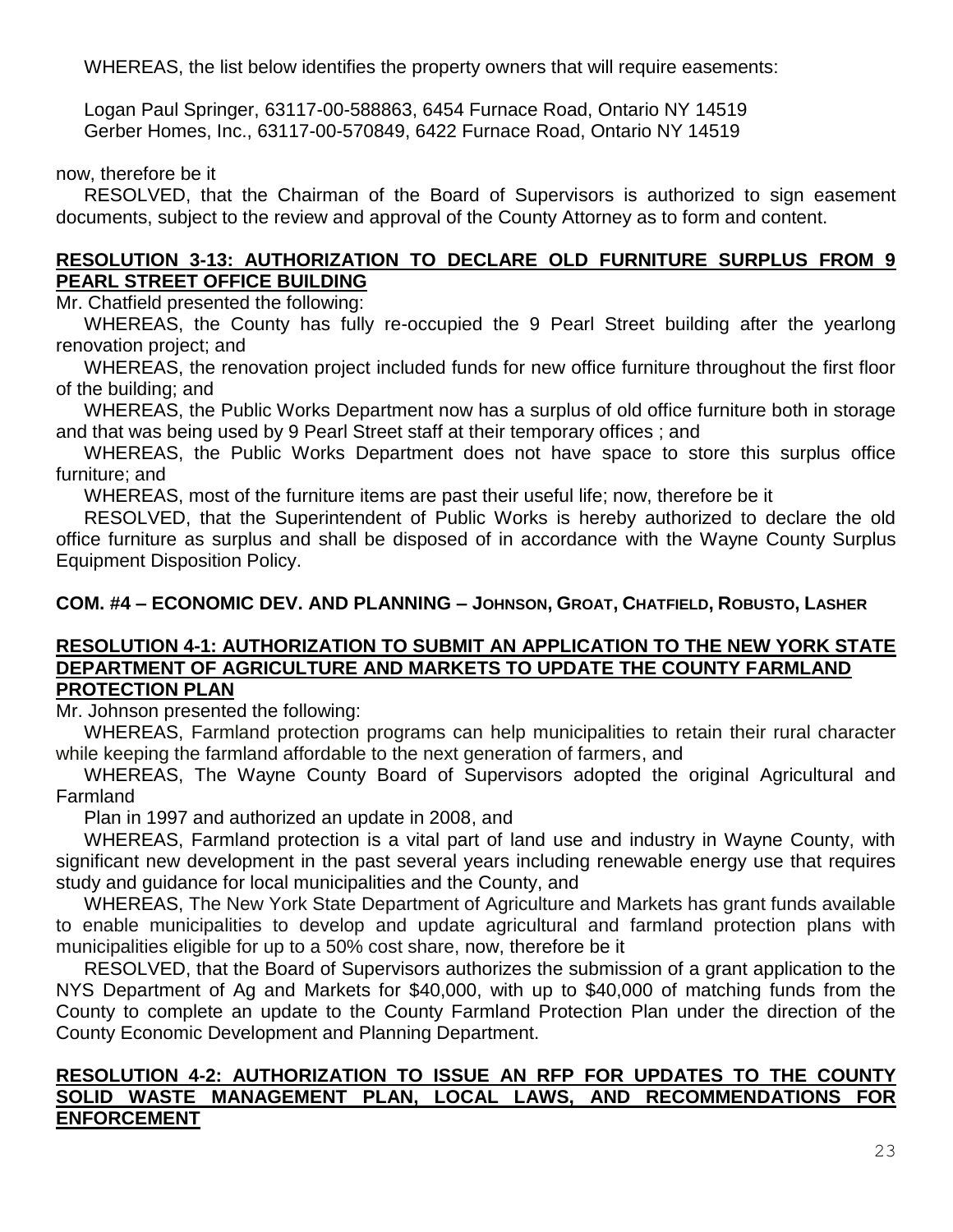Mr. Johnson presented the following:

WHEREAS, counties are recognized organizational-structures that are responsible for developing and implementing a successful Local Solid Waste Management Plan (LSWMP) for the communities of the State, and

WHEREAS, As specified in section 360.19(c)(2) of [6CRR-NY 366-1.1,](https://govt.westlaw.com/nycrr/Document/Id4d7dcd4dfe911e7aa6b9b71698a280b?viewType=FullText&originationContext=documenttoc&transitionType=CategoryPageItem&contextData=(sc.Default)) solid waste management facilities are prohibited from accepting waste from a municipality that is not included in a DECapproved Local Solid Waste Management Plan (SWMP). The County completed its original SWMP in 1991 which expired at the end of 2010, and

WHEREAS, specialized expertise is necessary to develop a plan that is up to date, is enforceable, is relative to the County, and that includes a process for collection of data necessary to enforce and track solid waste, now, therefore be it

RESOLVED, that the Board of Supervisors authorizes the development and issuance of an RFP for consultant services to develop an updated Solid Waste Management Plan, under the direction of the County Economic Development and Planning Department, including recommendations for updates to existing local laws and methods for data collection and enforcement.

### **RESOLUTION 4-3: AUTHORIZATION TO SIGN AGREEMENT WITH LAMAR ADVERTISING FOR BILLBOARD SERVICES FOR WAYNE ECONOMIC DEVELOPMENT AND PLANNING**

Mr. Johnson presented the following:

WHEREAS, the County has a strong interest in promoting the County to companies and residents both inside and outside the County; and

WHEREAS, the County Planning 2022 Budget includes \$90,000 for the purpose of promoting Wayne County using Billboard Advertising; and

WHEREAS, Lamar Advertising has presented the Economic Development and Planning Committee with a proposal for Billboard Advertising Services; and

WHEREAS, Lamar Advertising has exclusive rights to advertise at desired locations; now, therefore, be it

RESOLVED, that the Chairman of the Board of Supervisors is authorized to execute an agreement with Lamar Advertising, subject to County Attorney approval as to form and content, to complete the design of and for the cost of advertising on, billboards at (6) changing locations for a period of (1) year at a cost of \$90,000.

#### **RESOLUTION 4-4: AUTHORIZATION TO APPOINT CERTIFYING OFFICER FOR CDBG HOUSING GRANT ENVIRONMENTAL REVIEW**

Mr. Johnson presented the following:

WHEREAS**,** Wayne County has been awarded funding to conduct a housing needs assessment and market analysis from the New York State Office of Community Renewal ("OCR") Community Development Block Grant ("CDBG") program; and

WHEREAS, OCR requires projects that include CDBG funds must be assessed in accordance with the National Environmental Policy Act of 1969 (NEPA) and related authorities listed in 24 CFR Part 58; and

WHEREAS, OCR requires grant recipients to appoint a Certifying Officer to review and certify activities comply with SEQR and NEPA regulations; now therefore be it

RESOLVED, that the Board of Supervisors hereby designates Thomas Lyon as Certifying Officer for Environmental Review; and be it further

RESOLVED, that the certifying officer determines that project 1219CP92-21 is a study, identification of resources, and/or development of plans, therefore an exempt activity as per 24CFR58.34(a)(1); and be it further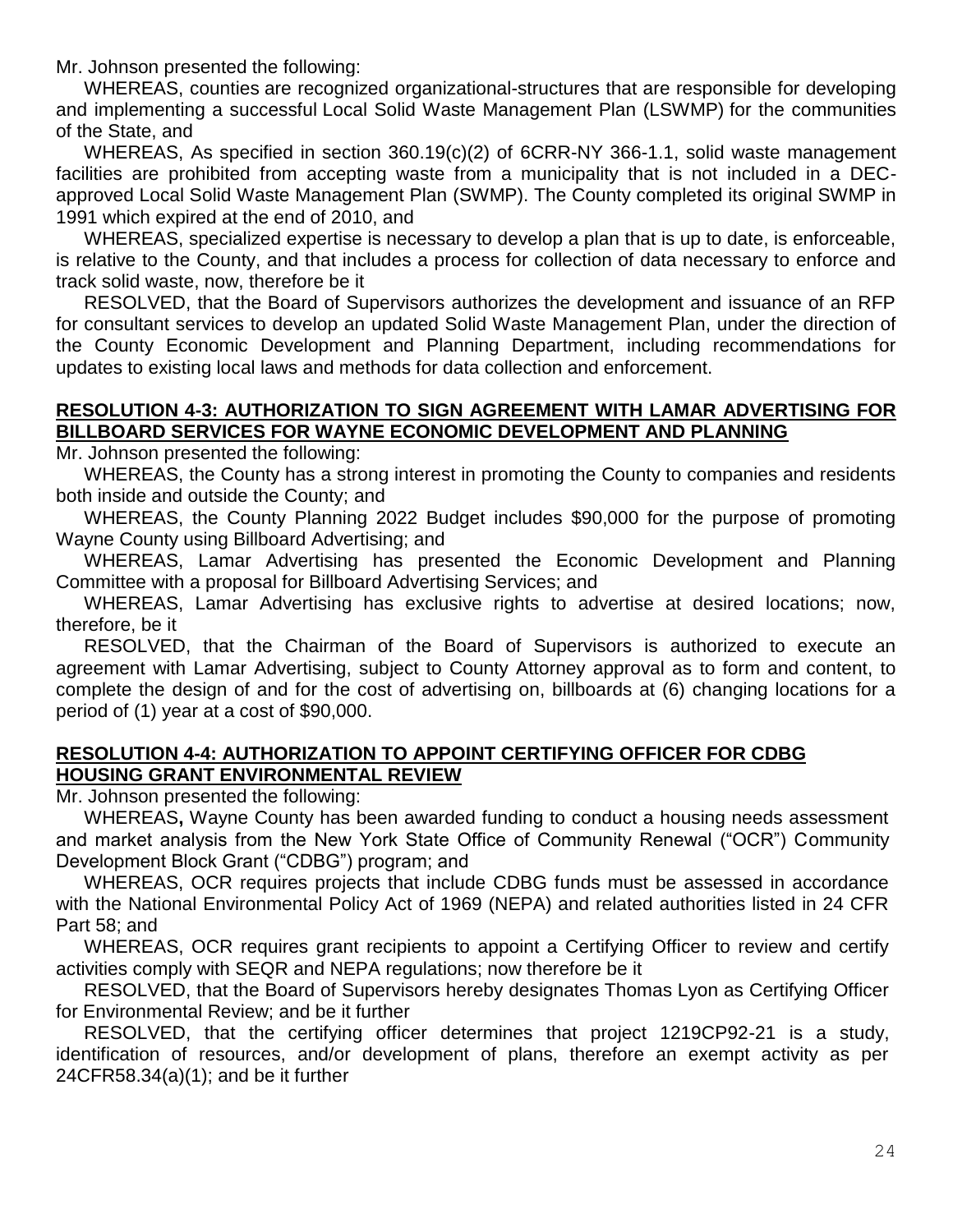RESOLVED, that the certifying officer determines that purpose of project 1219CP92-21 is for information collection, including basic data collection and research, as defined by 6 NYCRR Part 617.5(c) 24, therefore is considered a type II action under SEQR.

#### **RESOLUTION 4-5: AUTHORIZATION TO MAKE DETERMINATION UNDER THE STATE ENVIRONMENTAL QUALITY REVIEW ACT**

Mr. Johnson presented the following:

WHEREAS**,** in January of each year, Wayne County undertakes review of Agricultural District #1 pursuant to AML §303-b to consider requests for inclusion of land which is predominantly viable agricultural land within certified agricultural district; and

WHEREAS**,** pursuant to Article 8 of the Environmental Conservation Law, Chapter 43-B of the Consolidated Laws of New York, as amended (the "SEQRA Act") and the regulations adopted pursuant thereto by the Department of Environmental Conservation of the State, being 6 NYCRR Part 617, as amended (the "Regulations"), Wayne County is required to determine whether the following action may have a "significant effect on the environment" and therefore requires the preparation of an environmental impact statement, and

WHEREAS**,** to aid the Board in determining whether the Project may have a significant effect on the environment, the County Ag Development Specialist has caused to be prepared a SEQRA Short Environmental Assessment Form (EAF) a copy of which is on file with the Clerk of the Board of Supervisors; and

WHEREAS**,** the County has examined the EAF in relation to potential modification of Agricultural District Number 1 to include parcels 76116-00-669537 and 76116-00-700607 in order to make a determination as to the potential environmental significance of the Project; therefore be it

RESOLVED, that the Wayne County Board of Supervisors (the "Board"), as lead agency, considers the modification of agricultural district to be an Unlisted action under the State Environmental Quality Review Act (SEQRA) and be it further

RESOLVED**,** that based upon examination of the Short EAF the County finds there are no known potentially significant impacts on the environment and the EAF justifies a negative declaration for the purposes of the SEQR Act.

#### **RESOLUTION 4-6: AUTHORIZATION TO MODIFY AGRICULTURAL DISTRICT 1**

Mr. Johnson presented the following:

WHEREAS, New York State enacted legislation enabling landowners to apply to the Board of Supervisors for inclusion of predominantly viable agricultural land into certified agricultural districts prior to the required eight year review period; and

WHEREAS, this legislation requires the County to establish an annual 30 day review period during which landowners may request inclusion in a certified agricultural district; and

WHEREAS, the Board of Supervisors designated January 1 to January 31 as the annual 30 day review period when landowners may submit a request to the County for inclusion in certified agricultural districts prior to established agricultural district review periods; and

WHEREAS, the following landowners have requested to have the following tax parcels included in the certified agricultural district;

| Tax ID Number   | Municipality Name |                                           | Acres | <b>Parcel Location</b>                             |
|-----------------|-------------------|-------------------------------------------|-------|----------------------------------------------------|
| 76116-00-669537 | <b>Butler</b>     |                                           |       | Joshua & Julia High 16.97 0000 Wolcott Spring Lake |
| 76116-00-700607 | <b>Butler</b>     | Joshua & Julia High 43.77 0000 Wager Road |       |                                                    |

Total Acreage: 60.74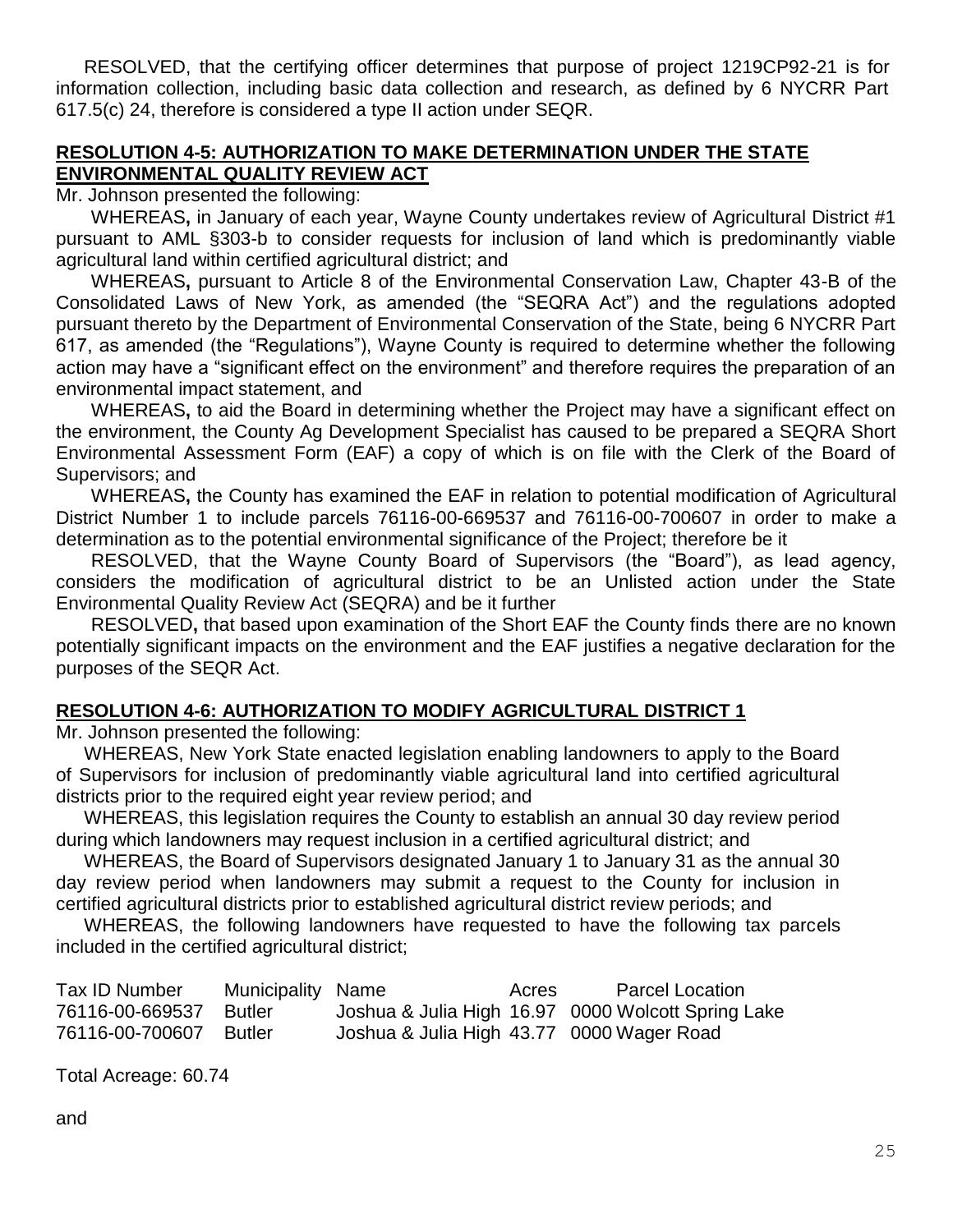WHEREAS, the Agricultural Development Board has reviewed and recommended approval of this modification and has determined that the land requested for inclusion in the agricultural district is predominantly viable agricultural land; and

WHEREAS, the Board of Supervisors has conducted the required public hearing; now, therefore, be it

RESOLVED, that Wayne County Agricultural District No. 1 is hereby modified to include the agricultural land identified by their tax parcel numbers in the above referenced chart.

#### **RESOLUTION 4-7: AUTHORIZATION TO OPPOSE NYS FARM WORKERS FAIR LABOR PRACTICES ACT**

Mr. Johnson presented the following:

WHEREAS, the 2019 Farm Workers Fair Labor Practices Act contains a provision to create a Wage Board to evaluate lowering the overtime threshold for farm laborers below 60 hours a week and comes at a time of rising economic insecurity for farmers who have been battered by stubbornly low commodity prices and trade uncertainty; and

WHEREAS, the Department of Labor Commissioner delayed a decision on this issue until 2022; however, this is not enough time to get accurate representation on the financial predicament of New York State's farms and many farm operators in the State say the law doesn't recognize the economic headwinds they face and places them at a competitive disadvantage; and

WHEREAS, Wayne County farmers and their laborers, along with the Wayne County Farm Bureau, believe lowering the overtime threshold from 60 hours a week will create a labor crisis for New York agriculture and it is estimated to increase costs for New York farmers by 17%, or nearly \$300 million; and

WHEREAS, farmers provide a public good and have been relied on more than ever during the pandemic and this State Legislation will have profound implications throughout local farm economies across rural, upstate New York, including driving more family farms out of business; now, therefore, be it

RESOLVED, that the Wayne County Board of Supervisors strongly opposes New York State's 2019 Farm Workers Fair Practices Act as pertaining to a change in the existing overtime threshold for farm laborers below 60 hours a week, believing that a significant increase in labor costs would serve as a disincentive to growing the agricultural sector; and be it further

RESOLVED, that a copy of this Resolution be sent to the NYS Department of Agriculture 10B Airline Drive, Albany NY 12235, NYS Agriculture Committee Chair Senator Michelle Hinchey, 198 State Street, LOB, Room 902, Albany NY 12247, Senator Pamela Helming and Assembly Brian Manktelow.

### **COM. #5 – GOVERNMENT OPERATIONS – LASHER, DONALTY, KOLCZYNSKI, CHATFIELD, EYGNOR**

### **RESOLUTION 5-1: AUTHORIZATION TO ENTER INTO AN AGREEMENT WITH NYSID/BIEL'S DOCUMENT MANAGEMENT FOR MICROFILM SERVICES**

Mr. Lasher presented the following:

WHEREAS, Wayne County needs to convert accumulated digital images into microfilm; and

WHEREAS, the Office of the County Clerk has received a service proposal from NYSID/Biel's Document Management for Microfilm Conversion Services for \$0.03 per image; and

WHEREAS, the County Clerk is satisfied that NYSID/Biels Document Management has the necessary skills and expertise to provide this service; and

WHEREAS, said agreement shall commence January 1, 2022 for the duration of one year terminating on December 31, 2022; now, therefore be it

RESOLVED, that the Chairman of the Board of Supervisors is hereby authorize and directed to execute and agreement for Microfilm Services on behalf of the County of Wayne, subject to the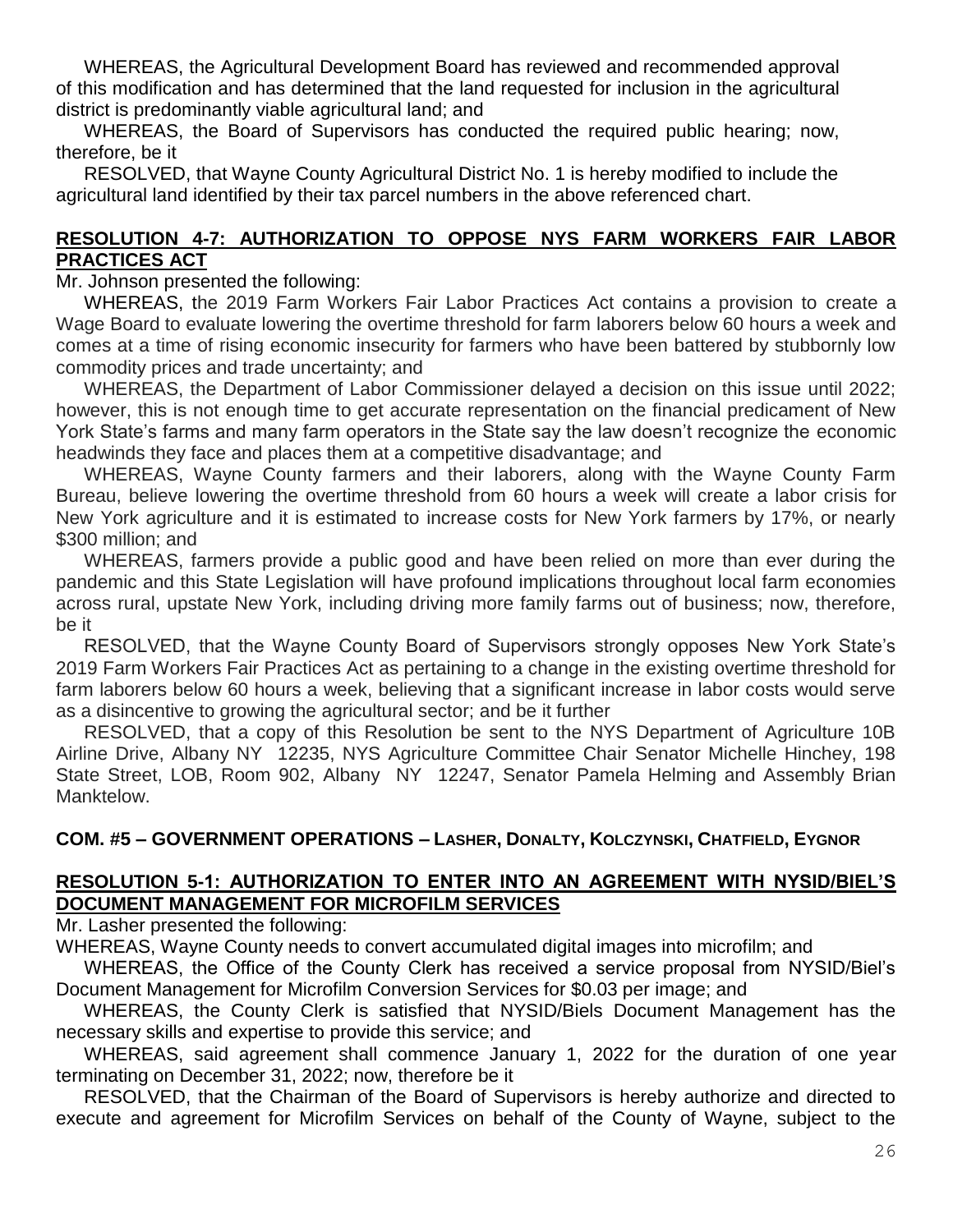County Attorney's approval as to form and content, with NYSID/Biels Document Management for a cost of \$0.03 per image; and be it further

RESOLVED, that said agreement shall commence January 1, 2022 for the duration of one year terminating on December 31, 2022.

#### **RESOLUTION 5-2: AUTHORIZATION TO CARRY OVER 2021 REMAINING BALANCE FOR THE HOFFMAN FOUNDATION GRANT AND AMEND THE 2022 BUDGET**

Mr. Lasher presented the following:

WHEREAS, an unspent balance of \$8,504.04 of Hoffman Foundation grant funding for historical projects was available as of December 31, 2021 and fell to the Unassigned General Fund Balance during the 2021 yearend closing process; and

WHEREAS, the County Historian is desirous in amending the 2022 budget to appropriate the Hoffman Foundation Grant funding for use toward necessary historical projects; now, therefore, be it

RESOLVED, that the Wayne County Treasurer is authorized to transfer \$8,504.04 from the Unassigned General Fund Balance, and further be it

RESOLVED, that the Wayne County Treasurer is authorized to amend the 2022 Wayne County Budget as follows:

### **A7510 County Historian**

(Appropriations) \$8,504.04 to 54484 Hoffman Foundation Grant Expenditures

#### **RESOLUTION 5-3: AUTHORIZATION TO TRANSFER FUNDS FROM THE CAPITAL RESERVE FUND TO PURCHASE FIFTEEN VOTING MACHINES ON BEHALF OF THE WAYNE COUNTY BOARD OF ELECTIONS**

Mr. Lasher presented the following:

WHEREAS, New York State has enacted laws expanding early voting in New York State, and certain voting machines purchased in 2008 within the Board of Elections' Office inventory are aging and recommended by the Board of Elections Machine Techs to be replaced on a revolving basis; and,

WHEREAS, Wayne County will have an early voting location at the Board of Elections Office, and at a second location to be determined in the western part of the County; and,

WHEREAS, based upon the above considerations, the Wayne County Board of Elections Office is desirous of purchasing fifteen new machines with three of them specifically designated for early voting; and,

WHEREAS, the Board of Elections Office has obtained a quote from New York State Office of Governmental Services ("OGS") Contract and Dominion with the total expenditure purchase being \$163,500.00 for the fifteen voting machines; and,

WHEREAS, Resolution 435-20 established a Capital Reserve Fund for the purchase of nonmotorized equipment; NOW, therefore be it

RESOLVED, that the Board of Elections Office is authorized to purchase fifteen new voting machines via OGS Contract; and it is further

RESOLVED, that the Wayne County Board of Supervisors authorizes the transfer of \$163,500.00 from the Capital Reserve to pay for this purchase; and it further

RESOLVED, that the Wayne County Treasurer is authorized to make the following budget adjustment:

### **H1450 Board of Elections**

(Appropriations) \$163,500.00 to .52000 Equipment & Capital Outlay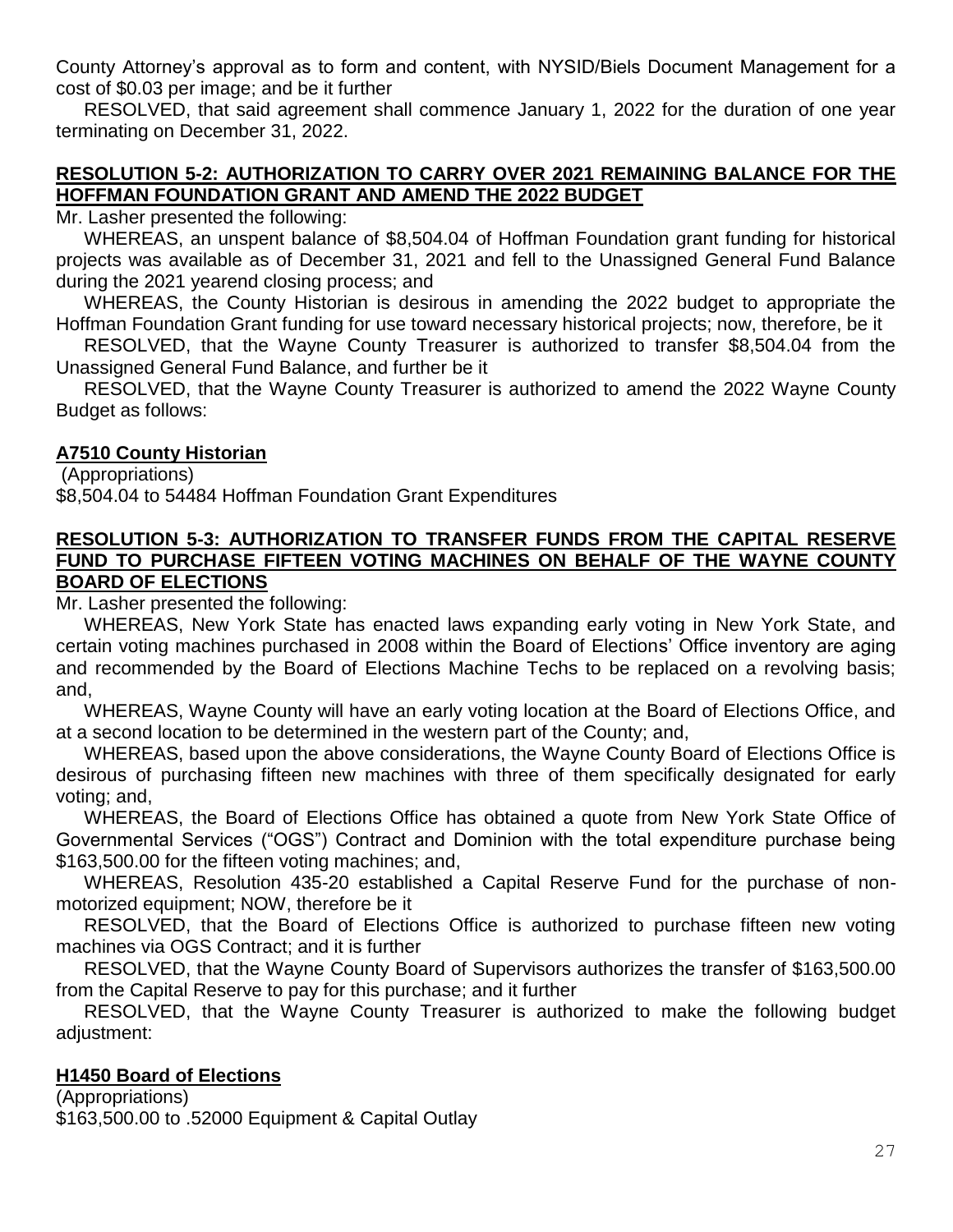#### **COM. #6 – HEALTH AND MEDICAL SERVICES – ROBUSTO, GROAT, BENDER, EYGNOR, BRADY**

### **RESOLUTION 6-1: AUTHORIZATION TO EXTEND CONTRACT FOR REHABILITATION SERVICES AT THE WAYNE COUNTY NURSING HOME**

Mr. Robusto presented the following:

WHEREAS, Wayne County Nursing Home currently contracts with Rehab Resources for the purpose of rehabilitation services; and

WHEREAS, Res No. 161-21 authorized the current agreement with Rehab Resources through March 31, 2022; and

WHEREAS, through the RFP process, the Nursing Home has decided to contract with a new rehabilitation services provider beginning April 1, 2022; and

WHEREAS, in order to allow for the new contractor to fully transition into the Nursing Home, the Wayne County Nursing Home is requesting a 90-day extension of the current Rehab Resources agreement to prevent any disruption in rehabilitation services during this transition period; now, therefore be it

RESOLVED, that the Chairman of the Wayne County Board of Supervisors is hereby authorized to extend the current agreement with Rehab Resources for the purpose of rehabilitation services from April 1, 2022 through June 30, 2022 at the same hourly rates as the current agreement, subject to the County Attorney's approval as to form and content.

#### **RESOLUTION 6-2: AUTHORIZATION TO AWARD RFP TO HEALTHPRO HERITAGE FOR REHABILITATION SERVICES WITH AT THE WAYNE COUNTY NURSING HOME**

WHEREAS, a request for proposals (RFP) was issued for rehab services for the Wayne County Nursing Home in accordance with the provisions of Section 104-B of General Municipal Law; and

WHEREAS, the proposals received for rehabilitation services were individually evaluated, using criteria set forth in the RFP document, by four staff members; and

WHEREAS, the average total for each company is as follows:

|                                    |    |    | Rehab Resources Preferred Therapy Health Pro Heritage |
|------------------------------------|----|----|-------------------------------------------------------|
| <b>Evaluation Criteria:</b>        |    |    |                                                       |
| $Cost (0-30)$                      | 30 | 24 | 28                                                    |
| Understanding of Work (0-15)       | 8  | 11 | 15                                                    |
| Qualifications (0-20)              | 12 | 20 | 20                                                    |
| Nursing Home Experience (0-20) 10  |    | 16 | 20                                                    |
| Rehabilitation Experience (0-15) 9 |    | 14 | 15                                                    |
| <b>TOTAL</b>                       | 69 | 85 | 98                                                    |

and;

WHEREAS, after review of each proposal it is recommended that HealthPro Heritage be awarded the contract for rehabilitation services; now, therefore, be it

RESOLVED, that the proposal from HealthPro Heritage is hereby accepted, and be it further

RESOLVED, that the Chairman of the Wayne County Board of Supervisors is authorized to execute a contract on behalf of the Wayne County Nursing Home with HealthPro Heritage for the period April 1, 2022- March 31, 2025, with the option to renew for two (2) additional one (1) year terms; subject to the County Attorney's approval as to form and content; and be it further

RESOLVED, that costs shall not exceed the rates set forth in the accepted proposal.

#### **RESOLUTION 6-3: AUTHORIZATION TO CONTRACT WITH NEW YORK STATE DEPARTMENT OF HEALTH FOR THE CHILDHOOD LEAD POISONING PREVENTION PROGRAM**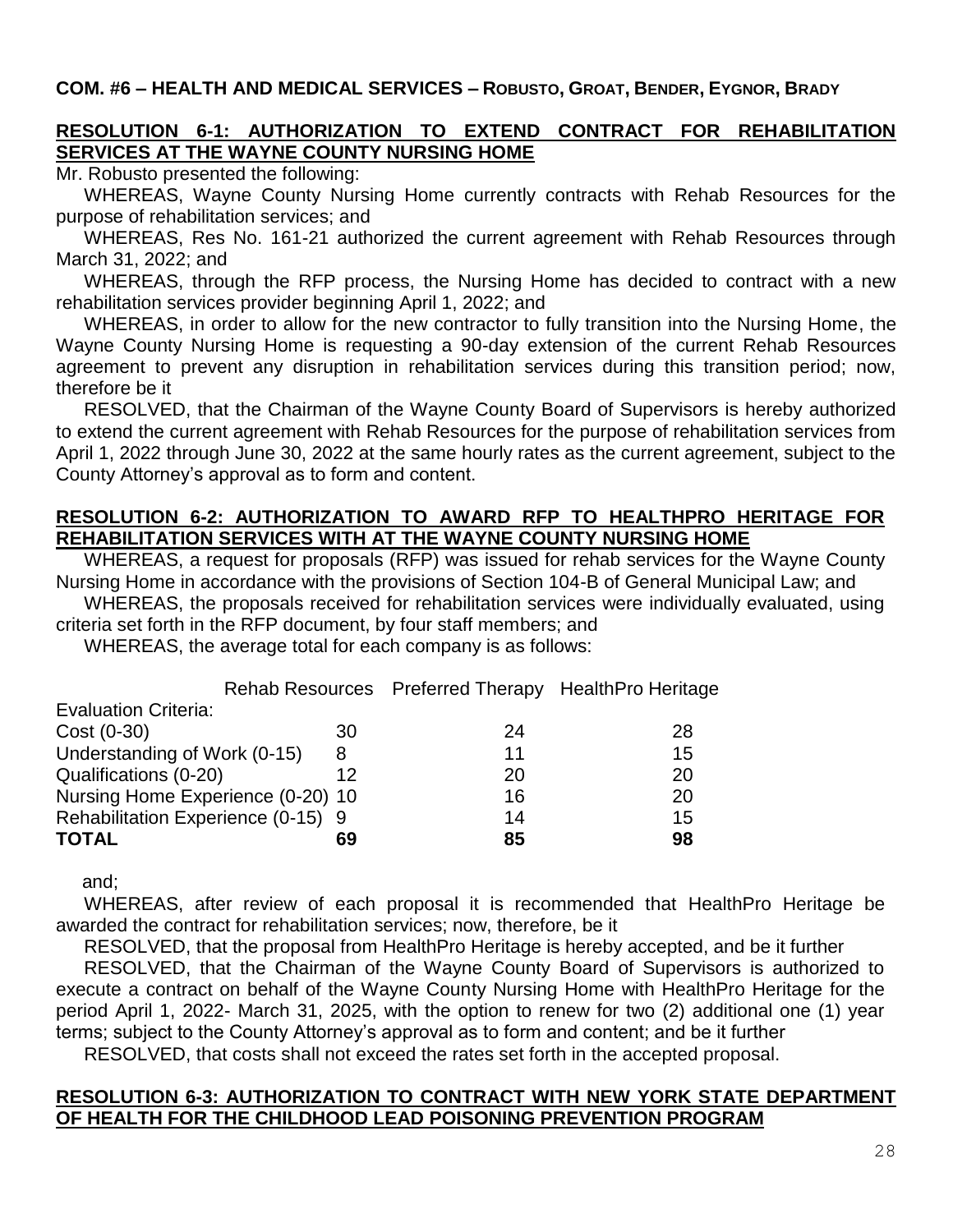Mr. Robusto presented the following:

WHEREAS, Wayne County Public Health (WCPH) has contracted with New York State Department of Health (NYSDOH) to perform lead poisoning prevention education and surveillance activities; and

WHEREAS, the NYSDOH has recently combined their lead prevention programs, changing the name of the contract to the Childhood Lead Poisoning Prevention Program (CLPPP); and

WHEREAS, WCPH wishes to renew the contract for a new five (5) year period of October 1, 2021 to September 30, 2026 for the amount of \$39,900 per year; now, therefore, be it

RESOLVED, that the Chairman of the Board of Supervisors is hereby authorized to sign a contract, and any future amendments, with the NYSDOH for WCPH to perform childhood lead poisoning prevention activities for the period of October 1, 2021 to September 30, 2026 for total amount of \$199,500, not to exceed \$39,900 annually, subject to the approval of the County Attorney as to form and content.

#### **RESOLUTION 6-4: AUTHORIZATION TO AMEND THE 2022 BUDGET FOR THE REMAINING BALANCE OF THE COVID-19 ELC (EPIDEMOLOGY LABORATORY CAPACITY) FUNDING FOR INCREASED STAFFING AND COVID-19 EXPENDITURES**

Mr. Robusto presented the following:

WHEREAS, that in 2020 the Board of Supervisors adopted Resolution Nos. 488-20 and 520-20 to authorize an increase in staffing for COVID-19 response efforts within Wayne County Public Health (WCPH); and

WHEREAS, increased staffing for contact tracing, case investigation, testing and vaccination efforts are funded by Contract # 6439-01 with Health Research, Inc. (HRI) for the period of 7/1/2020 to 3/31/23; and

WHEREAS, the Board of Supervisors adopted Resolution Nos. 354-21 and 599-21 to accept funding for this contract, and

WHEREAS, that \$222,083 of the funding was unspent at the end of 2021 and is available for 2022 expenses; and

WHEREAS, WCPH seeks to utilize the remaining funds for COVID-19 activities and expenses; now, therefore be it RESOLVED, the Wayne County Treasurer is hereby authorized to amend 2022 County Budget as follows:

#### **A4011 Public Health Services**

(Revenues)

\$222,083 to 43289-COV19 State Aid – Coronavirus pandemic 2019-2020

(Appropriations)

\$222,083 to 54650 – COV19 Communicable Disease-Coronavirus pandemic 2019-2020

#### **RESOLUTION 6-5: AUTHORIZATION TO AMEND THE 2022 BUDGET FOR THE REMAINING BALANCE OF THE ELC (EPIDEMOLOGY LABORATORY CAPACITY) SCHOOLS REOPENING FUNDING**

Mr. Robusto presented the following:

WHEREAS, that in 2021 the Board of Supervisors adopted Resolution Nos. 351-21 and 401-21 to authorize an agreement and accept funds from Health Research, Inc. (HRI) to provide funding for reopening schools with expanded screening testing capacity to maintain in-person learning within Wayne County for the 2021-2022 school year; and

WHEREAS, that \$35,465 of the funding was unspent at the end of 2021 and is available for 2022 expenses; and

WHEREAS, WCPH must continue to provide support and funding to the school districts to meet work plan objectives through July 31, 2022; and

WHEREAS, WCPH seeks to utilize the remaining funds to support school districts for the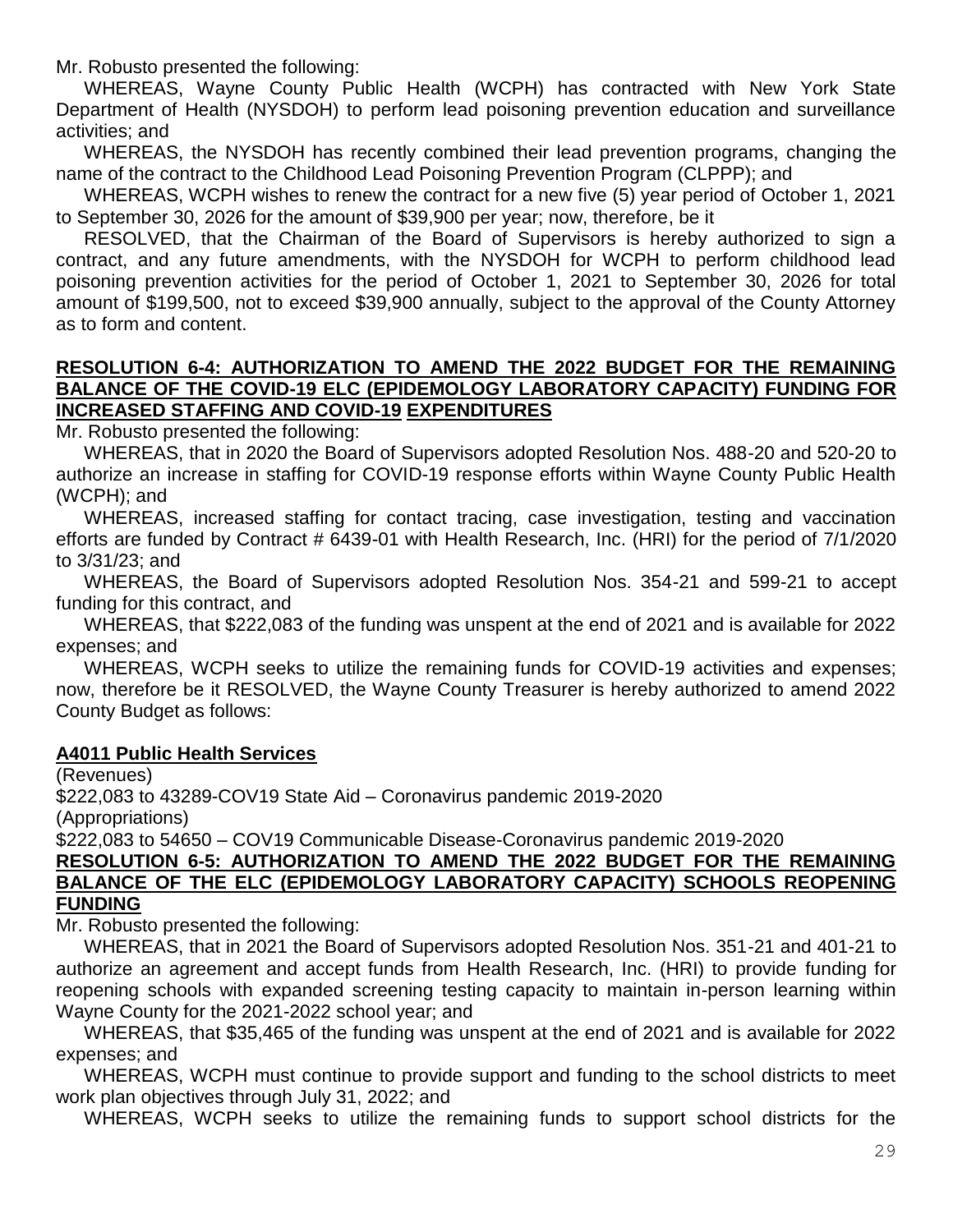remainder of the 2021-2022 school year; now, therefore be it

RESOLVED, the Wayne County Treasurer is hereby authorized to amend 2022 County Budget as follows:

### **A4011 Public Health Services**

(Revenues) \$35,465 to 43289-ELC State Aid – Coronavirus Pandemic 2019-2020 – ELC (Appropriations) \$35,465 to 54000-ELC Contractual Expenses – ELC

#### **RESOLUTION 6-6: AUTHORIZATION TO AMEND THE 2022 BUDGET FOR THE REMAINING BALANCE OF NEW YORK STATE DEPARTMENT OF HEALTH COVID-19 VACCINATION RESPONSE FUNDING**

Mr. Robusto presented the following:

WHEREAS, that in 2021 the Board of Supervisors adopted Resolution No. 438-21 to authorize an agreement with the New York State Department of Health (NYSDOH) for Wayne County Public Health (WCPH) to receive \$99,621.20 of federal funding for COVID-19 vaccination promotion, education and outreach for the period of January 1, 2021 to June 30, 2024; and

WHEREAS, the entire balance of the funding was placed into the 2021 budget; and

WHEREAS, the funding was not utilized during 2021 and is available for 2022 expenses; and WHEREAS, WCPH seeks to utilize the remaining funds for continued COVID vaccination and education activities; now, therefore, be it

RESOLVED, the Wayne County Treasurer is hereby authorized to amend 2022 County Budget as follows:

### **A4011 Public Health Services**

(Revenues) \$99,621.20 to 44457 – IAP – IAP Claims (Appropriations) \$99,621.20 to 54443 – IAP - Immunization Clinic

### **RESOLUTION 6-7: AUTHORIZATION TO RENEW THE CONTRACT WITH JACK VENESKY, CPA & ASSOCIATES FOR AMBULATORY HEALTH CARE FACILITY COST REPORTING**

Mr. Robusto presented the following:

WHEREAS, Wayne County Public Health (WCPH) is required by the New York State Department of Health (NYSDOH) to file an annual certified Ambulatory Health Care Facility (AHCF) Cost Report for the WCPH Article 28 clinic services; and

WHEREAS, WCPH must file the AHCF Cost Report for the previous year on an annual basis, with the filing date set by NYSDOH, and

WHEREAS, WCPH wishes to renew the contract with Jack Venesky, CPA & Associates for an annual fee of \$8500 for each AHCF cost report compiled in 2022, 2023 and 2024; for the AHCF cost report years of 2021, 2022, and 2023; for a total amount not to exceed \$22,500; and,

WHEREAS, WCPH worked with the County Purchasing Department to Secure Quotes for the required services. The Quotes received back are as follows:

### Jack Venesky CPA & Associate

Preparation and certification of AHCF cost report and assistance with appeals or audit & consulting \$8,500

The Bonadio Group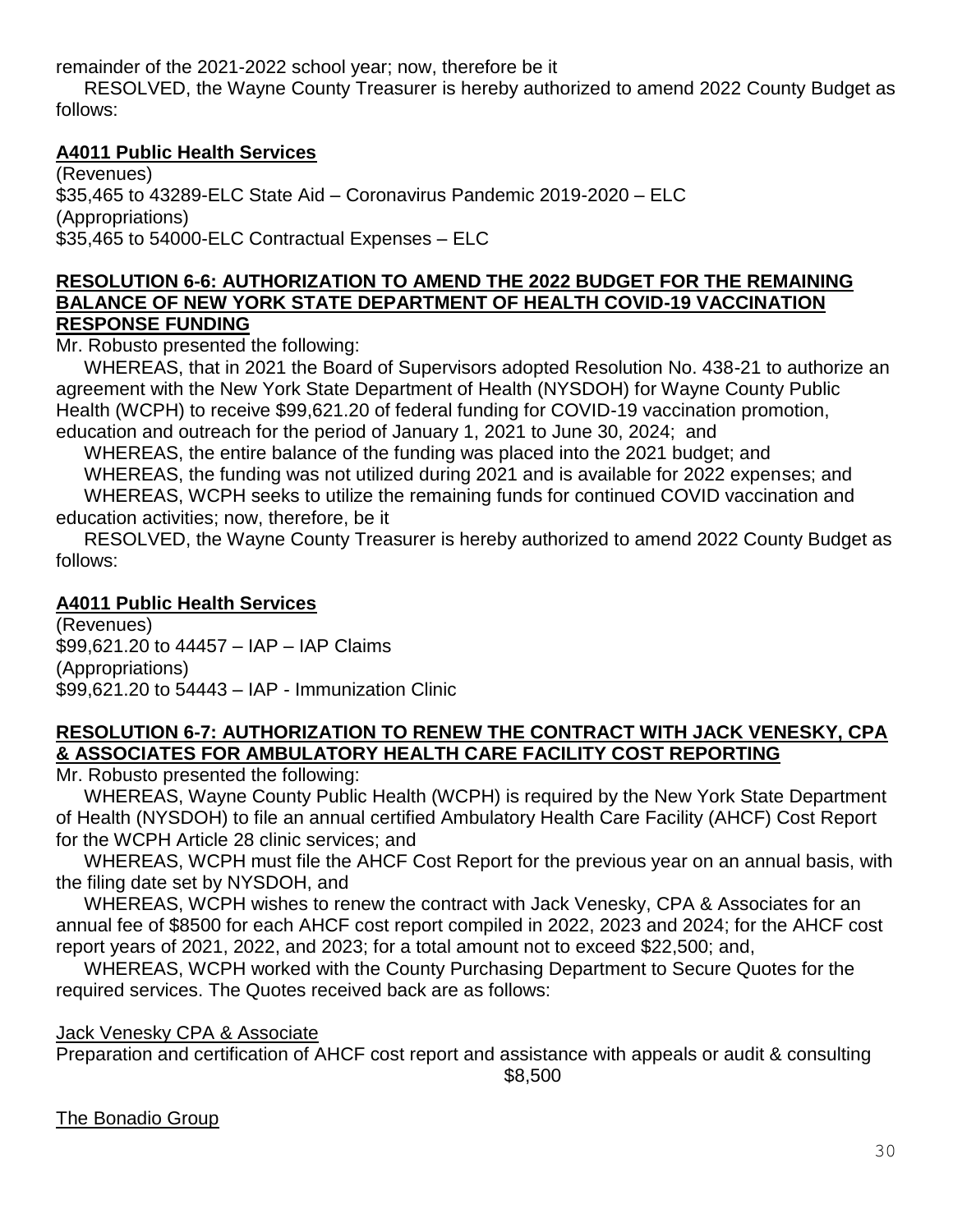| Preparation and certification of AHCF cost report<br>Preparation/assistance of appeals or audits billed at hourly rates | \$10,000                         |
|-------------------------------------------------------------------------------------------------------------------------|----------------------------------|
| Partner/ Principal \$225 - \$463                                                                                        |                                  |
| Manager \$193 - \$321                                                                                                   |                                  |
| Staff \$129 - \$196                                                                                                     | Maximum charge of \$2,500        |
| <b>RBT CPA's</b>                                                                                                        |                                  |
| Preparation and certification of AHCF cost report                                                                       | \$13,000                         |
| Preparation/assistance of appeals or audits and or                                                                      |                                  |
| consulting services billed at hourly rates                                                                              |                                  |
| Partner \$362                                                                                                           |                                  |
| Manager \$325                                                                                                           |                                  |
| Supervisor \$295                                                                                                        |                                  |
| <b>Senior Accountant \$246</b>                                                                                          |                                  |
| In-charge Accountant \$190                                                                                              |                                  |
| <b>Associate Accountant \$158</b>                                                                                       | hourly rate based on utilization |
|                                                                                                                         |                                  |

now, therefore, be it

RESOLVED, that the Chairman of the Board of Supervisors is hereby authorized to execute a contract with Jack Venesky, CPA & Associates to develop an annual certified Ambulatory Health Care Facility Cost Report for the report years of 2021, 2022, and 2023, annually in 2022, 2023, and 2024, for an annual fee of \$8500, for a total amount not to exceed \$25,500, subject to the approval of the County Attorney as to form and content.

### **RESOLUTION 6-8: AUTHORIZATION TO ACCEPT PERFORMANCE INCENTIVE AWARD FOR WAYNE COUNTY PUBLIC HEALTH**

Mr. Robusto presented the following:

WHEREAS, the New York State Department of Health (NYSDOH) established an annual performance incentive award program for the local health departments to improve/enhance core public health services under Article 6 funding; and

WHEREAS, Wayne County Public Health (WCPH) participated in the promotion of the practice of expedited partner therapy (EPT) for chlamydia and gonorrhea from November 1, 2020 through September 30, 2021 and was awarded \$4,000 for their efforts; and

WHEREAS, this Performance Incentive award can be expended from January 1, 2022 to December 31, 2022; now, therefore, be it

RESOLVED, that the Director of Public Health is hereby authorized to accept the 2021 Performance Incentive Award of \$4,000 to be expended on services and/or supplies for Article 6 core Public Health programs/services from January 1, 2022 to December 31, 2022; and be it further

RESOLVED, that the Wayne County Treasurer is hereby authorized to amend the 2022 County Budget as follows:

#### **A4010 Public Health**

(Revenues) \$4,000 to 43455 – St Aid- Incentive Award Revenue

(Appropriations) \$4,000 to 54600 DOHPI - Misc

**COM. #7 – HUMAN SERVICES – VERNO, LEONARD, JOHNSON, DONALTY, METTLER**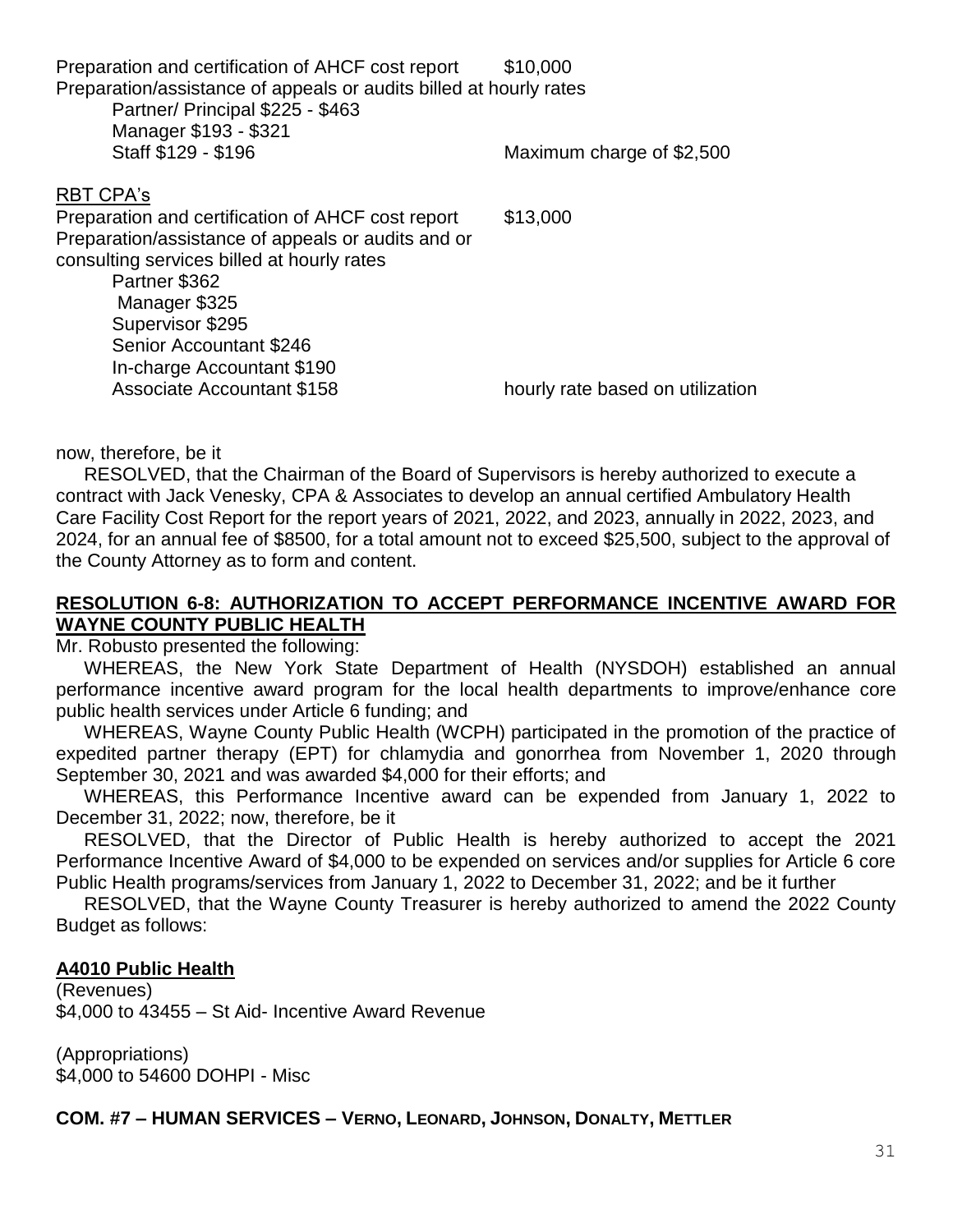#### **RESOLUTION 7-1: AUTHORIZATION TO SIGN AGREEMENT WITH WAYNE COUNTY SHERIFF'S OFFICE FOR WELFARE FRAUD INVESTIGATION SERVICES**

Mr. Verno presented the following:

WHEREAS, there is a need to pursue welfare fraud in a diligent manner; and

WHEREAS, it is estimated that the cost of doing so will be offset by cost avoidance; and

WHEREAS, the Wayne County Sheriff's Office is the agency best suited to pursue these investigations; and

WHEREAS, Wayne County Department of Social Services is desirous of entering into an Agreement for Welfare Fraud Investigation services; therefore be it

RESOLVED, that the Commissioner of Social Services is hereby authorized to enter into an Agreement with the Wayne County Sheriff's Office, subject to review by the County Attorney as to form and content, for Welfare Fraud Investigation Services in an amount not to exceed \$170,779 for the timeframe 1/1/22-12/31/22.

#### **RESOLUTION 7-2: AUTHORIZATION TO SIGN AGREEMENT WITH FLCC FOR DSS EMPLOYEE TRAINING**

Mr. Verno presented the following:

WHEREAS, training is an integral and necessary component of DSS work responsibilities, and

WHEREAS, NY State underwrites costs for training provided through contract with local Community Colleges, and

WHEREAS, Finger Lakes Community College has suitably and effectively provided training in the past; therefore be it

RESOLVED, that the Chairman of the Wayne County Board of Supervisors is hereby authorized to execute an agreement on behalf of the Wayne County Department of Social Services, subject to the County Attorney's approval as to form and content, with the Finger Lakes Community College to provide training for employees of the Department of Social Services for the period January 1, 2022 to December 31, 2022 at a total project cost not to exceed \$68,013.

#### **RESOLUTION 7-3: AUTHORIZATION TO AMEND CONTRACT WITH THE YOUTH ADVOCACY PROGRAM TO INCREASE ADVOCATE HOURLY PAY**

Mr. Verno presented the following:

WHEREAS, Wayne County Department of Social Services currently contracts with the Youth Advocate Program (YAP) (Resolution 319-19); and

WHEREAS, the current contract is valid until 5/31/2022; and

WHEREAS, the Youth Advocate Program is desirous of increasing entry wages for YAP Advocates for the purpose of being competitive and attractive in this challenging employee market; and

WHEREAS, the Department of Social Services requests to amend Youth Advocacy Program contract, retroactive to January 1, 2022; and

WHEREAS, the Youth Advocacy Program advocates have not received a pay raise since the beginning of contract 6/1/2019; and

WHEREAS, this Amendment will allow a change in the budget sheet of the current contract to increase the hourly rate for the YAP Advocates; and

WHEREAS, current contract amount of \$1,308,000 will not change as a result of this hourly rate increase; therefore be it

RESOLVED, that the Chairman of the Board of Supervisors is hereby authorized to execute an amended contract with Youth Advocacy Program resulting in a pay raise for the YAP Advocates subject to the County Attorney's review and approval as to form and content.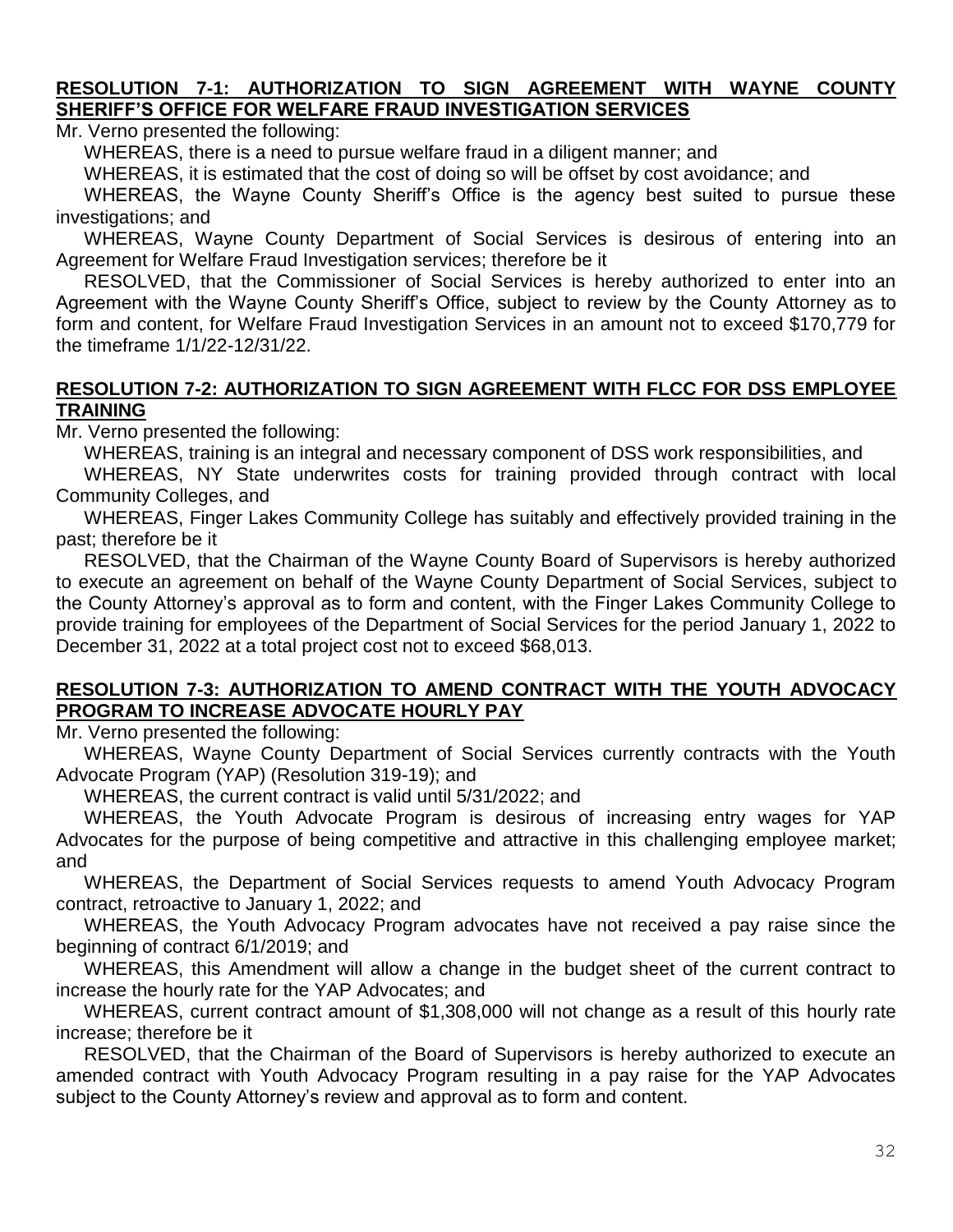#### **RESOLUTION 7-4: AUTHORIZATION TO ABOLISH ONE FULL-TIME DATA ENTRY OPERATOR POSITION AT WAYNE COUNTY DEPARTMENT OF SOCIAL SERVICES AND ONE FULL-TIME SENIOR CLERK TYPIST POSITION AT WAYNE COUNTY DEPARTMENT OF AGING & YOUTH AND CREATE ONE FULL-TIME PRINCIPAL AUDIT CLERK POSITION IN THE WAYNE COUNTY DEPARTMENT OF SOCIAL SERVICES**

Mr. Verno presented the following:

WHEREAS, the Department of Social Services (DSS) has a vacant Data Entry Operator position upon the resignation of one of its former employees; and

WHEREAS, the 2020/2021 pandemic forced us to re-evaluate the efficient use of staff in the Department; and

WHEREAS, the ongoing automation of procedures surrounding the processing of applications has created efficiencies such that there is not sufficient work to occupy the time of two full-time data entry operators; and

WHEREAS, the Director of Administrative Services has determined numerous specialty funding sources have expanded the reporting/claiming requirements of the Agency in order to maximize reimbursement of expenditures; and

WHEREAS, this individual will be auditing spending levels, compliance with regulations for and compiling claim data for specialty funding sources, as well as providing direct support for the auditing of a variety of types of data/applications; and

WHEREAS, the Department of Aging and Youth (AY) has a vacant Senior Clerk Typist position upon the retirement of one of its former employees, and

WHEREAS, the accounting, payroll and data entry responsibilities of this position are comparable to those already being completed by multiple positions at DSS and is willing to assume these responsibilities in a partnership with AY, and

WHEREAS, the Commissioner and Director have determined additional strategies for collaboration between the two Departments to provide support to each other for fiscal and data entry tasks both permanently and upon the unexpected absence of current staff, and

WHEREAS, due to the departure of tenured staff, funds are presently available for such a position but would need to be adjusted between the two Departments; therefore be it

RESOLVED, that one full-time Data Entry Operator position be abolished in the Wayne County Department of Social Services, one full-time Senior Clerk Typist position be abolished in the Wayne County Department of Aging and Youth, and one full-time Principal Audit Clerk position be created in the Wayne County Department of Social Services, effective immediately, and the Commissioner is authorized to hire and fill this position and amend the FY 2022 budget accordingly, and, further be it

RESOLVED, that the Wayne County Treasurer is authorized to make the following budget adjustment:

#### **A60101 Department of Social Services**

(Appropriations) \$37,578 from 51144 Data Entry Operator \$37,578 to 51234 Principal Audit Clerk

#### **RESOLUTION 7-5: AUTHORIZATION TO SIGN AMENDED AGREEMENT WITH CHILD CARING INSTITUTION- CAYUGA HOME FOR CHILDREN D/B/A CAYUGA CENTERS**

Mr. Verno presented the following:

WHEREAS, Resolution No. 281-21 authorized an Agreement with the Child Caring Institution — Cayuga Home for Children D/B/A Cayuga Centers, for the period of 7/1/21-6/30/24; and

WHEREAS, the wording of such Agreements between local Departments of Social Services and Child Caring Institutions is dictated by the New York State Office of Children and Family Services (NYS OCFS); and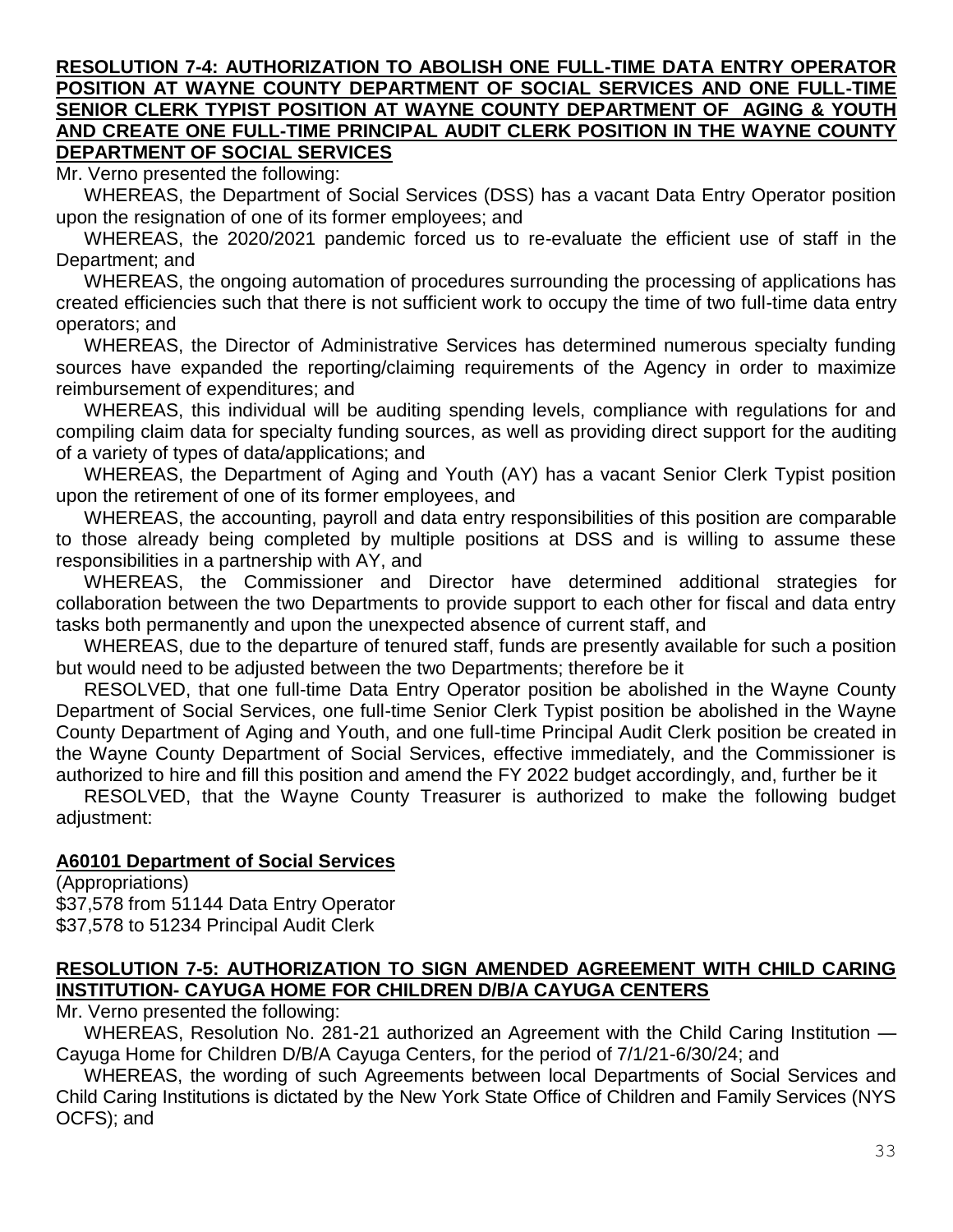WHEREAS, the NYS OCFS notified the Wayne County Department of Social Services on August 30, 2021 with the issuance of 21-OCFS-ADM-20, that the Agreements needed to be amended to reflect modifications required by the Federal Family First Prevention Services Act and Part L of Chapter 56 of the Laws of 2021; and

WHEREAS, the modifications required include language changes and changes in the procedural activities pertaining to the necessary utilization of Qualified Residential Treatment Programs (QRTP) and Qualified Individuals (QI) when placing a child into a congregate level of care facility; and

WHEREAS, this amended agreement language must be retroactive to the contract start date of 7/1/21, necessitating the use of this amended agreement language for the above agreement; now, therefore, be it

RESOLVED, that the Chairman of the Board of Supervisors is hereby authorized to execute an amended agreement with Cayuga Home for Children D/B/A Cayuga Centers subject to the County Attorney's approval as to form and content for the timeframe 7/1/21-6/30/24.

#### **RESOLUTION 7-6: AUTHORIZATION TO SIGN AMENDED AGREEMENT WITH CHILD CARING INSTITUTION - ST. ANNE INSTITUTION**

Mr. Verno presented the following:

WHEREAS, Resolution No. 279-21 authorized an Agreement with the Child Caring Institution - St. Anne Institution, for the period of 7/1/21-6/30/24; and

WHEREAS, the wording of such Agreements between local Departments of Social Services and Child Caring Institutions is dictated by the New York State Office of Children and Family Services (NYS OCFS); and

WHEREAS, the NYS OCFS notified the Wayne County Department of Social Services on August 30, 2021 with the issuance of 21-OCFS-ADM-20, that the Agreements needed to be amended to reflect modifications required by the Federal Family First Prevention Services Act and Part L of Chapter 56 of the Laws of 2021; and

WHEREAS, the modifications required include language changes and changes in the procedural activities pertaining to the necessary utilization of Qualified Residential Treatment Programs (QRTP) and Qualified Individuals (QI) when placing a child into a congregate level of care facility; and

WHEREAS, this amended agreement language must be retroactive to the contract start date of 7/1/21, necessitating the use of this amended agreement language for the above agreement; now, therefore, be it

RESOLVED, that the Chairman of the Board of Supervisors is hereby authorized to execute an amended agreement with St. Anne Institution subject to the County Attorney's approval as to form and content for the timeframe 7/1/21-6/30/24.

#### **RESOLUTION 7-7: AUTHORIZATION TO SIGN AMENDED AGREEMENT WITH CHILD CARING INSTITUTION – CHILDREN'S HOME OF WYOMING CONFERENCE**

Mr. Verno presented the following:

WHEREAS, Resolution No. 375-21 authorized an Agreement with the Child Caring Institution — Children's Home of Wyoming Conference, for the period of 10/1/21-9/30/24; and

WHEREAS, the wording of such Agreements between local Departments of Social Services and Child Caring Institutions is dictated by the New York State Office of Children and Family Services (NYS OCFS); and

WHEREAS, the NYS OCFS notified the Wayne County Department of Social Services on August 30, 2021 with the issuance of 21-OCFS-ADM-20, that the Agreements needed to be amended to reflect modifications required by the Federal Family First Prevention Services Act and Part L of Chapter 56 of the Laws of 2021; and

WHEREAS, the modifications required include language changes and changes in the procedural activities pertaining to the necessary utilization of Qualified Residential Treatment Programs (QRTP)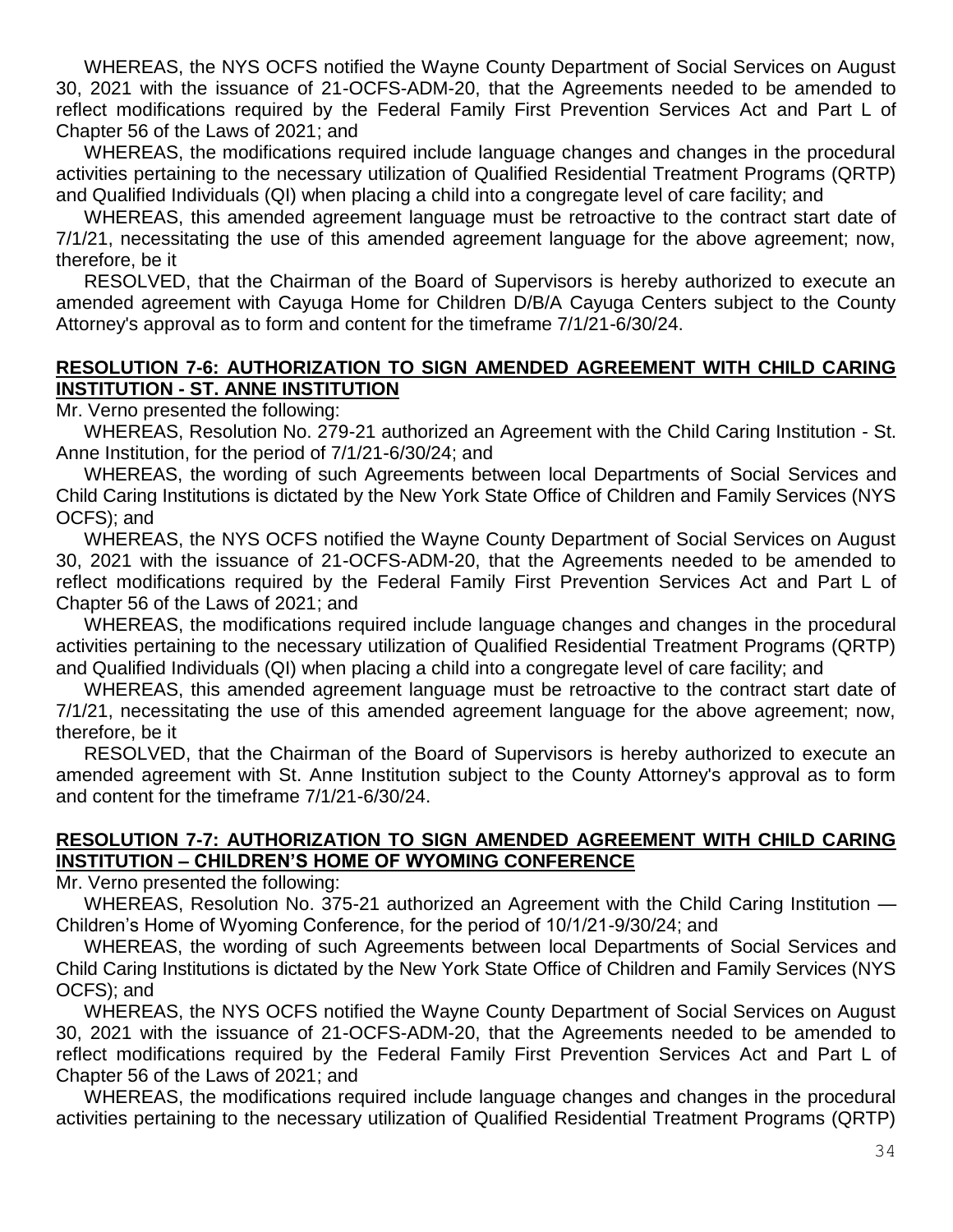and Qualified Individuals (QI) when placing a child into a congregate level of care facility; and

WHEREAS, this amended agreement language must be retroactive to the contract start date of 10/1/21, necessitating the use of this amended agreement language for the above agreement; now, therefore, be it

RESOLVED, that the Chairman of the Board of Supervisors is hereby authorized to execute an amended agreement with Children's Home of Wyoming Conference subject to the County Attorney's approval as to form and content for the timeframe 10/1/21-9/30/24.

#### **RESOLUTION 7-8: AUTHORIZATION TO SIGN AMENDED AGREEMENT WITH CHILD CARING INSTITUTION – CHILDREN'S VILLAGE**

Mr. Verno presented the following:

WHEREAS, Resolution No. 461-21 authorized an Agreement with the Child Caring Institution — Children's Village, for the period of 10/1/21-9/30/24; and

WHEREAS, the wording of such Agreements between local Departments of Social Services and Child Caring Institutions is dictated by the New York State Office of Children and Family Services (NYS OCFS); and

WHEREAS, the NYS OCFS notified the Wayne County Department of Social Services on August 30, 2021 with the issuance of 21-OCFS-ADM-20, that the Agreements needed to be amended to reflect modifications required by the Federal Family First Prevention Services Act and Part L of Chapter 56 of the Laws of 2021; and

WHEREAS, the modifications required include language changes and changes in the procedural activities pertaining to the necessary utilization of Qualified Residential Treatment Programs (QRTP) and Qualified Individuals (QI) when placing a child into a congregate level of care facility; and

WHEREAS, this amended agreement language must be retroactive to the contract start date of 10/1/21, necessitating the use of this amended agreement language for the above agreement; now, therefore, be it

RESOLVED, that the Chairman of the Board of Supervisors is hereby authorized to execute an amended agreement with Children's Village subject to the County Attorney's approval as to form and content for the timeframe 10/1/21-9/30/24.

#### **RESOLUTION 7-9: AUTHORIZATION TO CONTRACT WITH CATHOLIC CHARITIES OF THE FINGER LAKES FOR CASE MANAGEMENT SERVICES FOR THE WAYNE COUNTY DEPARTMENT OF SOCIAL SERVICES**

Mr. Verno presented the following:

WHEREAS, it is a high priority of the Wayne County Department of Social Services to break the cycle of poverty and dependence on Public Assistance, and

WHEREAS, the Wayne County Department of Social Services was authorized to prepare RFP documents and advertise for Supplemental Security Income/Interim Assistance Reimbursement (SSI/IAR) Case Management Services, and

WHEREAS, responses to the RFP were opened on Tuesday, February 22, 2022 with the following proposals received:

> The Arc of Wayne  $$91,170$ 150 Van Buren St. Newark, NY 14513

Catholic Charities of the Finger Lakes \$77,500 180 E. Union Street Newark, NY 14513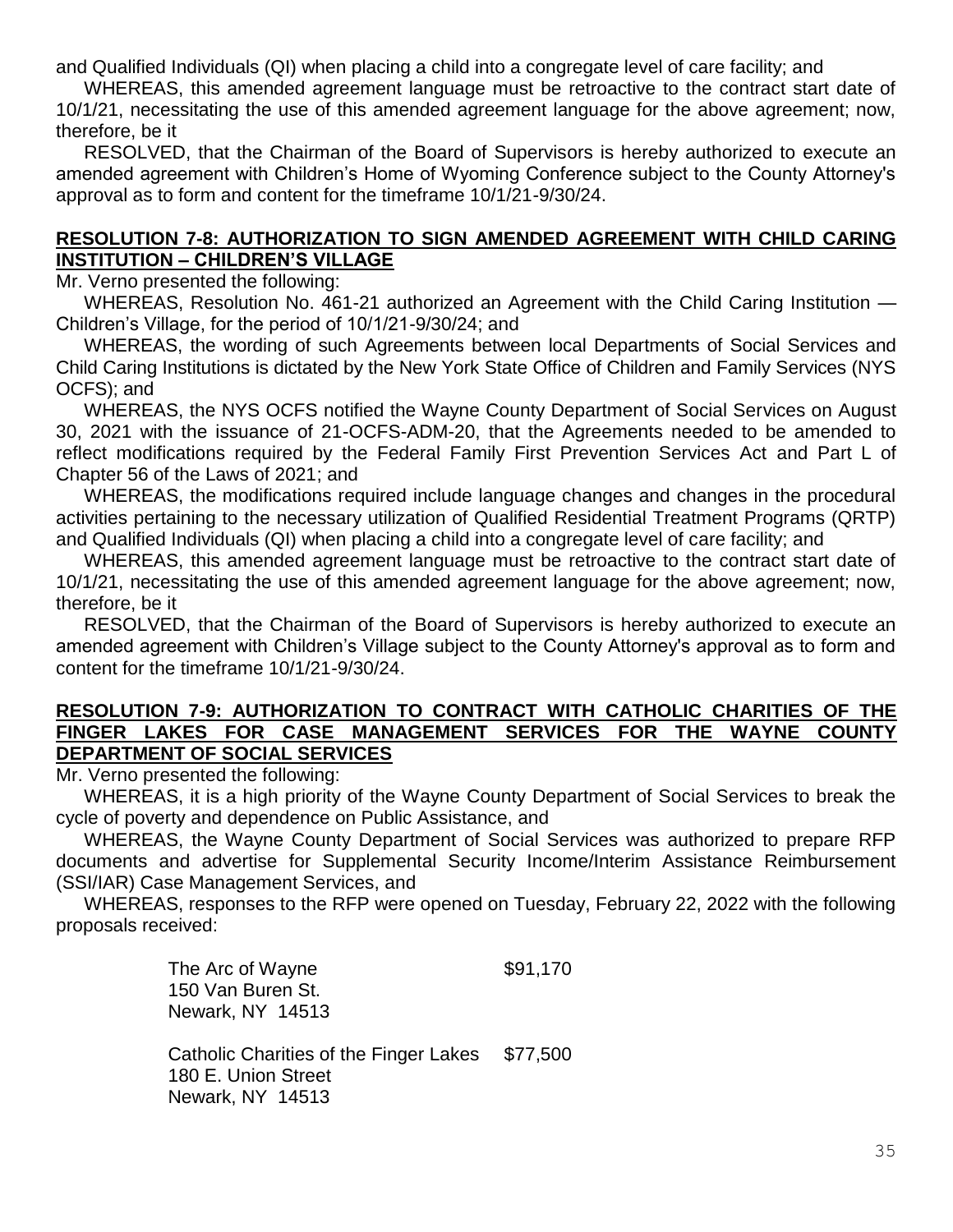WHEREAS, the proposals were evaluated and deemed responsive to cost and fit, and

WHEREAS, the proposals have been reviewed by the Commissioner, Deputy Commissioner and Director of

Administrative Services; now therefore be it

RESOLVED, that the Wayne County Board of Supervisors hereby accepts the proposal by Catholic Charities of the Finger Lakes, pursuant to the recommendation, and be it further

RESOLVED, that the Chairman of the Board is hereby authorized to execute a contract on behalf of the County of Wayne, subject to the County Attorney's approval as to form and content with Catholic Charities of the Finger Lakes for the provision of SSI/IAR Case Management Services for a one (1) year contract period of 5/1/22-4/30/23 at an amount not to exceed \$77,500 with a possible two (2) year renewal at \$79,300 for 5/1/23-4/30/24 and \$81,300 for the contract period of 5/1/24- 4/30/25.

#### **RESOLUTION 7-10: AUTHORIZATION TO ACCEPT ALLOCATION FROM NEW YORK STATE OFFICE FOR THE PREVENTION OF DOMESTIC VIOLENCE**

Mr. Verno presented the following:

WHEREAS, victims of domestic violence have been adversely impacted by the COVID 19 pandemic in that the isolation and stressors related to the pandemic have created an increase in the incidents of family violence; and

WHEREAS, meeting the immediate needs of victims of domestic violence is further compromised by lack of available housing, elevated costs of meeting basic needs and other economic challenges directly related to the pandemic; and

WHEREAS, the New York State Office for the Prevention of Domestic Violence has made funding available to address the short-term, non-recurrent expenses related to housing and essential basic needs; and

WHEREAS, the New York State Office for the Prevention of Domestic Violence has defined a short-term funding window to comply with the objectives of federal Pandemic Emergency Assistance Fund; and

WHEREAS, the Wayne County Department of Social Services is desirous of utilizing these funds for the purpose of providing services to certain means-tested, Temporary Assistance for Needy Families (TANF) eligible domestic violence survivors and their children; now therefore be it

RESOLVED, that the Commissioner of the Wayne County Department of Social Services is hereby authorized to accept funding in the amount of \$94,699.64 from the New York State Office for the Prevention of Domestic violence for the purpose of providing services to victims of domestic violence; now therefore be it further

RESOLVED, that the Wayne County Treasurer is authorized to make the following amendment to the Wayne County 2022 budget

### **A6010 Department of Social Services**

(Revenue) \$94,699.64 to 44610 Social Services Administration State

(Appropriations) \$94,699.64 to 54500 Fees for Services Non-employed

### **RESOLUTION 7-11: AUTHORIZATION TO ROLL-OVER UNSPENT STIMULUS FUNDS FROM 2021 AND AMEND 2022 COUNTY BUDGET FOR AGING AND YOUTH**

Mr. Verno presented the following:

WHEREAS, The Department of Aging and Youth has been allocated federal COVID stimulus money in 2020 and 2021 which was included in the 2021 budget; and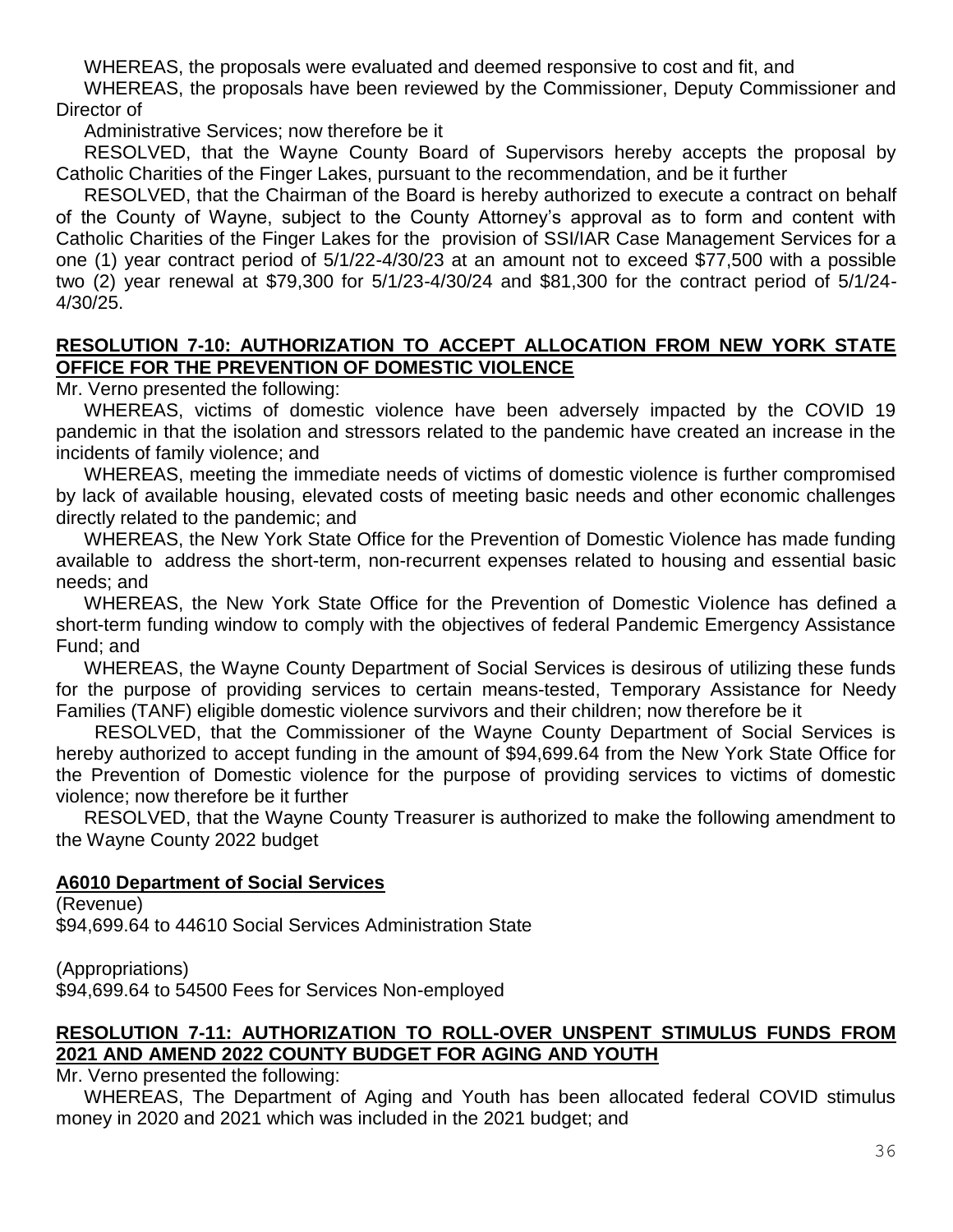WHEREAS, Aging and Youth has until September 2022 and September 2024 to spend this money on items or activities related to COVID relief for seniors depending on the Act that granted the money, and

WHEREAS, Aging and Youth included an anticipated stimulus amount in the 2022 budget of \$487,736, and

WHEREAS, the actual amount of unspent Stimulus money as of January 1, 2022 is \$520,819, therefore be it

RESOLVED, that Aging and Youth is authorized to roll over the remainder of the stimulus money from 2021 into the 2022 budget and be it

RESOLVED, that the Wayne County Treasurer's office is authorized to make the following adjustments to the Aging and Youth budget for 2022:

### **A6772 Department of Aging**

(revenues)

\$72,639 to 44772 Programs for the Aging

(Appropriations) \$72,639 to 54891 Other Direct Expenses

### **RESOLUTION 7-12: AUTHORIZATION TO ROLL-OVER UNSPENT UNMET NEEDS FUNDS FROM 2021 AND AMEND 2022 COUNTY BUDGET FOR AGING AND YOUTH**

Mr. Verno presented the following:

WHEREAS, The Department of Aging and Youth was given a reallocation of Unmet Needs state funding late in 2021 in the amount of \$85,000 which was added to the 2021 budget; and

WHEREAS, Aging and Youth has until November 2022 to spend this money, and

WHEREAS, there is an unspent balance of \$64,088 from the 2021 budget, therefore be it

RESOLVED, that Aging and Youth is authorized to roll over the remainder of the Unmet Needs money from 2021 into the 2022 budget and be it

RESOLVED, that the Wayne County Treasurer's office is authorized to make the following adjustments to the Aging and Youth budget for 2022:

### **A6772 Department of Aging**

(revenues) \$64,088 to 43772 State Aide-Programs for the Aging

(Appropriations) \$20,000 to 52300 Motor Vehicles \$44,088 to 54400 Contracted Services

#### **RESOLUTION 7-13: AUTHORIZATION TO HIRE LIFEGUARDS AND SET SALARY FOR THE 2022 SODUS POINT PARK LIFEGUARD STAFF FOR THE DEPARTMENT OF AGING AND YOUTH**

Mr. Verno presented the following:

WHEREAS, the Wayne County Department of Aging and Youth is requesting authorization to hire staff for the operation of Sodus Point Park-Lakeside for the 2022 season including skills test, staff orientation, beach set up, operations and supervised swimming, and

WHEREAS, the department would like to start supervised swimming Saturday through Monday of Memorial Day weekend, continue to provide supervised swimming Saturdays and Sundays in June and then open 7 days/week, June 27-September 2, 2022, 8 hours/day (11:00 a.m.-7:00 p.m.); and

WHEREAS, the 2021 pay schedule authorized salaries for the lifeguards as follows: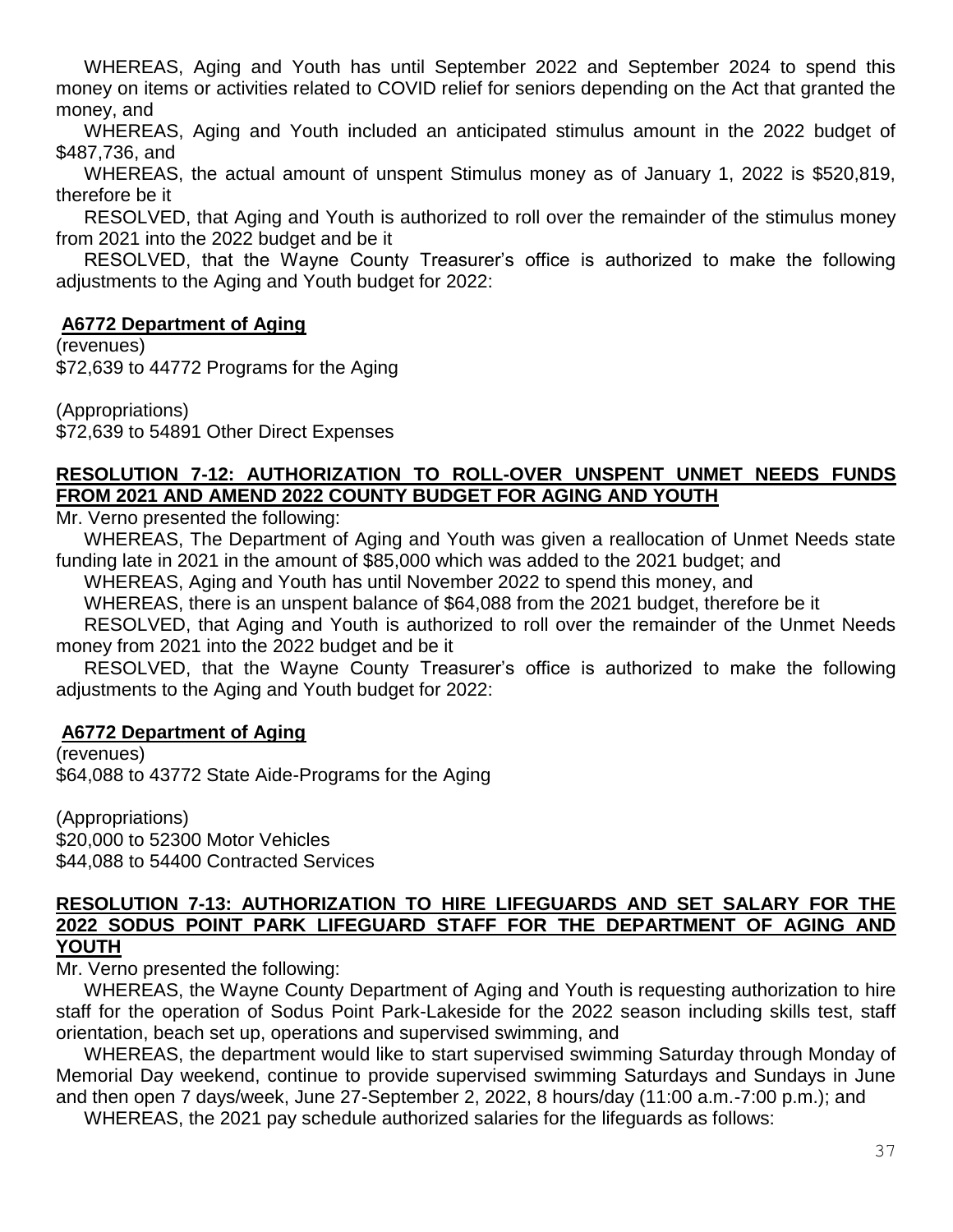| <b>Director</b>                 | \$18.35/hour                   |
|---------------------------------|--------------------------------|
| <b>Assistant Director</b>       | \$17.20/hour                   |
| 2 <sup>nd</sup> Year+ Lifeguard | \$16.05/hour                   |
| 1 <sup>st</sup> Year Lifeguard  | \$15.70/hour; therefore, be it |
| ---------                       |                                |

RESOLVED, that the Chairman of the Board does hereby authorize the hiring of up to 15 staff for the operation of Sodus Point Park for the 2022 season as described above at the same wage rate as 2021:

| <b>Director</b>                 | \$18.35/hour |
|---------------------------------|--------------|
| <b>Assistant Director</b>       | \$17.20/hour |
| 2 <sup>nd</sup> Year+ Lifeguard | \$16.05/hour |
| 1 <sup>st</sup> Year Lifeguard  | \$15.70/hour |

#### **RULE 14 RESOLUTIONS**

#### **RESOLUTION R4-8: AUTHORIZATION TO SUBMIT APPLICATION TO THE FEDERAL DEPARTMENT OF TRANSPORTATION FOR THE REBUILDING AMERICAN INFRASTRUCTURE WITH SUSTAINABILITY AND EQUITY (RAISE) GRANT**

Mr. Johnson presented the following:

WHEREAS, funds for the FY 2022 Rebuilding American Infrastructure with Sustainability and Equity (RAISE) Grant Program are available for surface transportation infrastructure projects that will have a significant local or regional impact.; and

WHEREAS, grants may not be greater than \$25 million. Under the RAISE FY 2022 program; and WHEREAS, eligible projects for RAISE grants are surface transportation capital projects including freight rail; and

WHEREAS, applications must be submitted by 5:00 PM Eastern on April 14, 2022; now, therefore, be it

WHEREAS, eligible applicants include Counties as units of local government, and

WHEREAS, a recently completed strategic plan for the Ontario Midland Railroad (OMID) identified significant rail improvement opportunities that could increase economic competitiveness, and

WHEREAS, the rail line is owned by the County and operated by OMID, and

WHEREAS, OMID has requested the County submit an application for up to \$25,000,000, with no required match, for funding to improve the rail line and make it a more competitive economic asset, therefore be it

RESOLVED, the Board of Supervisors authorizes submission of an application by the County, under the direction of the economic development and planning department, to the Federal RAISE Grant program for funding to improve the Ontario Midland Rail Line for an amount up to \$25,000,000.

#### **RESOLUTION R6-9: AUTHORIZATION TO EXECUTE CONTRACT WITH KAREN MILLER FOR PROVISION OF RELATED SERVICES FOR PRESCHOOL CHILDREN WITH HANDICAPPING CONDITIONS**

Mr. Robusto presented the following:

WHEREAS, the County must contract for the provision of Related Services for preschool age children with handicapping conditions pursuant to Section 4410 Education Law; and

WHEREAS, Wayne County Public Health would like to contract with Karen Miller for the period of March 1, 2022 to June 30, 2024 for the following services and rates: